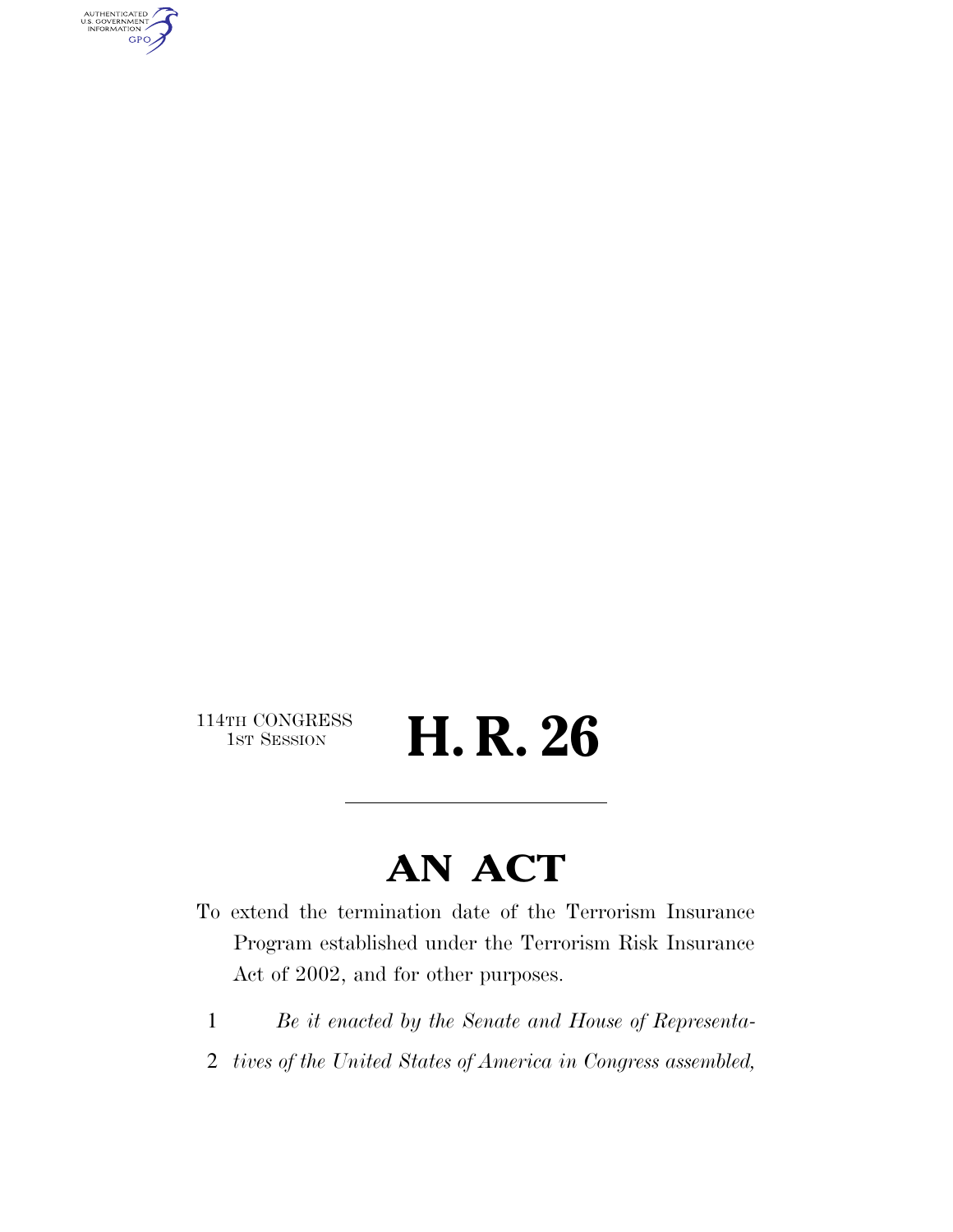#### 1 **SECTION 1. SHORT TITLE AND TABLE OF CONTENTS.**

- 2 (a) SHORT TITLE.—This Act may be cited as the
- 3 ''Terrorism Risk Insurance Program Reauthorization Act
- 4 of 2015''.
- 5 (b) TABLE OF CONTENTS.—The table of contents for
- 6 this Act is as follows:

Sec. 1. Short title and table of contents.

#### TITLE I—EXTENSION OF TERRORISM INSURANCE PROGRAM

- Sec. 101. Extension of Terrorism Insurance Program.
- Sec. 102. Federal share.
- Sec. 103. Program trigger.
- Sec. 104. Recoupment of Federal share of compensation under the program.
- Sec. 105. Certification of acts of terrorism; consultation with Secretary of Homeland Security.
- Sec. 106. Technical amendments.
- Sec. 107. Improving the certification process.
- Sec. 108. GAO study.
- Sec. 109. Membership of Board of Governors of the Federal Reserve System.
- Sec. 110. Advisory Committee on Risk-Sharing Mechanisms.
- Sec. 111. Reporting of terrorism insurance data.
- Sec. 112. Annual study of small insurer market competitiveness.

#### TITLE II—NATIONAL ASSOCIATION OF REGISTERED AGENTS AND BROKERS REFORM

- Sec. 201. Short title.
- Sec. 202. Reestablishment of the National Association of Registered Agents and Brokers.

#### TITLE III—BUSINESS RISK MITIGATION AND PRICE STABILIZATION

- Sec. 301. Short title.
- Sec. 302. Margin requirements.
- Sec. 303. Implementation.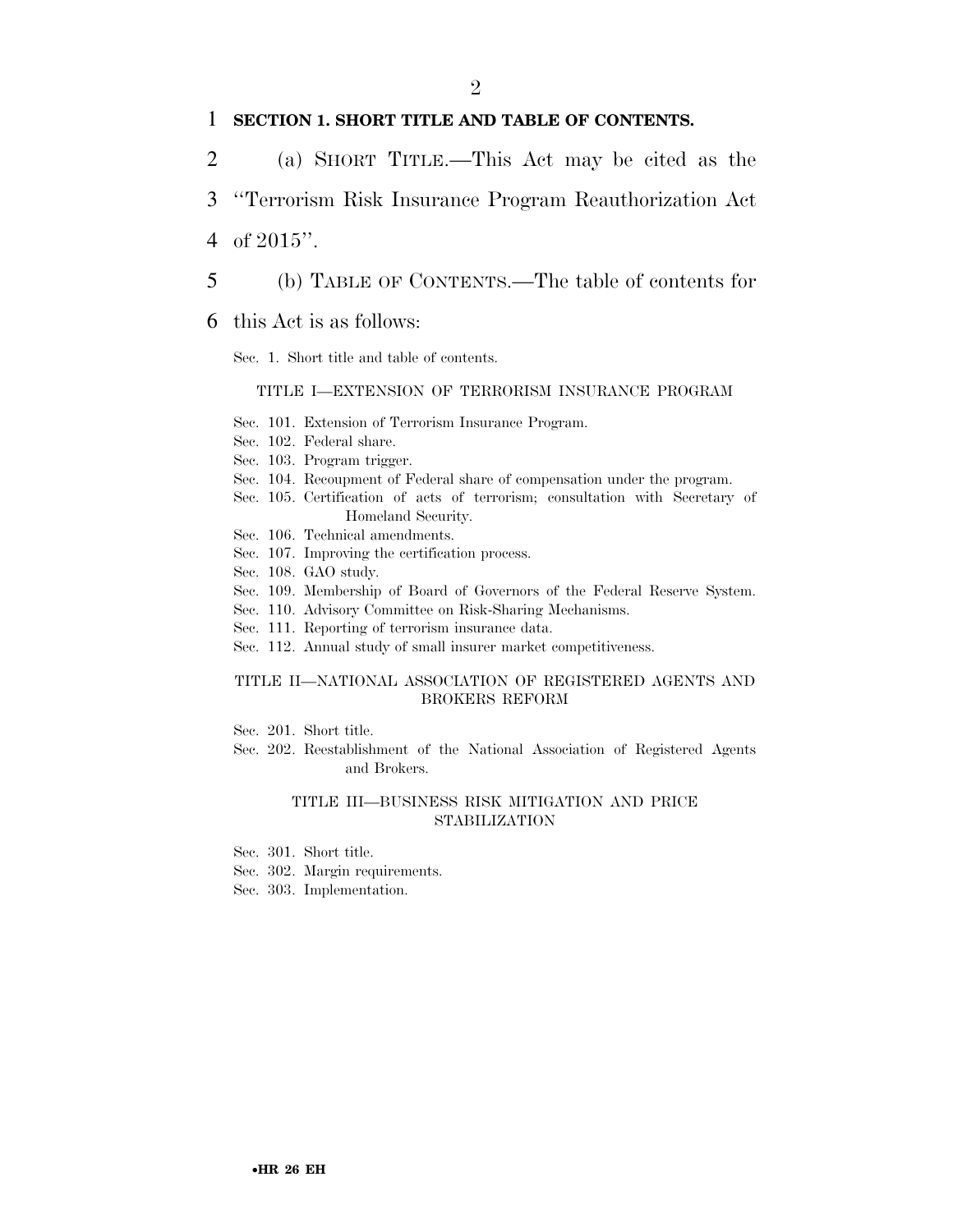## **TITLE I—EXTENSION OF TER- RORISM INSURANCE PRO-GRAM**

 **SEC. 101. EXTENSION OF TERRORISM INSURANCE PRO-GRAM.** 

 Section 108(a) of the Terrorism Risk Insurance Act of 2002 (15 U.S.C. 6701 note) is amended by striking ''December 31, 2014'' and inserting ''December 31, 2020''.

#### **SEC. 102. FEDERAL SHARE.**

 Section 103(e)(1)(A) of the Terrorism Risk Insur- ance Act of 2002 (15 U.S.C. 6701 note) is amended by inserting ''and beginning on January 1, 2016, shall de- crease by 1 percentage point per calendar year until equal to 80 percent'' after ''85 percent''.

#### **SEC. 103. PROGRAM TRIGGER.**

 Subparagraph (B) of section 103(e)(1) (15 U.S.C. 6701 note) is amended in the matter preceding clause 19 (i)—

 (1) by striking ''a certified act'' and inserting 21 "eertified acts";

 (2) by striking ''such certified act'' and insert-ing ''such certified acts''; and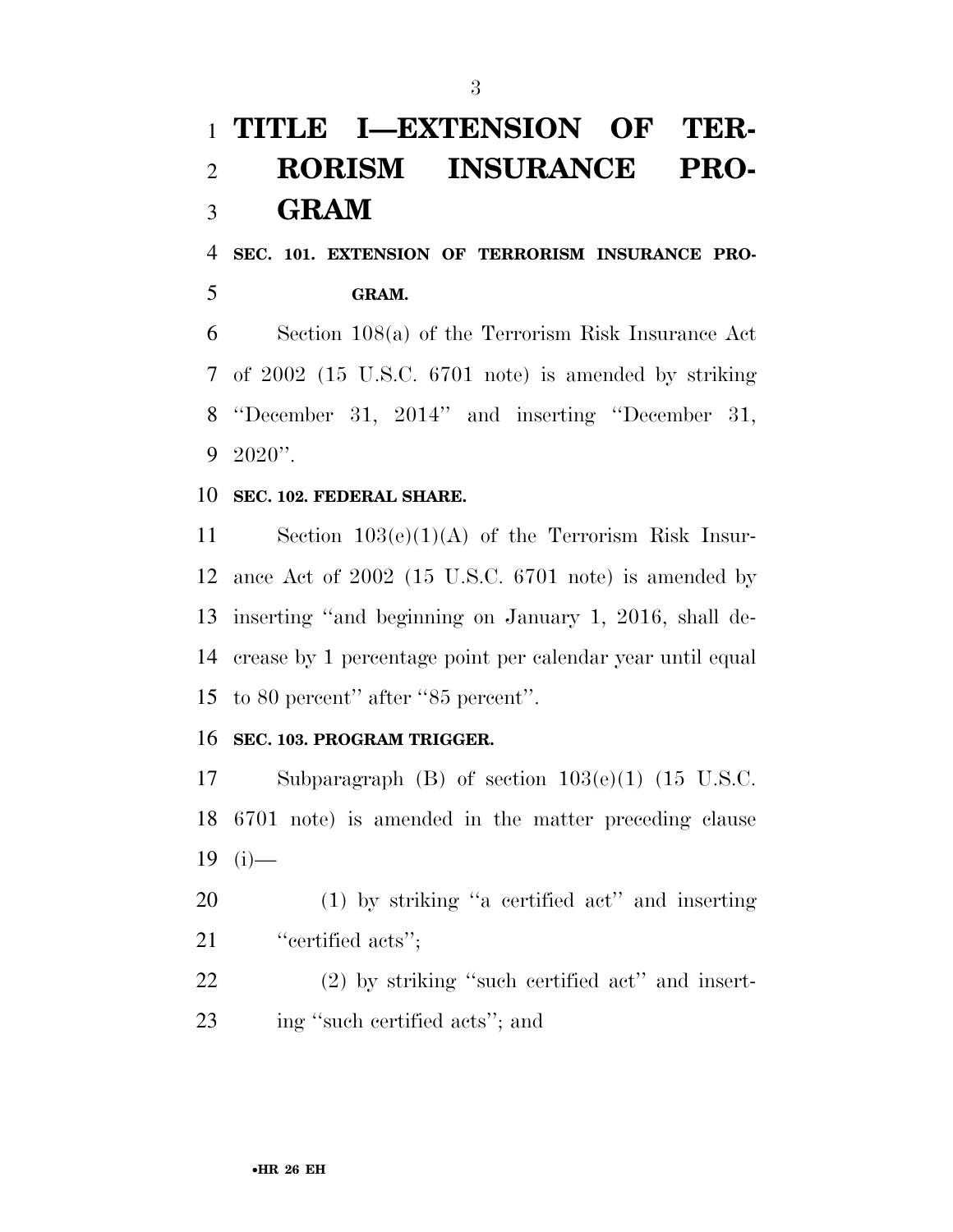| $\mathbf{1}$   | (3) by striking "exceed" and all that follows         |
|----------------|-------------------------------------------------------|
| $\overline{2}$ | through clause (ii) and inserting the following: "ex- |
| 3              | ceed—                                                 |
| $\overline{4}$ | "(i) $$100,000,000$ , with respect to                 |
| 5              | such insured losses occurring in calendar             |
| 6              | year $2015$ ;                                         |
| $\tau$         | "(ii) $$120,000,000$ , with respect to                |
| 8              | such insured losses occurring in calendar             |
| 9              | year 2016;                                            |
| 10             | "(iii) $$140,000,000$ , with respect to               |
| 11             | such insured losses occurring in calendar             |
| 12             | year 2017;                                            |
| 13             | "(iv) $$160,000,000$ , with respect to                |
| 14             | such insured losses occurring in calendar             |
| 15             | year 2018;                                            |
| 16             | "(v) $$180,000,000$ , with respect to                 |
| 17             | such insured losses occurring in calendar             |
| 18             | year $2019$ ; and                                     |
| 19             | "(vi) $$200,000,000$ , with respect to                |
| 20             | such insured losses occurring in calendar             |
| 21             | year 2020 and any calendar year there-                |
| 22             | after.".                                              |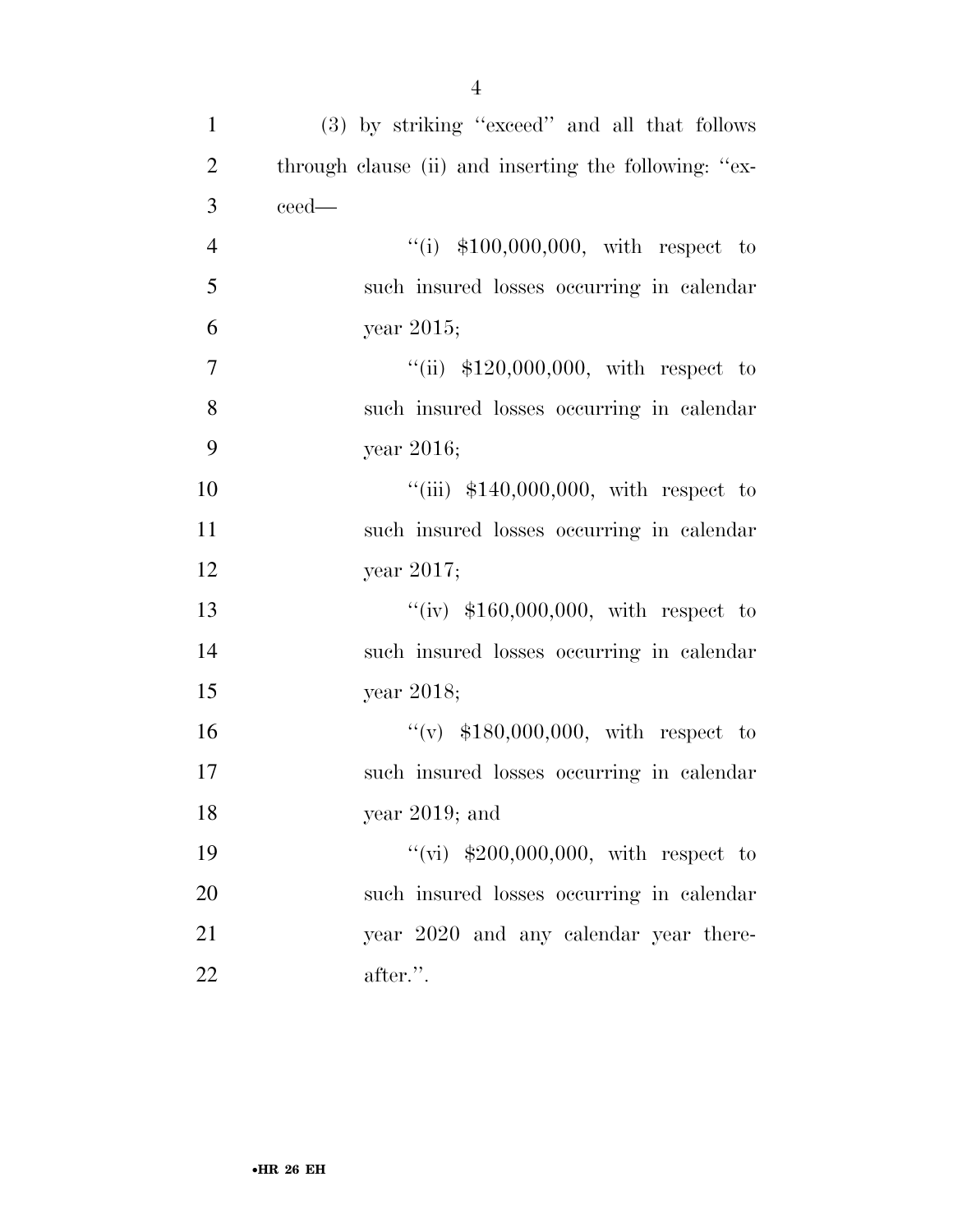| 1              | SEC. 104. RECOUPMENT OF FEDERAL SHARE OF COM-        |
|----------------|------------------------------------------------------|
| $\overline{2}$ | PENSATION UNDER THE PROGRAM.                         |
| 3              | Section 103(e) of the Terrorism Risk Insurance Act   |
| $\overline{4}$ | of $2002$ (15 U.S.C. 6701 note) is amended—          |
| 5              | $(1)$ by amending paragraph $(6)$ to read as fol-    |
| 6              | lows:                                                |
| 7              | "(6) INSURANCE MARKETPLACE AGGREGATE                 |
| 8              | RETENTION AMOUNT.                                    |
| 9              | "(A) IN GENERAL.—For purposes of para-               |
| 10             | graph (7), the insurance marketplace aggregate       |
| 11             | retention amount shall be the lesser of—             |
| 12             | "(i) $$27,500,000,000$ , as such amount              |
| 13             | is revised pursuant to this paragraph; and           |
| 14             | "(ii) the aggregate amount, for all in-              |
| 15             | surers, of insured losses during such cal-           |
| 16             | endar year.                                          |
| 17             | "(B) REVISION OF INSURANCE MARKET-                   |
| 18             | PLACE AGGREGATE RETENTION AMOUNT.                    |
| 19             | "(i) PHASE-IN.—Beginning in the cal-                 |
| 20             | endar year of enactment of the Terrorism             |
| 21             | Risk Insurance Program Reauthorization               |
| 22             | Act of 2015, the amount set forth under              |
| 23             | subparagraph $(A)(i)$ shall increase<br>$\mathbf{b}$ |
| 24             | \$2,000,000,000 per calendar year until              |
| 25             | equal to \$37,500,000,000.                           |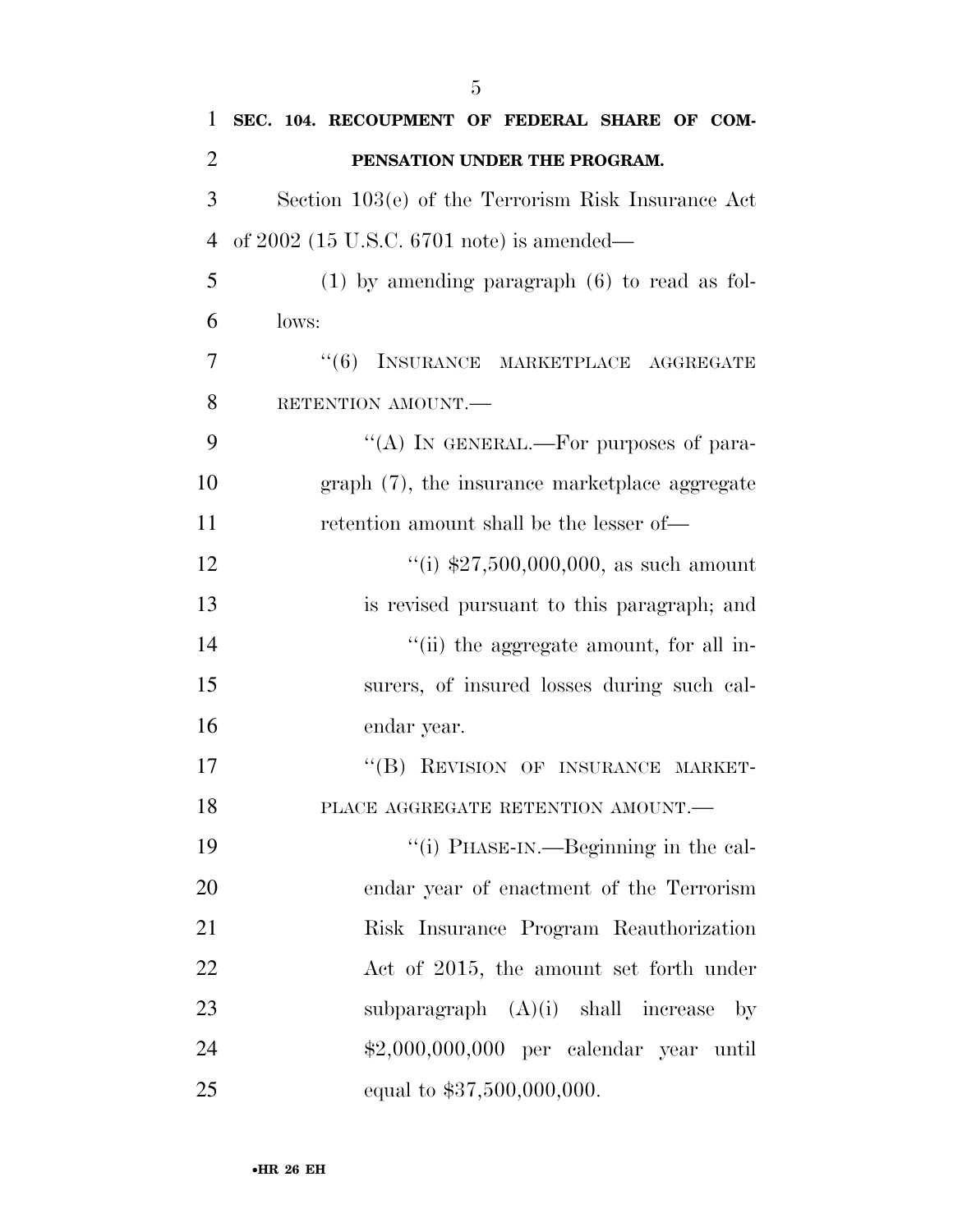| $\mathbf{1}$   | "(ii) FURTHER REVISION.—Beginning             |
|----------------|-----------------------------------------------|
| $\overline{2}$ | in the calendar year that follows the cal-    |
| 3              | endar year in which the amount set forth      |
| $\overline{4}$ | under subparagraph $(A)(i)$ is equal to       |
| 5              | $$37,500,000,000$ , the amount under sub-     |
| 6              | paragraph $(A)(i)$ shall be revised to be the |
| 7              | amount equal to the annual average of the     |
| 8              | sum of insurer deductibles for all insurers   |
| 9              | participating in the Program for the prior    |
| 10             | 3 calendar years, as such sum is deter-       |
| 11             | mined by the Secretary under subpara-         |
| 12             | graph(C).                                     |
| 13             | "(C) RULEMAKING.—Not later than $3$           |
| 14             | years after the date of enactment of the Ter- |
| 15             | rorism Risk Insurance Program Reauthoriza-    |
| 16             | tion Act of 2015, the Secretary shall—        |
| 17             | "(i) issue final rules for determining        |
| 18             | the amount of the sum described under         |
| 19             | subparagraph $(B)(ii)$ ; and                  |
| 20             | "(ii) provide a timeline for public noti-     |
| 21             | fication of such determination."; and         |
| 22             | $(2)$ in paragraph $(7)$ —                    |
| 23             | $(A)$ in subparagraph $(A)$ —                 |
| 24             | (i) in the matter preceding clause (i),       |
| 25             | by striking "for each of the periods re-      |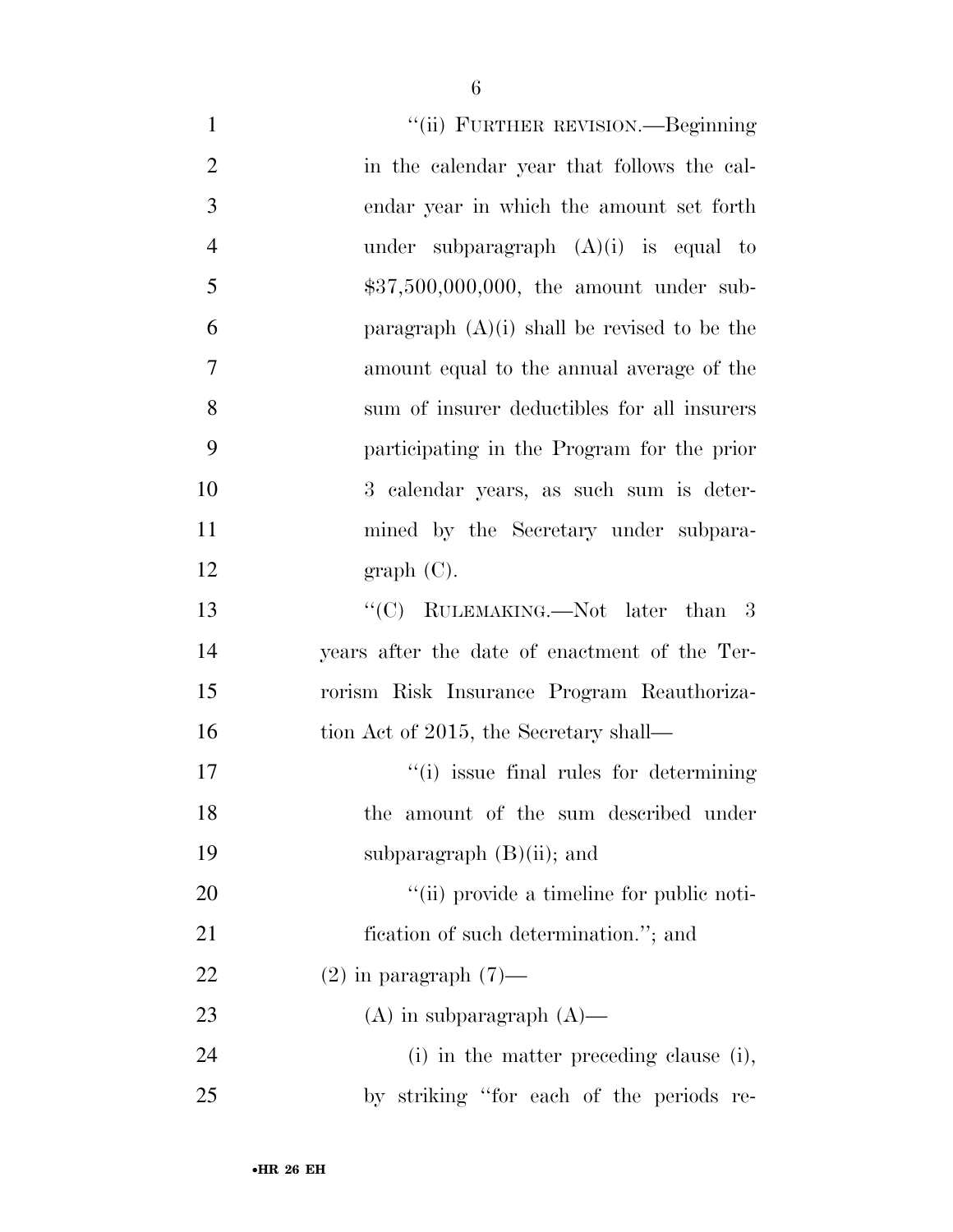| $\mathbf{1}$   | ferred to in subparagraphs (A) through       |
|----------------|----------------------------------------------|
| $\overline{2}$ | $(E)$ of paragraph $(6)$ "; and              |
| $\mathfrak{Z}$ | (ii) in clause (i), by striking "for such    |
| $\overline{4}$ | period";                                     |
| 5              | (B) by striking subparagraph (B) and in-     |
| 6              | serting the following:                       |
| 7              | "(B) [Reserved.]";                           |
| 8              | $(C)$ in subparagraph $(C)$ —                |
| 9              | (i) by striking "occurring during any        |
| 10             | of the periods referred to in any of sub-    |
| 11             | paragraphs $(A)$ through $(E)$ of paragraph  |
| 12             | (6), terrorism loss risk-spreading pre-      |
| 13             | miums in an amount equal to 133 percent"     |
| 14             | and inserting ", terrorism loss risk-spread- |
| 15             | ing premiums in an amount equal to 140       |
| 16             | percent"; and                                |
| 17             | (ii) by inserting "as calculated under       |
| 18             | subparagraph $(A)$ " after "mandatory        |
| 19             | recoupment amount"; and                      |
| 20             | (D) in subparagraph $(E)(i)$ —               |
| 21             | $(i)$ in subclause $(I)$ —                   |
| 22             | (I) by striking "2010" and in-               |
| 23             | serting "2017"; and                          |
| 24             | (II) by striking "2012" and in-              |
| 25             | serting "2019";                              |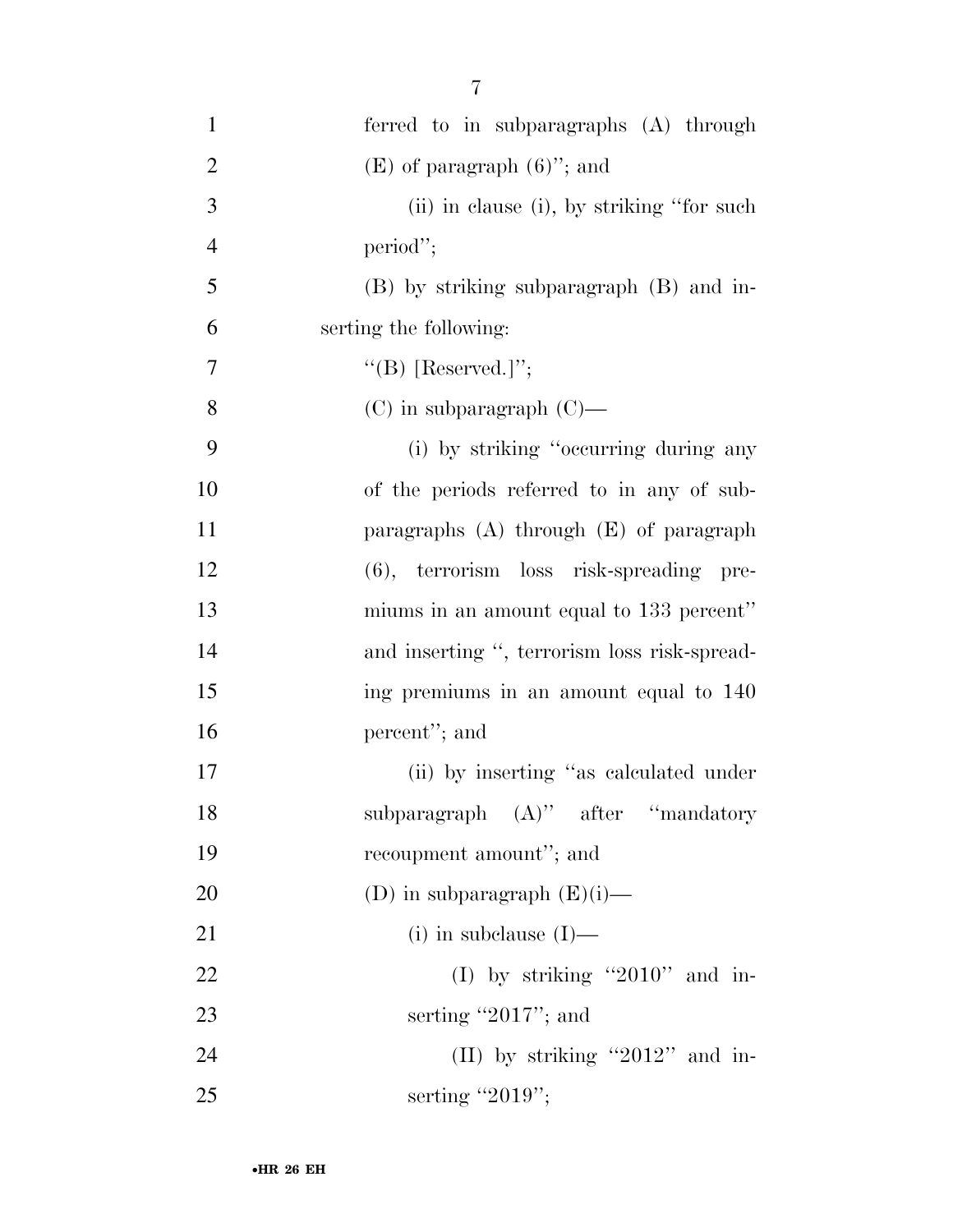| $\mathbf{1}$   | (ii) in subclause $(II)$ —                                 |
|----------------|------------------------------------------------------------|
| $\overline{2}$ | (I) by striking "2011" and in-                             |
| 3              | serting "2018";                                            |
| $\overline{4}$ | (II) by striking "2012" and in-                            |
| 5              | serting "2019"; and                                        |
| 6              | (III) by striking "2017" and in-                           |
| $\overline{7}$ | serting "2024"; and                                        |
| 8              | $(iii)$ in subclause $(III)$ —                             |
| 9              | (I) by striking "2012" and in-                             |
| 10             | serting "2019"; and                                        |
| 11             | (II) by striking "2017" and in-                            |
| 12             | serting " $2024$ ".                                        |
| 13             | SEC. 105. CERTIFICATION OF ACTS OF TERRORISM; CON-         |
| 14             | SULTATION WITH SECRETARY OF HOMELAND                       |
| 15             | <b>SECURITY.</b>                                           |
| 16             | Paragraph $(1)(A)$ of section 102 (15 U.S.C. 6701)         |
|                | 17 note) is amended in the matter preceding clause (i), by |
| 18             | striking "concurrence with the Secretary of State" and in- |
| 19             | serting "consultation with the Secretary of Homeland Se-   |
| 20             | curity".                                                   |
| 21             | SEC. 106. TECHNICAL AMENDMENTS.                            |
| 22             | The Terrorism Risk Insurance Act of 2002 (15               |
| 23             | U.S.C. $6701$ note) is amended—                            |
| 24             | $(1)$ in section $102-$                                    |
| 25             | $(A)$ in paragraph $(3)$ —                                 |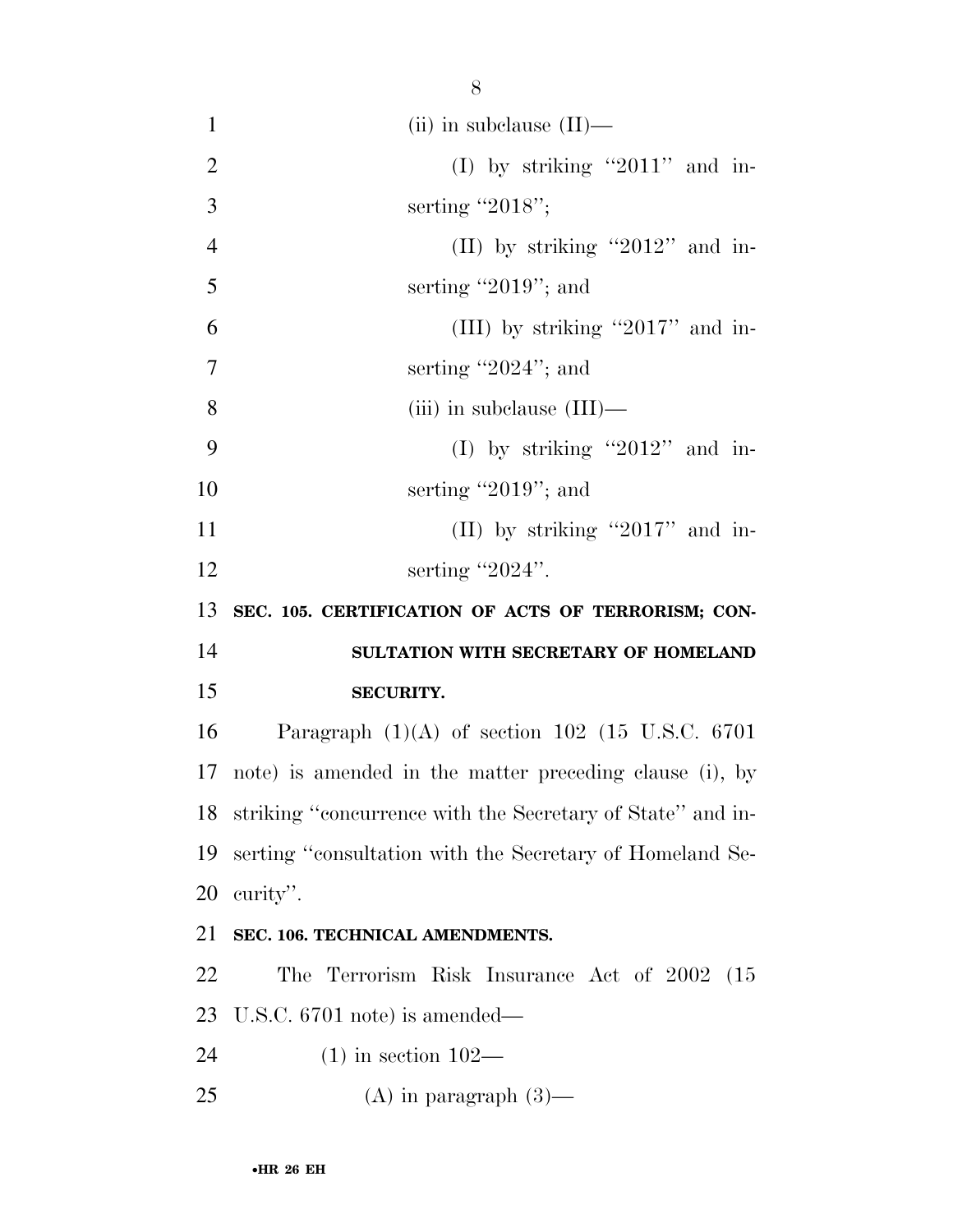| $\mathbf{1}$   | (i) by redesignating subparagraphs                        |
|----------------|-----------------------------------------------------------|
| $\overline{2}$ | $(A)$ , $(B)$ , and $(C)$ as clauses $(i)$ , $(ii)$ , and |
| 3              | (iii), respectively;                                      |
| $\overline{4}$ | (ii) in the matter preceding clause (i)                   |
| 5              | (as so redesignated), by striking "An enti-               |
| 6              | ty has" and inserting the following:                      |
| 7              | "(A) IN GENERAL.—An entity has"; and                      |
| 8              | (iii) by adding at the end the fol-                       |
| 9              | lowing new subparagraph.                                  |
| 10             | "(B) RULE OF CONSTRUCTION.—An enti-                       |
| 11             | ty, including any affiliate thereof, does not have        |
| 12             | 'control' over another entity, if, as of the date         |
| 13             | of enactment of the Terrorism Risk Insurance              |
| 14             | Program Reauthorization Act of 2015, the enti-            |
| 15             | ty is acting as an attorney-in-fact, as defined by        |
| 16             | the Secretary, for the other entity and such              |
| $17\,$         | other entity is a reciprocal insurer, provided            |
| 18             | that the entity is not, for reasons other than            |
| 19             | the attorney-in-fact relationship, defined as hav-        |
| 20             | ing 'control' under subparagraph (A).";                   |
| 21             | $(B)$ in paragraph $(7)$ —                                |
| 22             | (i) by striking subparagraphs (A)                         |
| 23             | through $(F)$ and inserting the following:                |
| 24             | $\lq\lq$ the value of an insurer's direct                 |
| 25             | earned premiums during the immediately pre-               |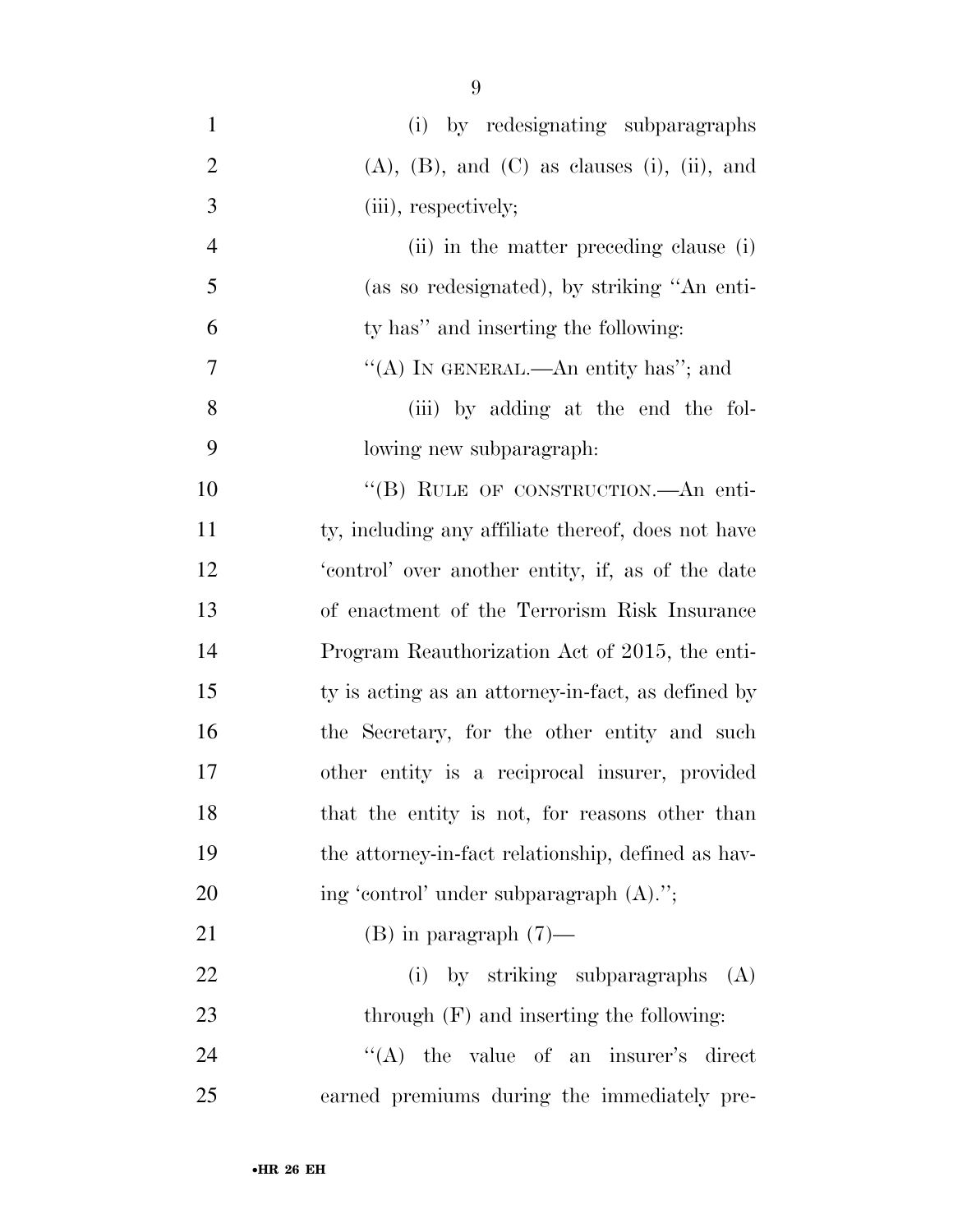| $\mathbf{1}$   | eeding calendar year, multiplied by 20 percent;      |
|----------------|------------------------------------------------------|
| $\overline{2}$ | and";                                                |
| 3              | by redesignating subparagraph<br>(ii)                |
| $\overline{4}$ | $(G)$ as subparagraph $(B)$ ; and                    |
| 5              | (iii) in subparagraph $(B)$ , as so redes-           |
| 6              | ignated by clause (ii)—                              |
| $\tau$         | (I) by striking "notwithstanding"                    |
| 8              | subparagraphs $(A)$ through $(F)$ , for              |
| 9              | the Transition Period or any Program                 |
| 10             | Year" and inserting "notwithstanding"                |
| 11             | subparagraph $(A)$ , for any calendar                |
| 12             | year"; and                                           |
| 13             | (II) by striking "Period or Pro-                     |
| 14             | gram Year" and inserting "calendar"                  |
| 15             | year                                                 |
| 16             | $(C)$ by striking paragraph $(11)$ ; and             |
| 17             | (D) by redesignating paragraphs<br>(12)              |
| 18             | through $(16)$ as paragraphs $(11)$ through $(15)$ , |
| 19             | respectively; and                                    |
| 20             | $(2)$ in section 103—                                |

•**HR 26 EH**

21 (A) in subsection (b)(2)—

23 purchase,"; and

25 ", purchase,";

22 (i) in subparagraph (B), by striking ",

(ii) in subparagraph (C), by striking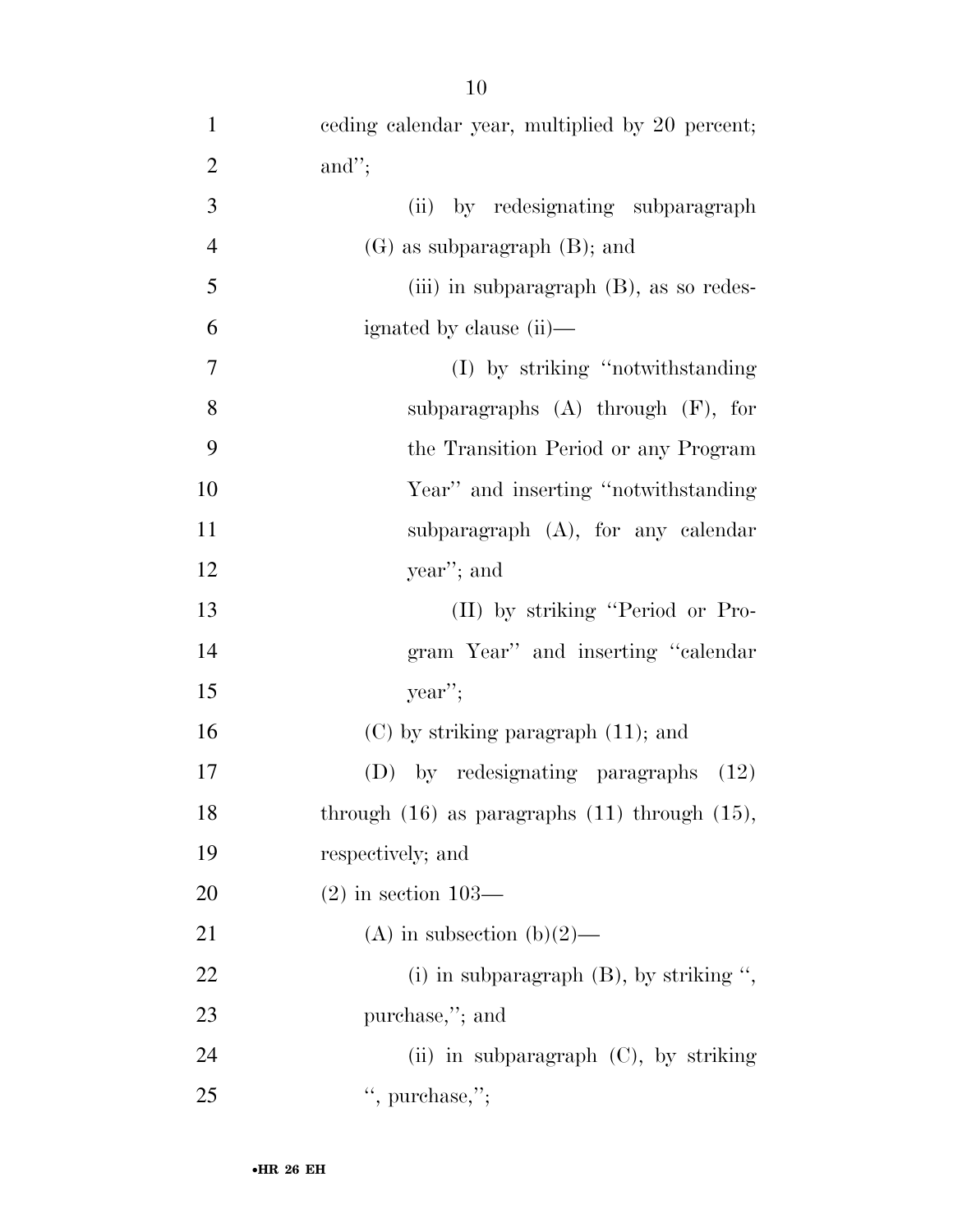| $\mathbf{1}$   | $(B)$ in subsection $(c)$ , by striking "Pro- |
|----------------|-----------------------------------------------|
| $\overline{2}$ | gram Year" and inserting "calendar year";     |
| 3              | $(C)$ in subsection $(e)$ —                   |
| $\overline{4}$ | (i) in paragraph $(1)(A)$ , as previously     |
| 5              | amended by section 102—                       |
| 6              | (I) by striking "the Transition               |
| $\tau$         | Period and each Program Year                  |
| 8              | through Program Year 4 shall be               |
| 9              | equal to 90 percent, and during Pro-          |
| 10             | gram Year 5 and each Program Year             |
| 11             | thereafter" and inserting "each cal-          |
| 12             | endar year";                                  |
| 13             | (II) by striking the comma after              |
| 14             | "80 percent"; and                             |
| 15             | (III) by striking "such Transition            |
| 16             | Period or such Program Year" and              |
| $17\,$         | inserting "such calendar year";               |
| 18             | (ii) in paragraph $(2)(A)$ , by striking      |
| 19             | "the period beginning on the first day of     |
| 20             | the Transition Period and ending on the       |
| 21             | last day of Program Year 1, or during any     |
| 22             | Program Year thereafter" and inserting "a     |
| 23             | calendar year"; and                           |
| 24             | (iii) in paragraph $(3)$ , by striking "the   |
| 25             | period beginning on the first day of the      |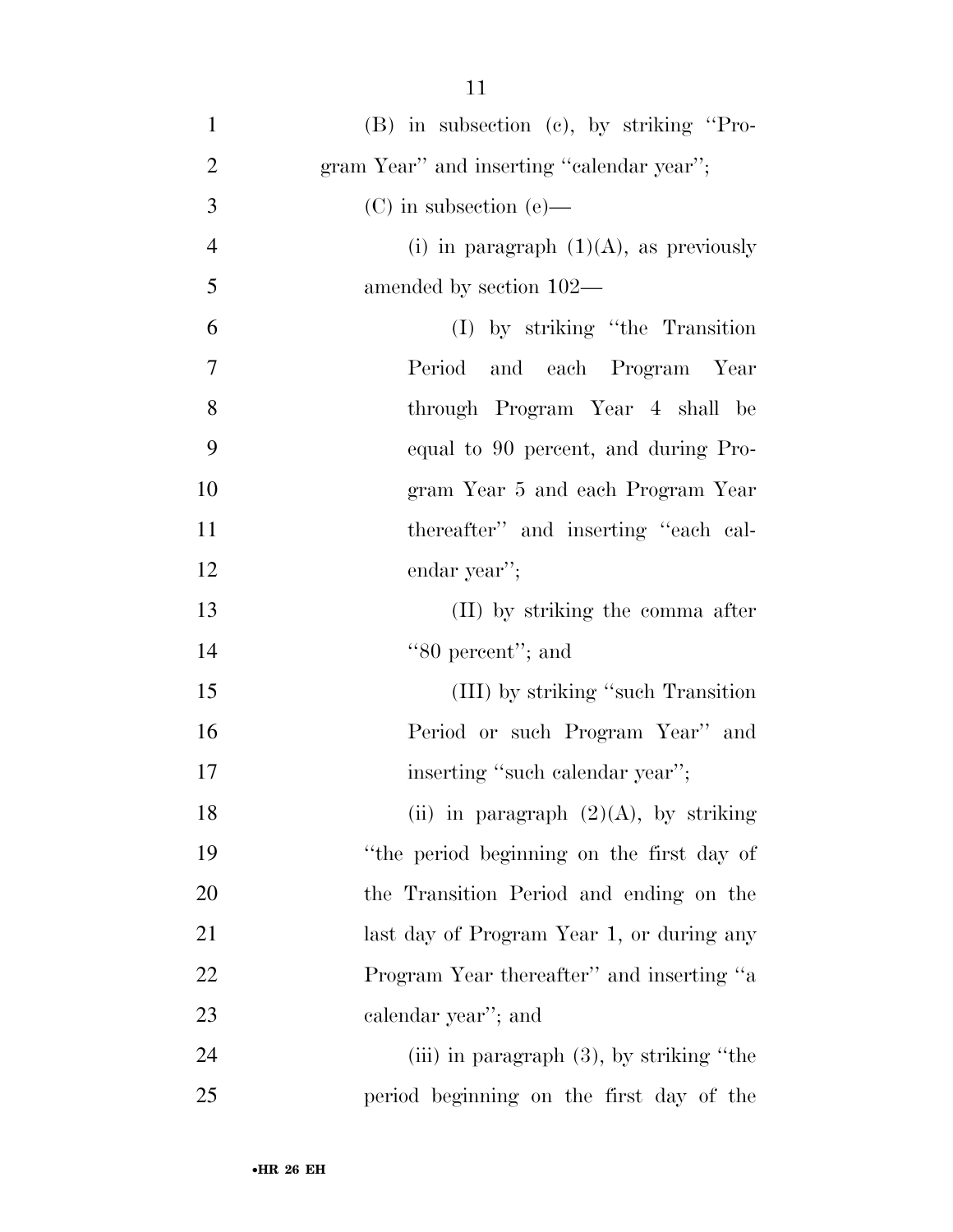| $\mathbf{1}$   | Transition Period and ending on the last               |
|----------------|--------------------------------------------------------|
| $\overline{2}$ | day of Program Year 1, or during any                   |
| 3              | other Program Year" and inserting "any                 |
| $\overline{4}$ | calendar year"; and                                    |
| 5              | (D) in subsection $(g)(2)$ —                           |
| 6              | (i) by striking "the Transition Period                 |
| 7              | or a Program Year" each place that term                |
| 8              | appears and inserting "the calendar year";             |
| 9              | (ii) by striking "such period" and in-                 |
| 10             | serting "the calendar year"; and                       |
| 11             | (iii) by striking "that period" and in-                |
| 12             | serting "the calendar year".                           |
|                |                                                        |
| 13             | SEC. 107. IMPROVING THE CERTIFICATION PROCESS.         |
| 14             | (a) DEFINITIONS.—As used in this section—              |
| 15             | $(1)$ the term "act of terrorism" has the same         |
| 16             | meaning as in section $102(1)$ of the Terrorism Risk   |
| 17             | Insurance Act of $2002$ (15 U.S.C. 6701 note);         |
| 18             | $(2)$ the term "certification process" means the       |
| 19             | process by which the Secretary determines whether      |
| <b>20</b>      | to certify an act as an act of terrorism under section |
| 21             | $102(1)$ of the Terrorism Risk Insurance Act of 2002   |
| 22             | $(15 \text{ U.S.C. } 6701 \text{ note})$ ; and         |
| 23             | (3) the term "Secretary" means the Secretary           |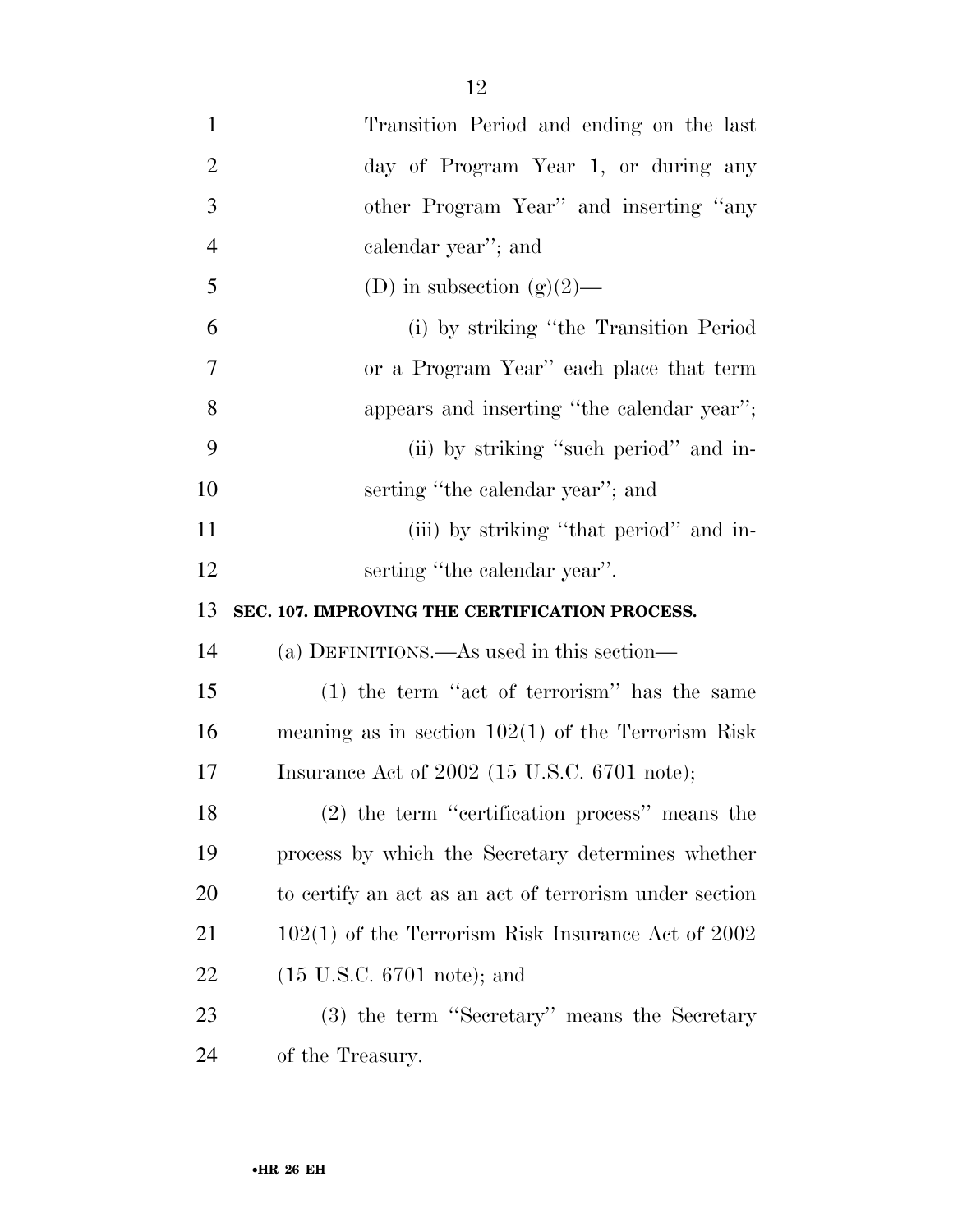(b) STUDY.—Not later than 9 months after the date of enactment of this Act, the Secretary shall conduct and complete a study on the certification process.

 (c) REQUIRED CONTENT.—The study required under subsection (a) shall include an examination and analysis of—

 (1) the establishment of a reasonable timeline by which the Secretary must make an accurate de- termination on whether to certify an act as an act of terrorism;

 (2) the impact that the length of any timeline proposed to be established under paragraph (1) may have on the insurance industry, policyholders, con-sumers, and taxpayers as a whole;

 (3) the factors the Secretary would evaluate and monitor during the certification process, includ- ing the ability of the Secretary to obtain the re- quired information regarding the amount of pro- jected and incurred losses resulting from an act which the Secretary would need in determining whether to certify the act as an act of terrorism;

 (4) the appropriateness, efficiency, and effec- tiveness of the consultation process required under section 102(1)(A) of the Terrorism Risk Insurance Act of 2002 (15 U.S.C. 6701 note) and any rec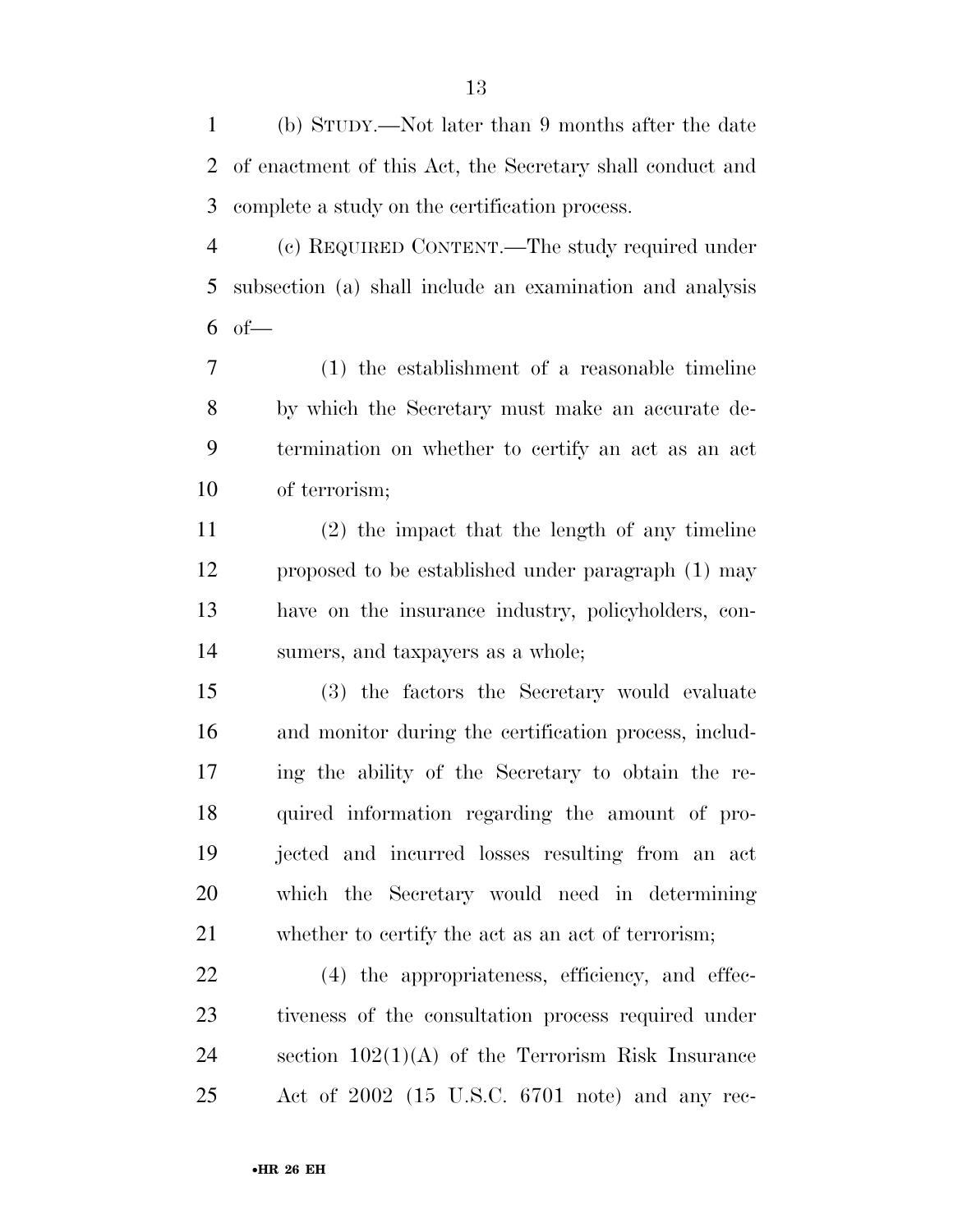ommendations on changes to the consultation proc-ess; and

 (5) the ability of the Secretary to provide guid- ance and updates to the public regarding any act that may reasonably be certified as an act of ter-rorism.

 (d) REPORT.—Upon completion of the study required under subsection (a), the Secretary shall submit a report on the results of such study to the Committee on Banking, Housing, and Urban Affairs of the Senate and the Com- mittee on Financial Services of the House of Representa-tives.

 (e) RULEMAKING.—Section 102(1) of the Terrorism Risk Insurance Act of 2002 (15 U.S.C. 6701 note) is amended—

 (1) by redesignating subparagraph (D) as sub-paragraph (E); and

 (2) by inserting after subparagraph (C) the fol-lowing:

20 "(D) TIMING OF CERTIFICATION.—Not later than 9 months after the report required under section 107 of the Terrorism Risk Insur- ance Program Reauthorization Act of 2015 is submitted to the appropriate committees of Congress, the Secretary shall issue final rules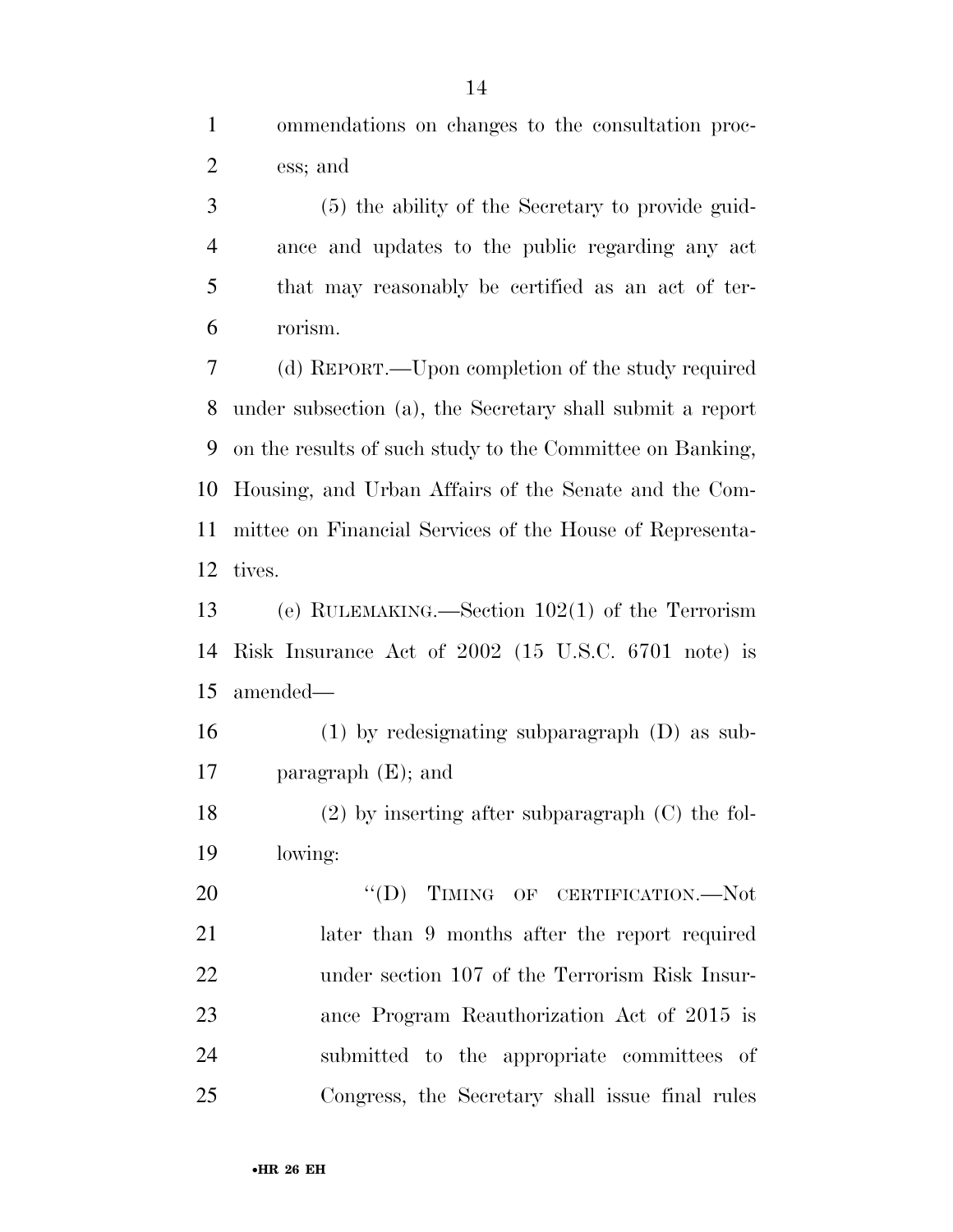governing the certification process, including es- tablishing a timeline for which an act is eligible for certification by the Secretary on whether an act is an act of terrorism under this para-graph.''.

#### **SEC. 108. GAO STUDY.**

 (a) STUDY.—Not later than 2 years after the date of enactment of this Act, the Comptroller General of the United States shall complete a study on the viability and effects of the Federal Government—

 (1) assessing and collecting upfront premiums on insurers that participate in the Terrorism Insur- ance Program established under the Terrorism Risk Insurance Act of 2002 (15 U.S.C. 6701 note) (here- after in this section referred to as the ''Program''), which shall include a comparison of practices in international markets to assess and collect premiums either before or after terrorism losses are incurred; and

 (2) creating a capital reserve fund under the Program and requiring insurers participating in the Program to dedicate capital specifically for terrorism losses before such losses are incurred, which shall in- clude a comparison of practices in international mar-kets to establish reserve funds.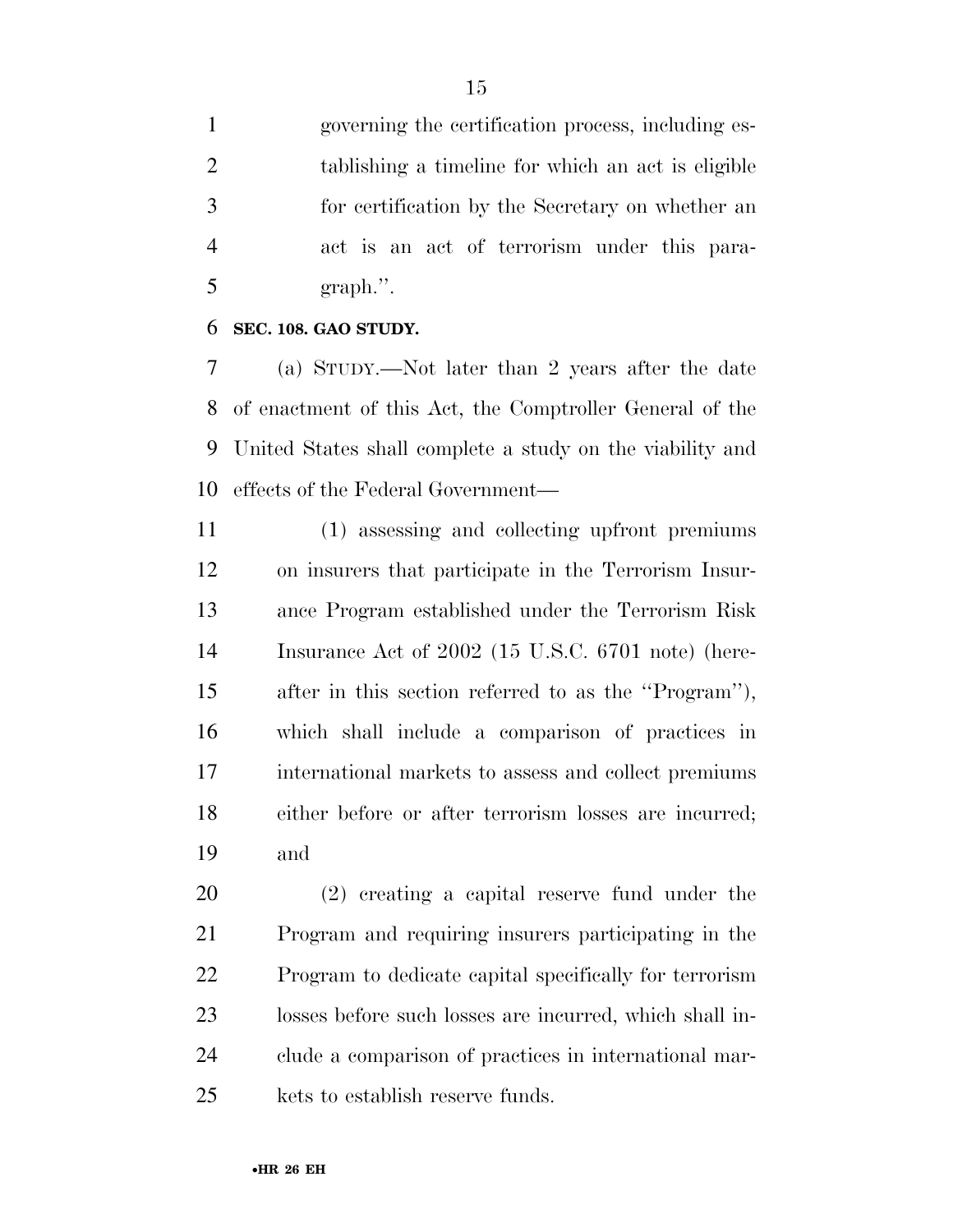| $\mathbf{1}$   | (b) REQUIRED CONTENT.—The study required under             |
|----------------|------------------------------------------------------------|
| $\overline{2}$ | subsection (a) shall examine, but shall not be limited to, |
| 3              | the following issues:                                      |
| $\overline{4}$ | (1) UPFRONT PREMIUMS.—With respect to up-                  |
| 5              | front premiums described in subsection $(a)(1)$ —          |
| 6              | (A) how the Federal Government could de-                   |
| 7              | termine the price of such upfront premiums on              |
| 8              | insurers that participate in the Program;                  |
| 9              | (B) how the Federal Government could col-                  |
| 10             | lect and manage such upfront premiums;                     |
| 11             | (C) how the Federal Government could en-                   |
| 12             | sure that such upfront premiums are not spent              |
| 13             | for purposes other than claims through the Pro-            |
| 14             | gram;                                                      |
| 15             | (D) how the assessment and collection of                   |
| 16             | such upfront premiums could affect take-up                 |
| 17             | rates for terrorism risk coverage in different re-         |
| 18             | gions and industries and how it could impact               |
| 19             | small businesses and consumers in both metro-              |
| 20             | politan and non-metropolitan areas;                        |
| 21             | (E) the effect of collecting such upfront                  |
| 22             | premiums on insurers both large and small;                 |
| 23             | $(F)$ the effect of collecting such upfront                |
| 24             | premiums on the private market for terrorism               |
| 25             | risk reinsurance; and                                      |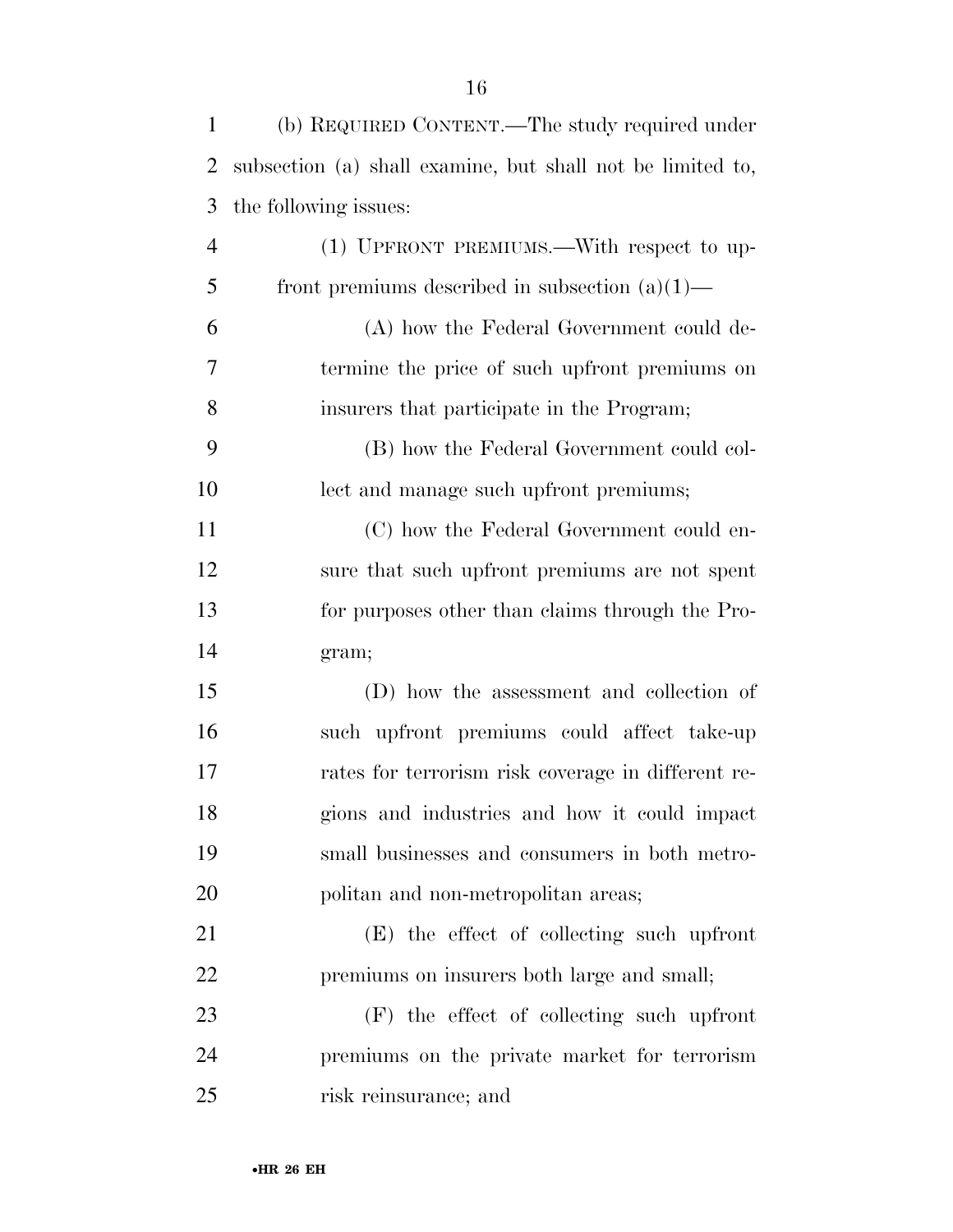| $\mathbf{1}$   | (G) the size of any Federal Government              |
|----------------|-----------------------------------------------------|
| $\overline{2}$ | subsidy insurers may receive through their par-     |
| 3              | ticipation in the Program, taking into account      |
| $\overline{4}$ | the Program's current post-event recoupment         |
| 5              | structure.                                          |
| 6              | (2) CAPITAL RESERVE FUND.—With respect to           |
| 7              | capital reserve fund described in subsection<br>the |
| 8              | $(a)(2)$ —                                          |
| 9              | (A) how the creation of a capital reserve           |
| 10             | fund would affect the Federal Government's fis-     |
| 11             | cal exposure under the Terrorism Risk Insur-        |
| 12             | ance Program and the ability of the Program to      |
| 13             | meet its statutory purposes;                        |
| 14             | (B) how a capital reserve fund would im-            |
| 15             | pact insurers and reinsurers, including liquidity,  |
| 16             | insurance pricing, and capacity to provide ter-     |
| 17             | rorism risk coverage;                               |
| 18             | (C) the feasibility of segregating funds at-        |
| 19             | tributable to terrorism risk from funds attrib-     |
| 20             | utable to other insurance lines;                    |
| 21             | (D) how a capital reserve fund would be             |
| 22             | viewed and treated under current Financial Ac-      |
| 23             | counting Standards Board accounting rules and       |
| 24             | the tax laws; and                                   |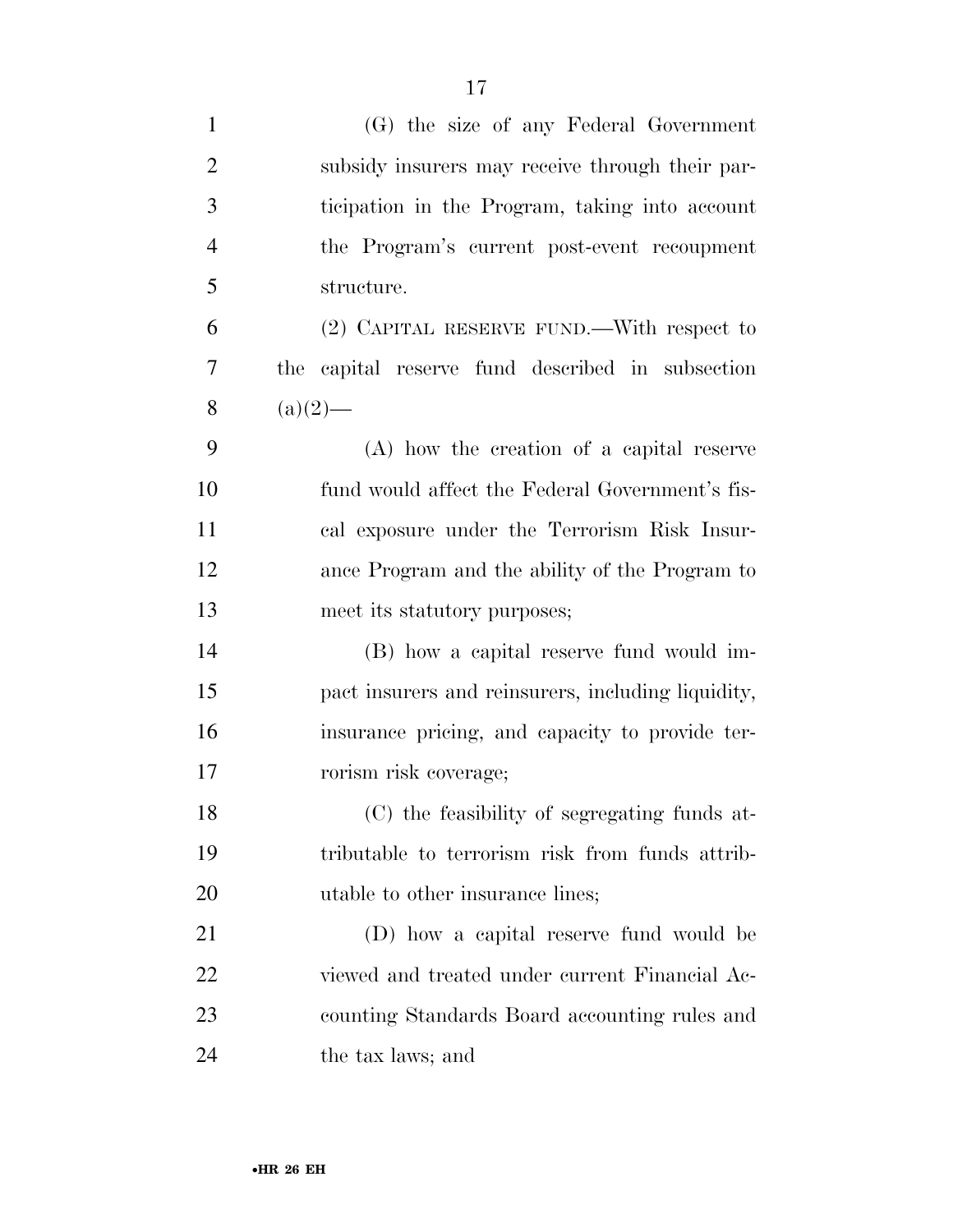| $\mathbf{1}$   | (E) how a capital reserve fund would affect                 |
|----------------|-------------------------------------------------------------|
| $\overline{2}$ | the States' ability to regulate insurers partici-           |
| 3              | pating in the Program.                                      |
| $\overline{4}$ | (3) INTERNATIONAL PRACTICES.—With respect                   |
| 5              | to international markets referred to in paragraphs          |
| 6              | $(1)$ and $(2)$ of subsection $(a)$ , how other countries,  |
| 7              | if any-                                                     |
| 8              | (A) have established terrorism insurance                    |
| 9              | structures;                                                 |
| 10             | (B) charge premiums or otherwise collect                    |
| 11             | funds to pay for the costs of terrorism insur-              |
| 12             | ance structures, including risk and administra-             |
| 13             | tive costs; and                                             |
| 14             | (C) have established capital reserve funds                  |
| 15             | to pay for the costs of terrorism insurance                 |
| 16             | structures.                                                 |
| 17             | (c) REPORT.—Upon completion of the study required           |
|                | 18 under subsection (a), the Comptroller General shall sub- |
| 19             | mit a report on the results of such study to the Committee  |
| 20             | on Banking, Housing, and Urban Affairs of the Senate        |
| 21             | and the Committee on Financial Services of the House of     |
| 22             | Representatives.                                            |
| 23             | (d) PUBLIC AVAILABILITY.—The study and report               |

required under this section shall be made available to the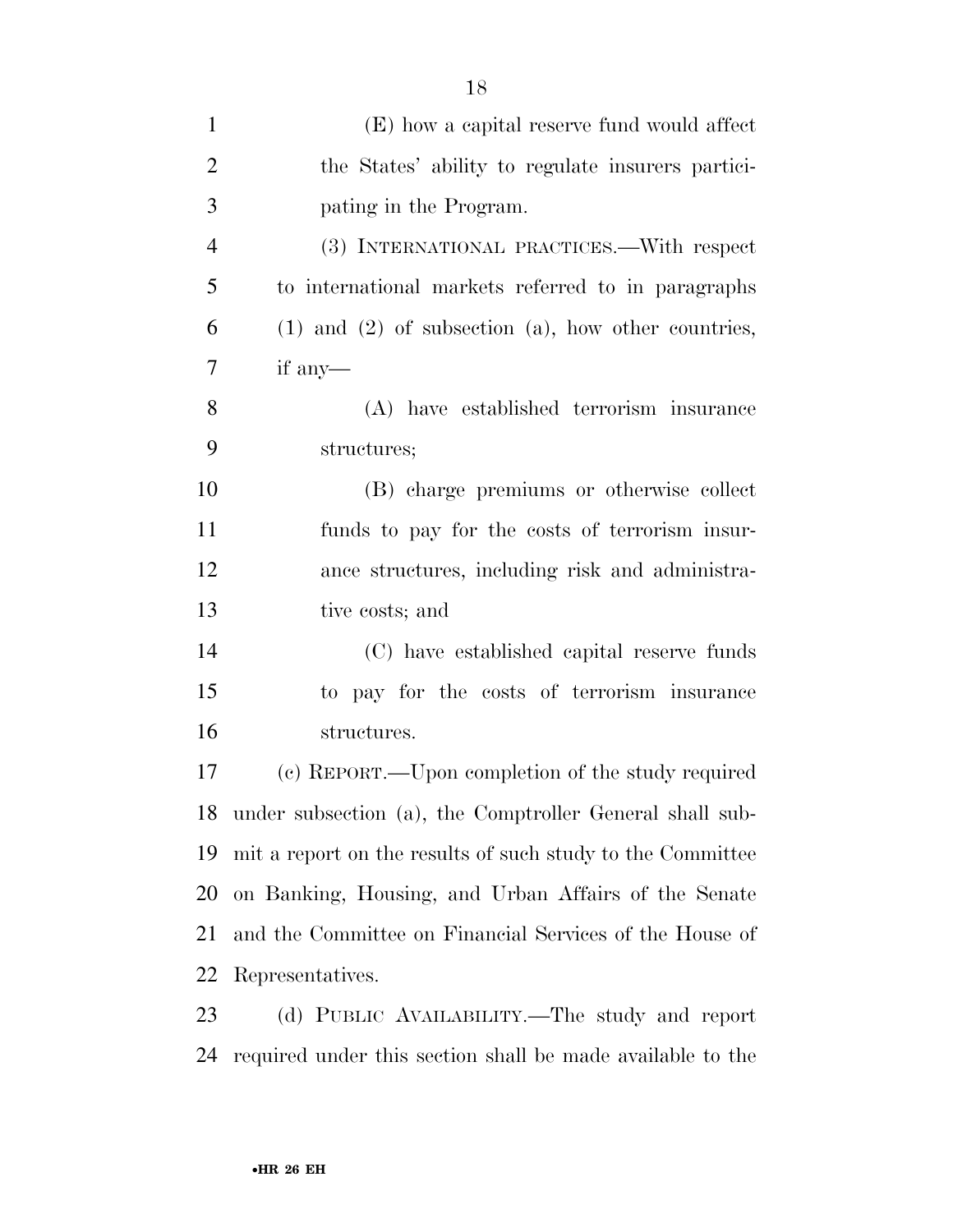public in electronic form and shall be published on the website of the Government Accountability Office.

### **SEC. 109. MEMBERSHIP OF BOARD OF GOVERNORS OF THE FEDERAL RESERVE SYSTEM.**

 (a) IN GENERAL.—The first undesignated paragraph of section 10 of the Federal Reserve Act (12 U.S.C. 241) is amended by inserting after the second sentence the fol- lowing: ''In selecting members of the Board, the President shall appoint at least 1 member with demonstrated pri- mary experience working in or supervising community banks having less than \$10,000,000,000 in total assets.''.

 (b) EFFECTIVE DATE.—The amendment made by this section shall take effect on the date of enactment of this Act and apply to appointments made on and after that effective date, excluding any nomination pending in the Senate on that date.

#### **SEC. 110. ADVISORY COMMITTEE ON RISK-SHARING MECH-**

#### **ANISMS.**

(a) FINDING; RULE OF CONSTRUCTION.—

 (1) FINDING.—Congress finds that it is desir- able to encourage the growth of nongovernmental, private market reinsurance capacity for protection against losses arising from acts of terrorism.

 (2) RULE OF CONSTRUCTION.—Nothing in this Act, any amendment made by this Act, or the Ter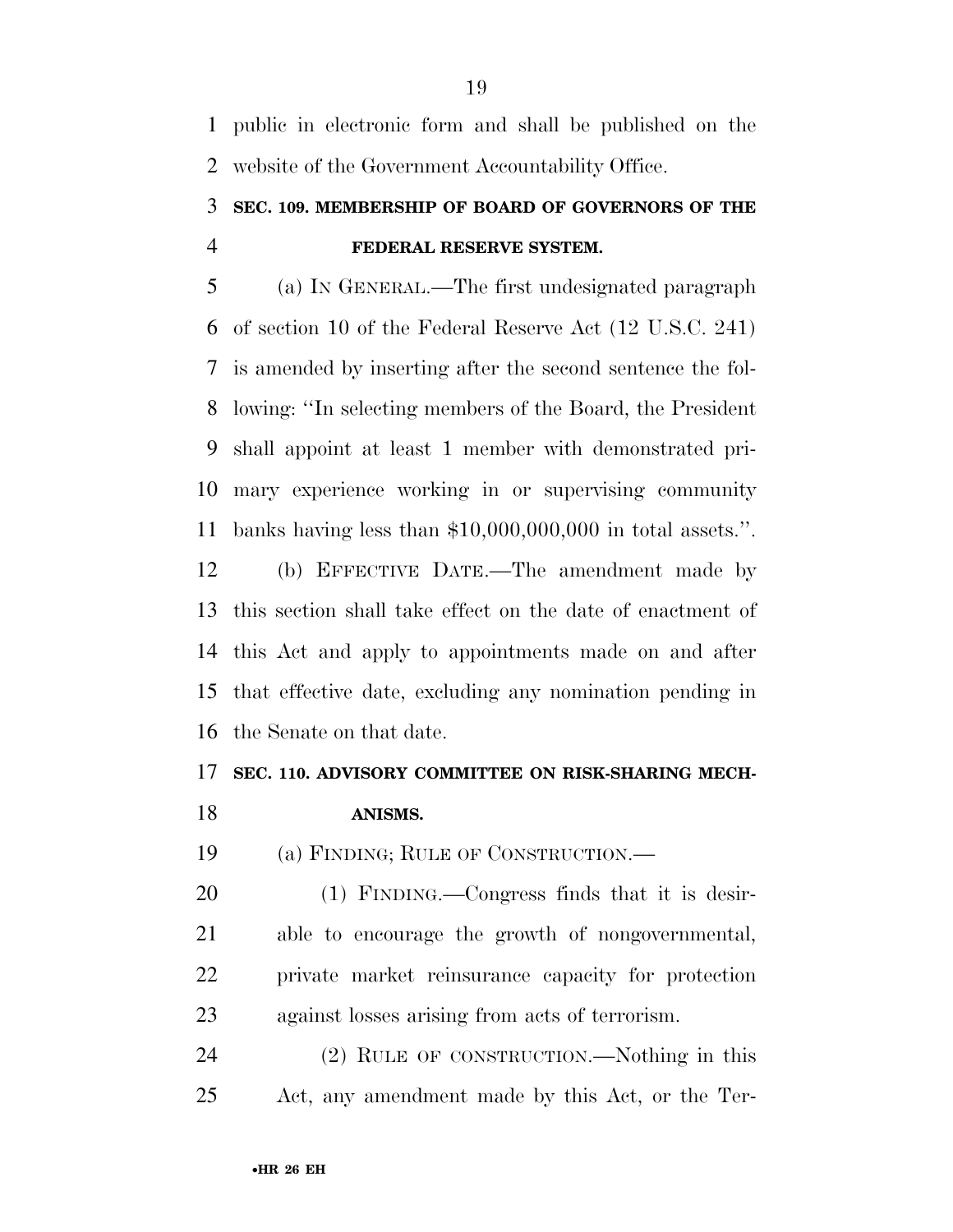rorism Risk Insurance Act of 2002 (15 U.S.C. 6701 note) shall prohibit insurers from developing risk- sharing mechanisms to voluntarily reinsure terrorism losses between and among themselves.

 (b) ADVISORY COMMITTEE ON RISK-SHARING MECH-ANISMS.—

 (1) ESTABLISHMENT.—The Secretary of the Treasury shall establish and appoint an advisory committee to be known as the ''Advisory Committee on Risk-Sharing Mechanisms'' (referred to in this subsection as the ''Advisory Committee'').

 (2) DUTIES.—The Advisory Committee shall provide advice, recommendations, and encourage- ment with respect to the creation and development of the nongovernmental risk-sharing mechanisms de-scribed under subsection (a).

 (3) MEMBERSHIP.—The Advisory Committee shall be composed of 9 members who are directors, officers, or other employees of insurers, reinsurers, or capital market participants that are participating or that desire to participate in the nongovernmental risk-sharing mechanisms described under subsection (a), and who are representative of the affected sec-tors of the insurance industry, including commercial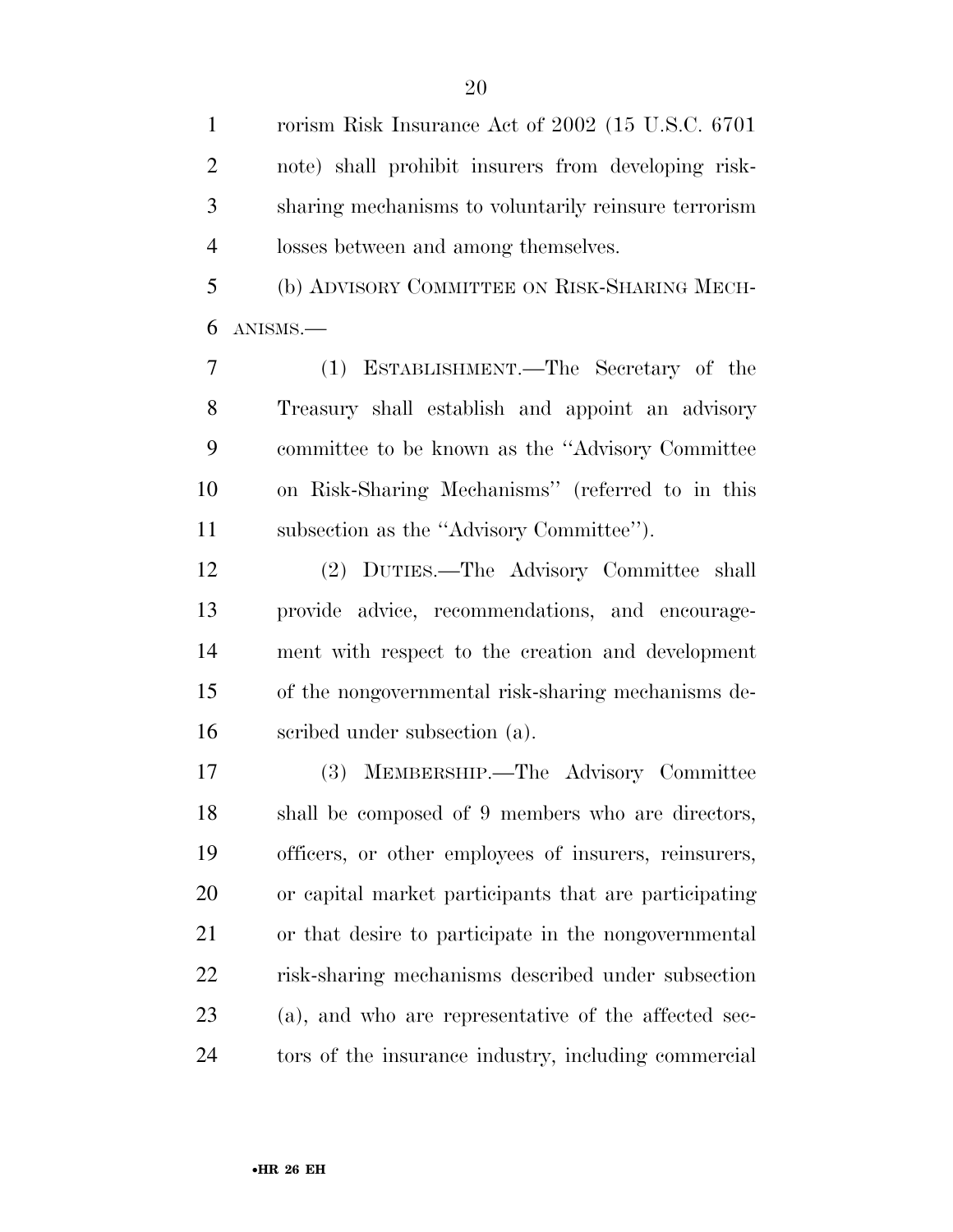property insurance, commercial casualty insurance, reinsurance, and alternative risk transfer industries. **SEC. 111. REPORTING OF TERRORISM INSURANCE DATA.**  Section 104 (15 U.S.C. 6701 note) is amended by adding at the end the following new subsection: ''(h) REPORTING OF TERRORISM INSURANCE DATA.— 8 "(1) AUTHORITY.—During the calendar year beginning on January 1, 2016, and in each calendar year thereafter, the Secretary shall require insurers participating in the Program to submit to the Sec- retary such information regarding insurance cov- erage for terrorism losses of such insurers as the Secretary considers appropriate to analyze the effec- tiveness of the Program, which shall include infor- mation regarding—  $\langle (A) \rangle$  lines of insurance with exposure to such losses; ''(B) premiums earned on such coverage;  $\cdot$  (C) geographical location of exposures;  $\text{``(D) pricing of such coverage;}$  $\langle$  (E) the take-up rate for such coverage; 23 ''(F) the amount of private reinsurance for acts of terrorism purchased; and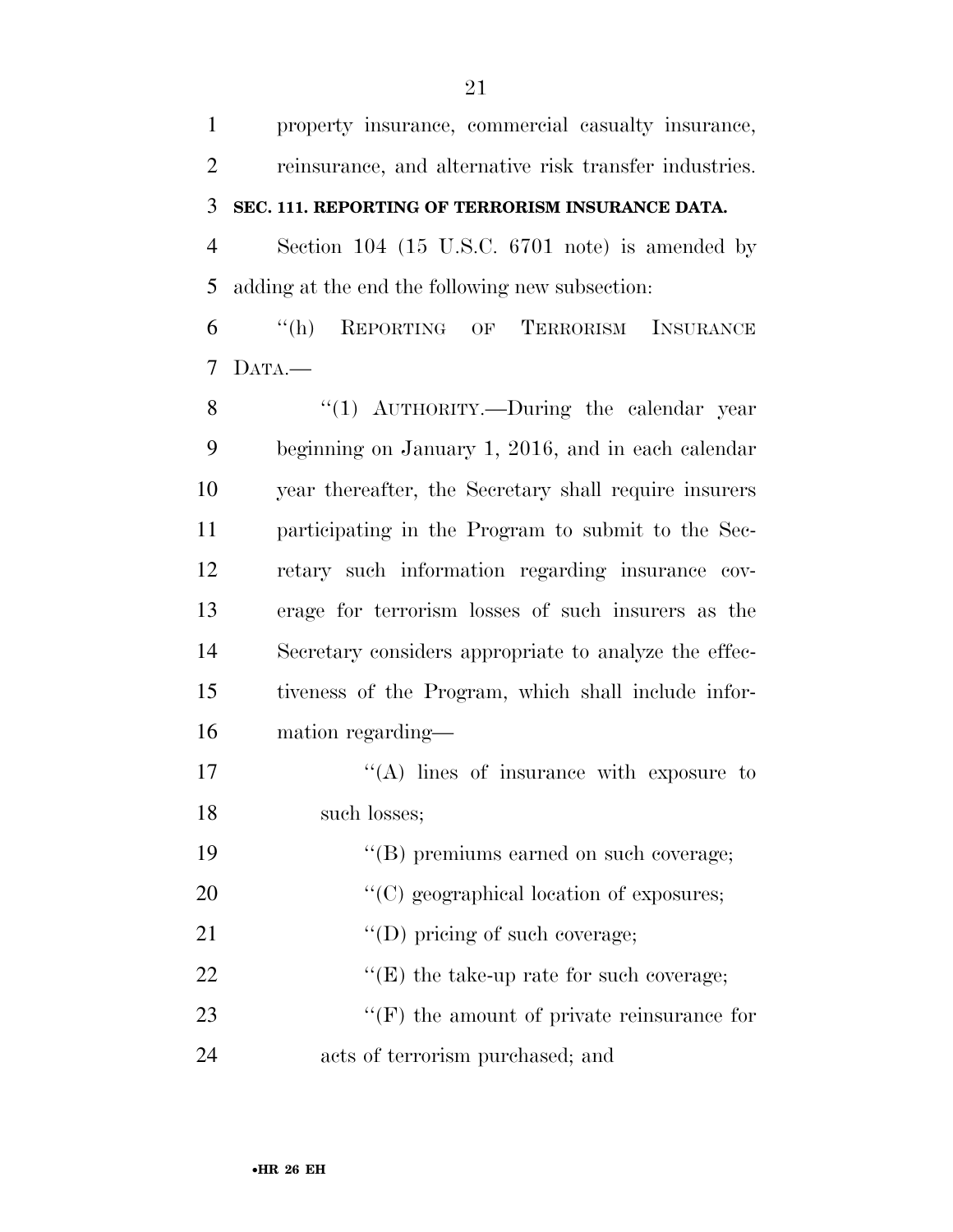| $\mathbf{1}$   | $\lq\lq(G)$ such other matters as the Secretary     |
|----------------|-----------------------------------------------------|
| $\overline{2}$ | considers appropriate.                              |
| 3              | "(2) REPORTS.—Not later than June 30, 2016,         |
| $\overline{4}$ | and every other June 30 thereafter, the Secretary   |
| 5              | shall submit a report to the Committee on Financial |
| 6              | Services of the House of Representatives and the    |
| 7              | Committee on Banking, Housing, and Urban Affairs    |
| 8              | of the Senate that includes—                        |
| 9              | $\lq\lq$ and analysis of the overall effectiveness  |
| 10             | of the Program;                                     |
| 11             | "(B) an evaluation of any changes or                |
| 12             | trends in the data collected under paragraph        |
| 13             | (1);                                                |
| 14             | "(C) an evaluation of whether any aspects           |
| 15             | of the Program have the effect of discouraging      |
| 16             | or impeding insurers from providing commercial      |
| 17             | property casualty insurance coverage or cov-        |
| 18             | erage for acts of terrorism;                        |
| 19             | "(D) an evaluation of the impact of the             |
| 20             | Program on workers' compensation insurers;          |
| 21             | and                                                 |
| 22             | " $(E)$ in the case of the data reported in         |
| 23             | paragraph $(1)(B)$ , an updated estimate of the     |
| 24             | total amount earned since January 1, 2003.          |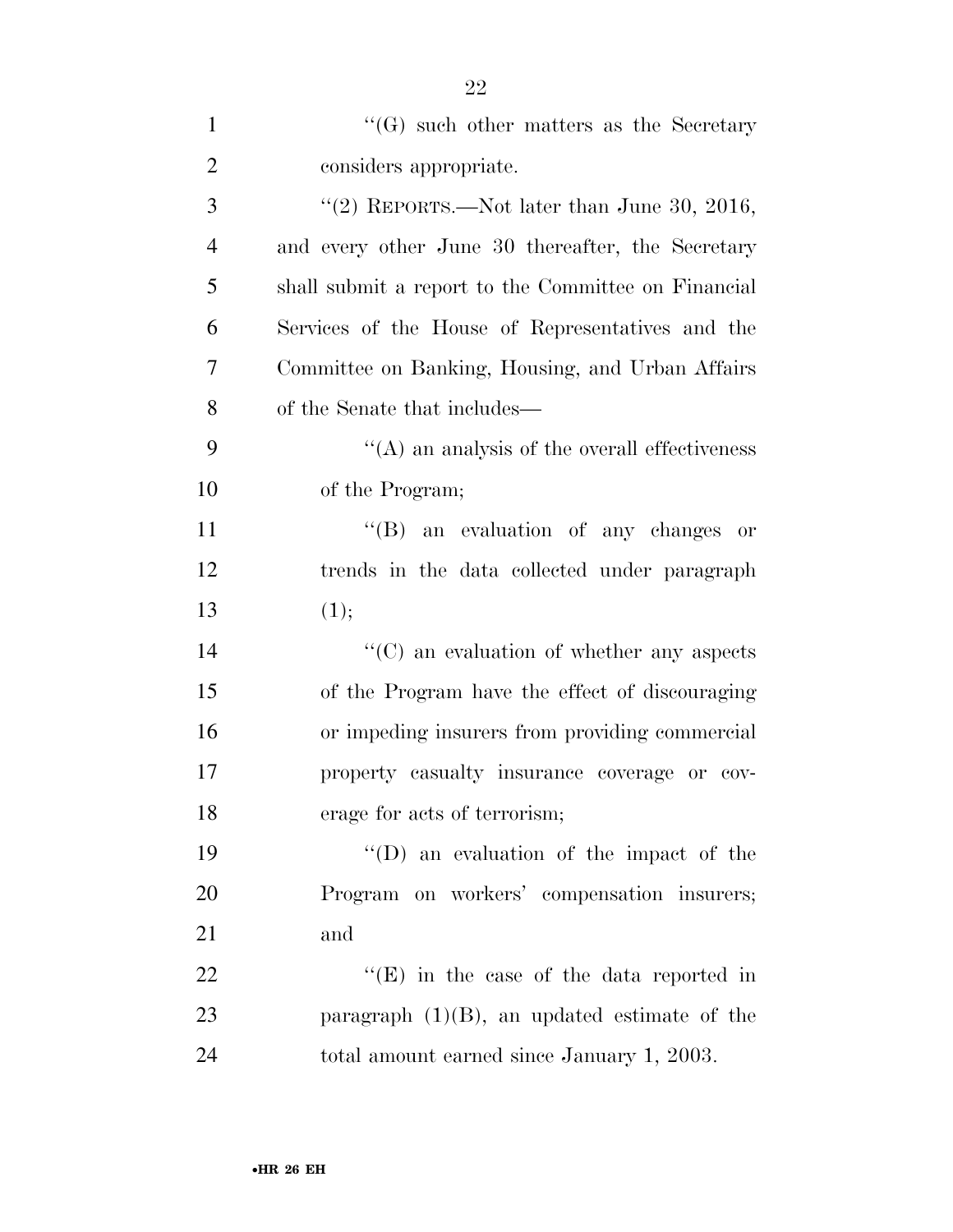1 "(3) PROTECTION OF DATA.—To the extent possible, the Secretary shall contract with an insur- ance statistical aggregator to collect the information described in paragraph (1), which shall keep any nonpublic information confidential and provide it to the Secretary in an aggregate form or in such other form or manner that does not permit identification of the insurer submitting such information.

 ''(4) ADVANCE COORDINATION.—Before col- lecting any data or information under paragraph (1) from an insurer, or affiliate of an insurer, the Sec- retary shall coordinate with the appropriate State in- surance regulatory authorities and any relevant gov- ernment agency or publicly available sources to de- termine if the information to be collected is available from, and may be obtained in a timely manner by, individually or collectively, such entities. If the Sec- retary determines that such data or information is available, and may be obtained in a timely matter, from such entities, the Secretary shall obtain the data or information from such entities. If the Sec- retary determines that such data or information is not so available, the Secretary may collect such data or information from an insurer and affiliates.

25 "(5) CONFIDENTIALITY.—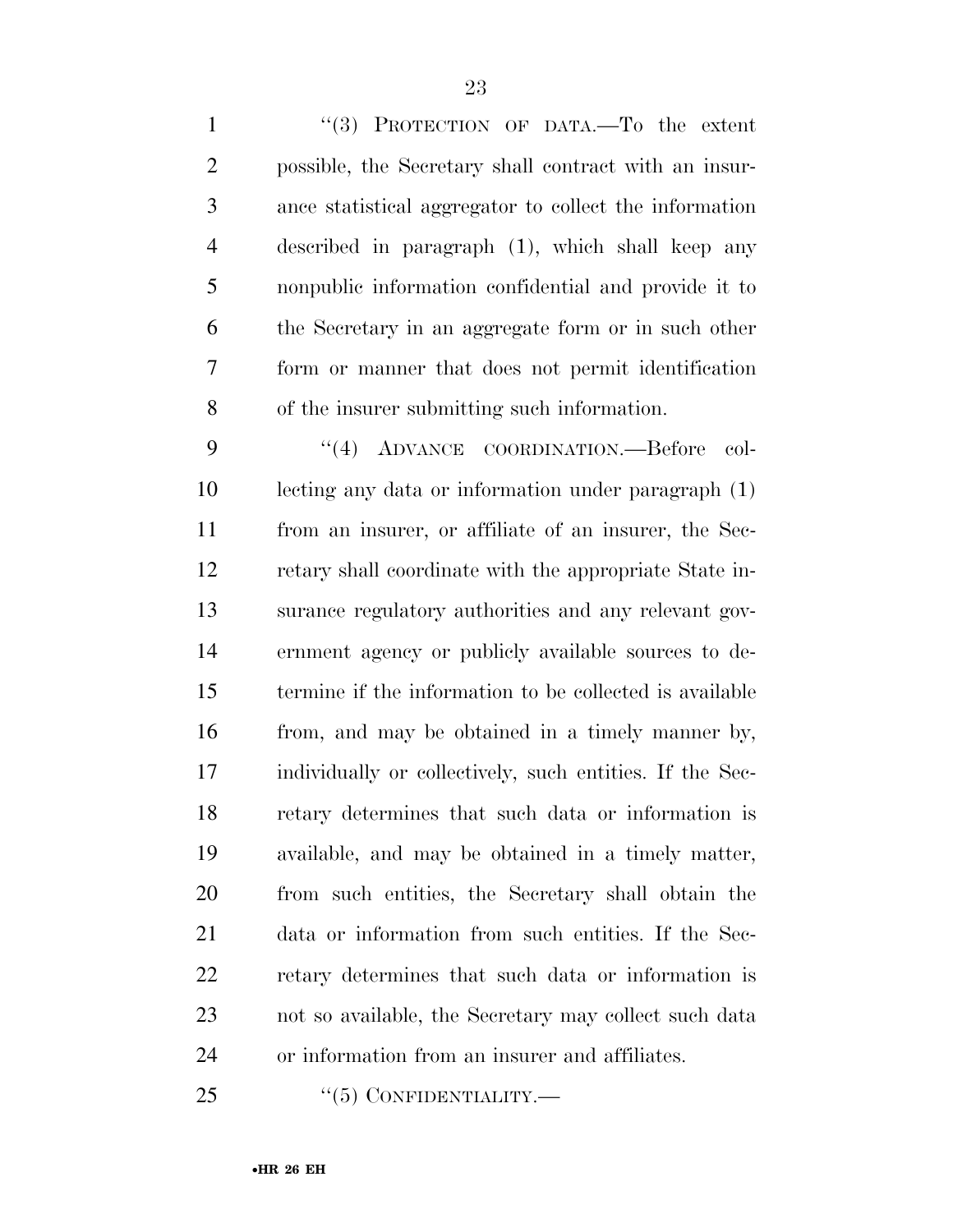1 "(A) RETENTION OF PRIVILEGE.—The submission of any non-publicly available data and information to the Secretary and the shar- ing of any non-publicly available data with or by the Secretary among other Federal agencies, the State insurance regulatory authorities, or any other entities under this subsection shall not constitute a waiver of, or otherwise affect, any privilege arising under Federal or State law (including the rules of any Federal or State court) to which the data or information is oth-erwise subject.

13 "(B) CONTINUED APPLICATION OF PRIOR CONFIDENTIALITY AGREEMENTS.—Any require- ment under Federal or State law to the extent otherwise applicable, or any requirement pursu- ant to a written agreement in effect between 18 the original source of any non-publicly available data or information and the source of such data or information to the Secretary, regarding the privacy or confidentiality of any data or infor- mation in the possession of the source to the Secretary, shall continue to apply to such data or information after the data or information has been provided pursuant to this subsection.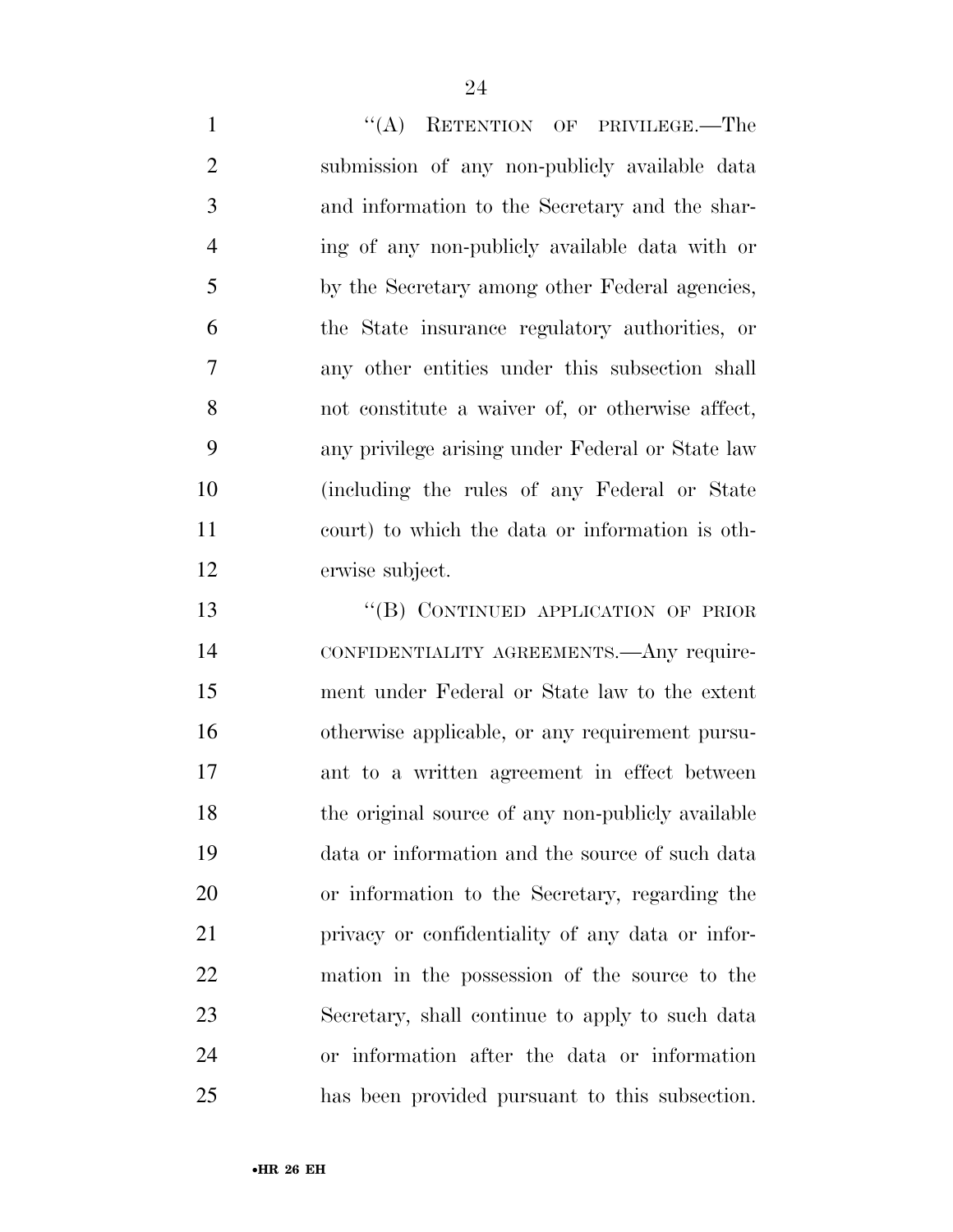| $\mathbf{1}$   | ``(C)<br>INFORMATION-SHARING AGREE-               |
|----------------|---------------------------------------------------|
| $\overline{2}$ | MENT.—Any data or information obtained by         |
| 3              | the Secretary under this subsection may be        |
| $\overline{4}$ | made available to State insurance regulatory      |
| 5              | authorities, individually or collectively through |
| 6              | an information-sharing agreement that—            |
| 7              | "(i) shall comply with applicable Fed-            |
| 8              | eral law; and                                     |
| 9              | "(ii) shall not constitute a waiver of,           |
| 10             | or otherwise affect, any privilege under          |
| 11             | Federal or State law (including any privi-        |
| 12             | lege referred to in subparagraph $(A)$ and        |
| 13             | the rules of any Federal or State court) to       |
| 14             | which the data or information is otherwise        |
| 15             | subject.                                          |
| 16             | $``(D)$ AGENCY DISCLOSURE REQUIRE-                |
| 17             | MENTS.—Section 552 of title 5, United States      |
| 18             | Code, including any exceptions thereunder, shall  |
| 19             | apply to any data or information submitted        |
| 20             | under this subsection to the Secretary by an in-  |
| 21             | surer or affiliate of an insurer.".               |
| 22             | SEC. 112. ANNUAL STUDY OF SMALL INSURER MARKET    |
| 23             | <b>COMPETITIVENESS.</b>                           |
| 24             | Section 108 (15 U.S.C. 6701 note) is amended by   |
| 25             | adding at the end the following new subsection:   |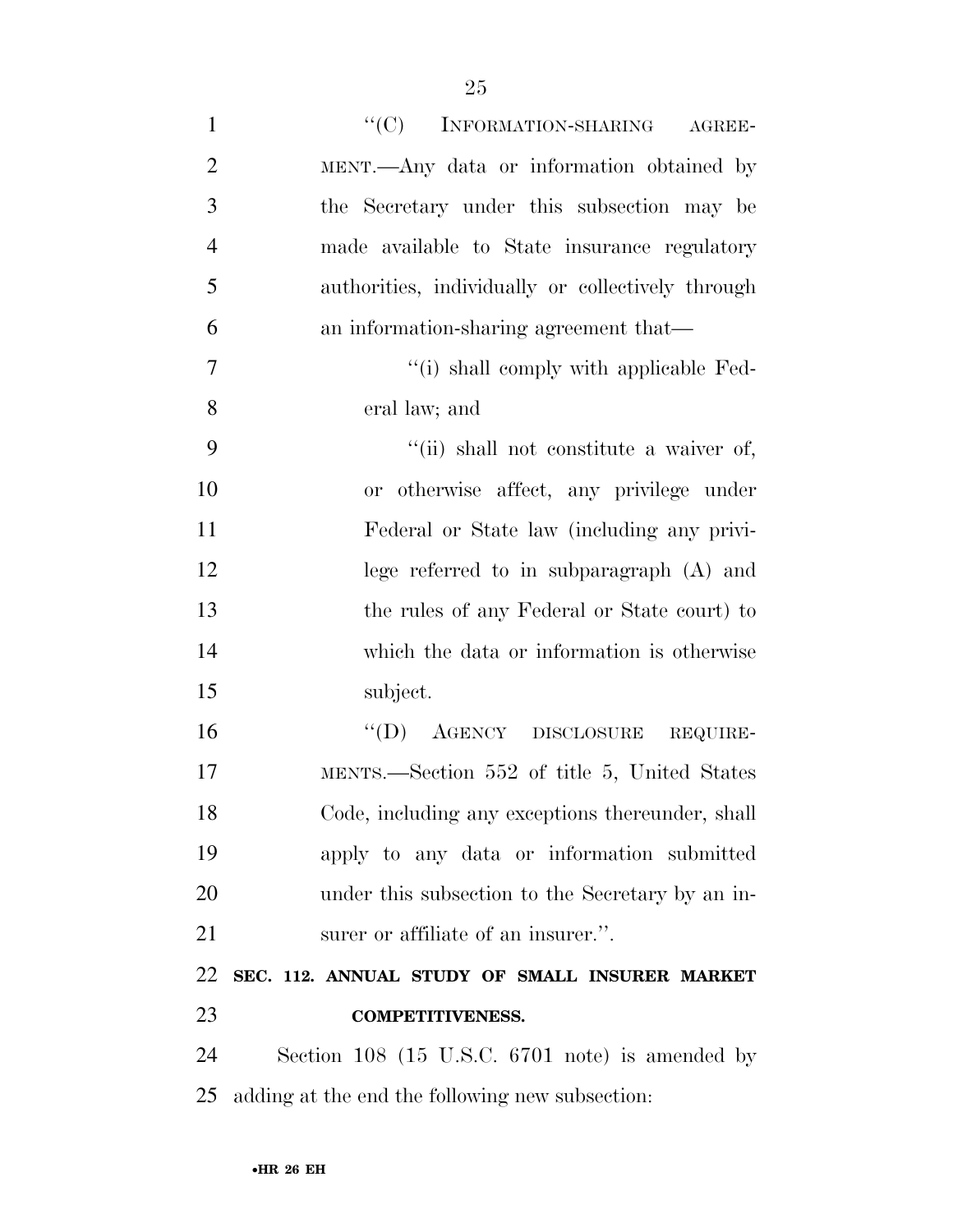''(h) STUDY OF SMALL INSURER MARKET COMPETI-TIVENESS.—

| 3              | "(1) IN GENERAL.—Not later than June 30,             |
|----------------|------------------------------------------------------|
| $\overline{4}$ | 2017, and every other June 30 thereafter, the Sec-   |
| 5              | retary shall conduct a study of small insurers (as   |
| 6              | such term is defined by regulation by the Secretary) |
| 7              | participating in the Program, and identify any com-  |
| 8              | petitive challenges small insurers face in the ter-  |
| 9              | rorism risk insurance marketplace, including—        |
| 10             | "(A) changes to the market share, pre-               |
| 11             | mium volume, and policyholder surplus of small       |
| 12             | insurers relative to large insurers;                 |
| 13             | "(B) how the property and casualty insur-            |
| 14             | ance market for terrorism risk differs between       |
| 15             | small and large insurers, and whether such a         |
| 16             | difference exists within other perils;               |
| 17             | "(C) the impact of the Program's manda-              |
| 18             | tory availability requirement under section          |
| 19             | $103(c)$ on small insurers;                          |
| 20             | $\lq\lq$ (D) the effect of increasing the trigger    |
| 21             | amount for the<br>Program under section              |
| <u>22</u>      | $103(e)(1)(B)$ on small insurers;                    |
| 23             | $\lq\lq(E)$ the availability and cost of private re- |
| 24             | insurance for small insurers; and                    |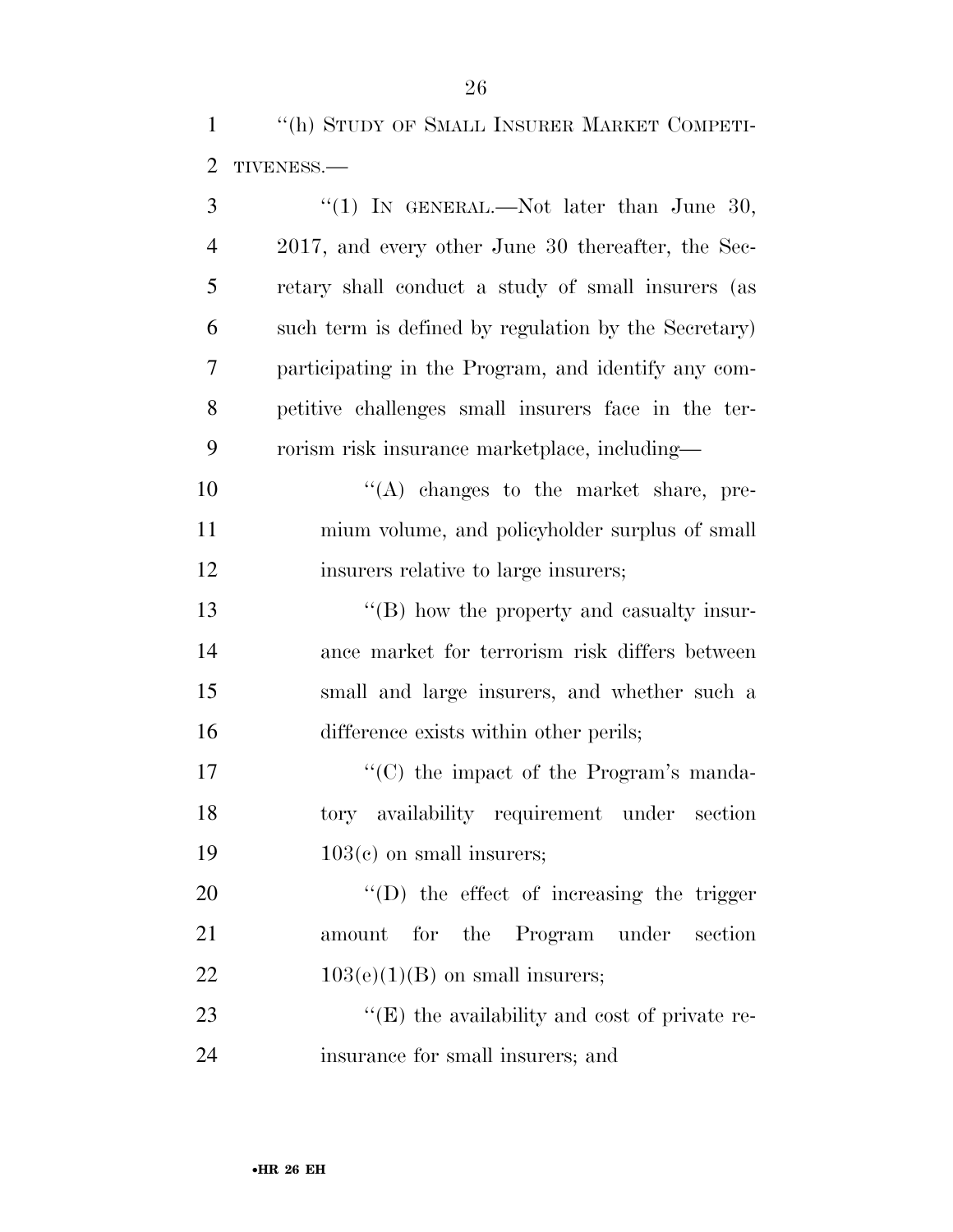1 ''(F) the impact that State workers com- pensation laws have on small insurers and workers compensation carriers in the terrorism risk insurance marketplace. ''(2) REPORT.—The Secretary shall submit a report to the Congress setting forth the findings and conclusions of each study required under paragraph 8  $(1)$ .". **TITLE II—NATIONAL ASSOCIA- TION OF REGISTERED AGENTS AND BROKERS RE- FORM SEC. 201. SHORT TITLE.**  This title may be cited as the ''National Association of Registered Agents and Brokers Reform Act of 2015''. **SEC. 202. REESTABLISHMENT OF THE NATIONAL ASSOCIA- TION OF REGISTERED AGENTS AND BRO- KERS.**  (a) IN GENERAL.—Subtitle C of title III of the Gramm-Leach-Bliley Act (15 U.S.C. 6751 et seq.) is

amended to read as follows: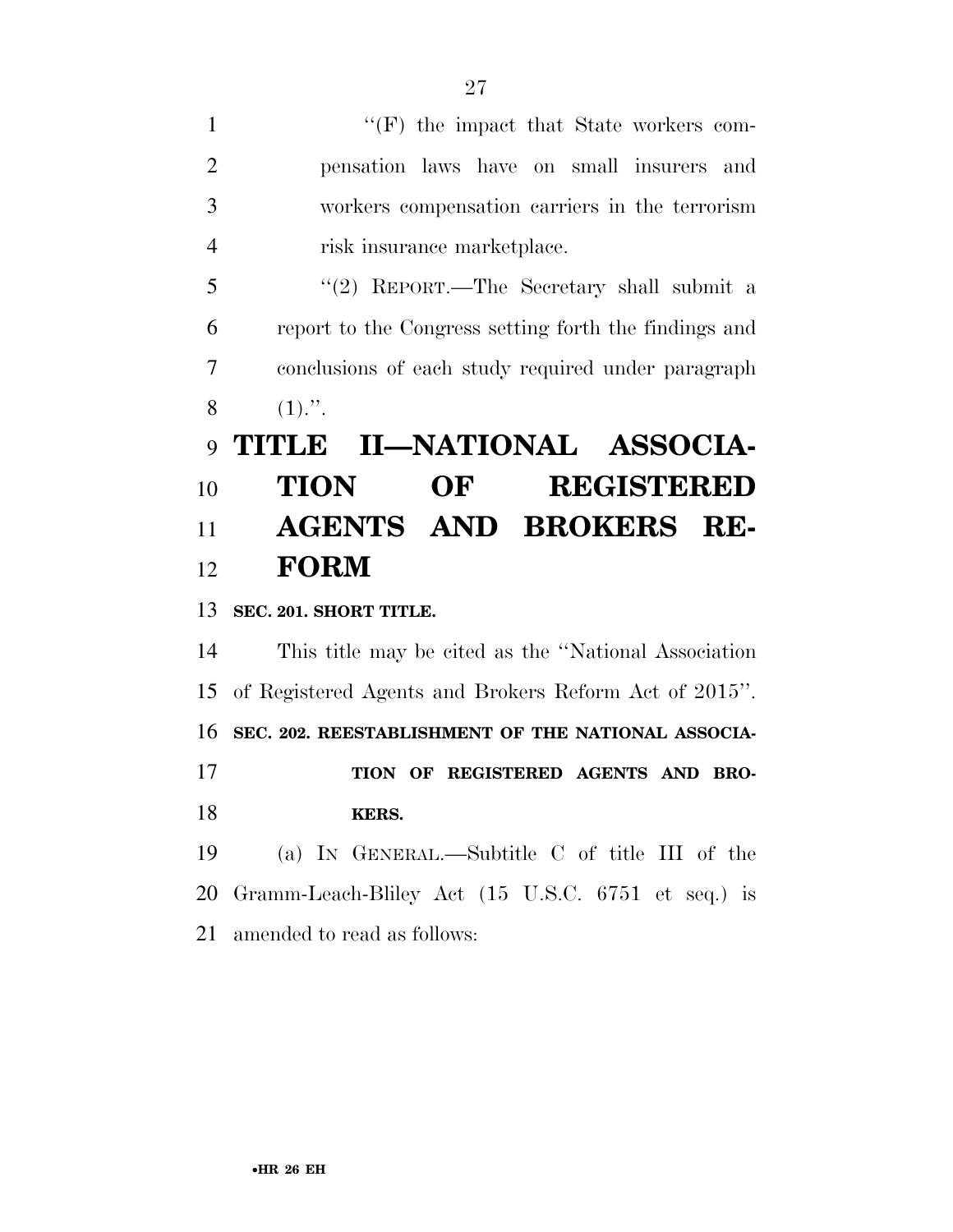| $\mathbf{1}$   | "Subtitle C—National Association                              |
|----------------|---------------------------------------------------------------|
| $\overline{2}$ | of Registered Agents and Brokers                              |
| 3              | "SEC. 321.<br>NATIONAL ASSOCIATION<br>OF<br><b>REGISTERED</b> |
| $\overline{4}$ | <b>AGENTS AND BROKERS.</b>                                    |
| 5              | "(a) ESTABLISHMENT.—There is established the Na-              |
| 6              | tional Association of Registered Agents and Brokers (re-      |
| 7              | ferred to in this subtitle as the 'Association').             |
| 8              | "(b) STATUS.—The Association shall—                           |
| 9              | $f'(1)$ be a nonprofit corporation;                           |
| 10             | $f'(2)$ not be an agent or instrumentality of the             |
| 11             | Federal Government;                                           |
| 12             | $\cdot\cdot\cdot(3)$ be an independent organization that may  |
| 13             | not be merged with or into any other private or pub-          |
| 14             | lic entity; and                                               |
| 15             | $(4)$ except as otherwise provided in this sub-               |
| 16             | title, be subject to, and have all the powers conferred       |
| 17             | upon, a nonprofit corporation by the District of Co-          |
| 18             | lumbia Nonprofit Corporation Act (D.C. Code, sec.             |
| 19             | $29-301.01$ et seq.) or any successor thereto.                |
| 20             | "SEC. 322. PURPOSE.                                           |
| 21             | "The purpose of the Association shall be to provide"          |
| 22             | a mechanism through which licensing, continuing edu-          |
| 23             | cation, and other nonresident insurance producer quali-       |
| 24             | fication requirements and conditions may be adopted and       |
| 25             | applied on a multi-state basis without affecting the laws,    |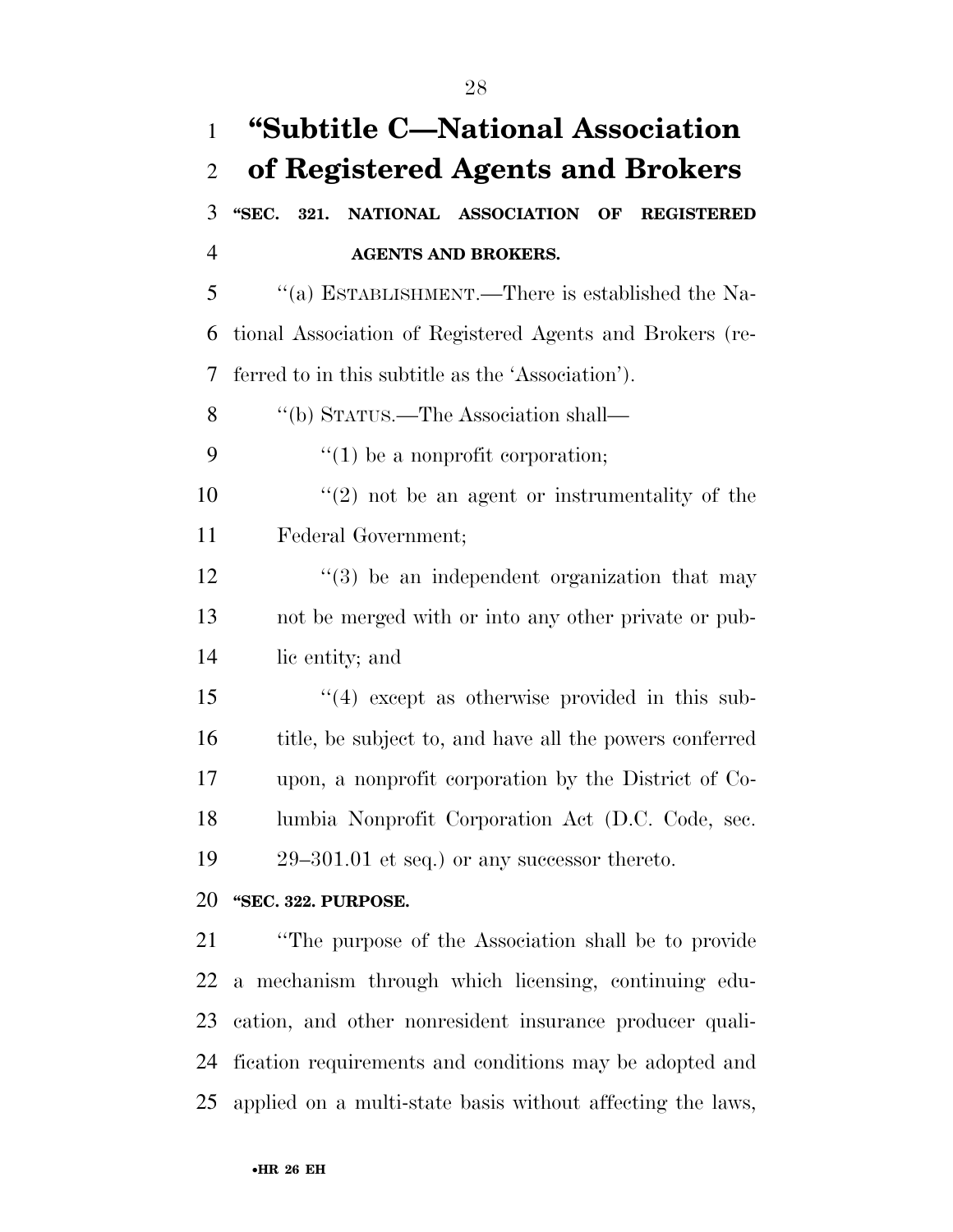| 1              | rules, and regulations, and preserving the rights of a  |
|----------------|---------------------------------------------------------|
| $\overline{2}$ | State, pertaining to-                                   |
| 3              | $\lq(1)$ licensing, continuing education, and other     |
| 4              | qualification requirements of insurance producers       |
| 5              | that are not members of the Association;                |
| 6              | $\lq(2)$ resident or nonresident insurance producer     |
| $\overline{7}$ | appointment requirements;                               |
| 8              | $(3)$ supervising and disciplining resident and         |
| 9              | nonresident insurance producers;                        |
| 10             | $(4)$ establishing licensing fees for resident and      |
| 11             | nonresident insurance producers so that there is no     |
| 12             | loss of insurance producer licensing revenue to the     |
| 13             | State; and                                              |
| 14             | "(5) prescribing and enforcing laws and regula-         |
| 15             | tions regulating the conduct of resident and non-       |
| 16             | resident insurance producers.                           |
| 17             | "SEC. 323. MEMBERSHIP.                                  |
| 18             | $\lq($ a) ELIGIBILITY.—                                 |
| 19             | $\lq(1)$ In GENERAL.—Any insurance producer li-         |
| 20             | censed in its home State shall, subject to paragraphs   |
| 21             | $(2)$ and $(4)$ , be eligible to become a member of the |
| 22             | Association.                                            |
| 23             | "(2) INELIGIBILITY FOR SUSPENSION OR REV-               |
| 24             | OCATION OF LICENSE.—Subject to paragraph (3),           |
| 25             | an insurance producer is not eligible to become a       |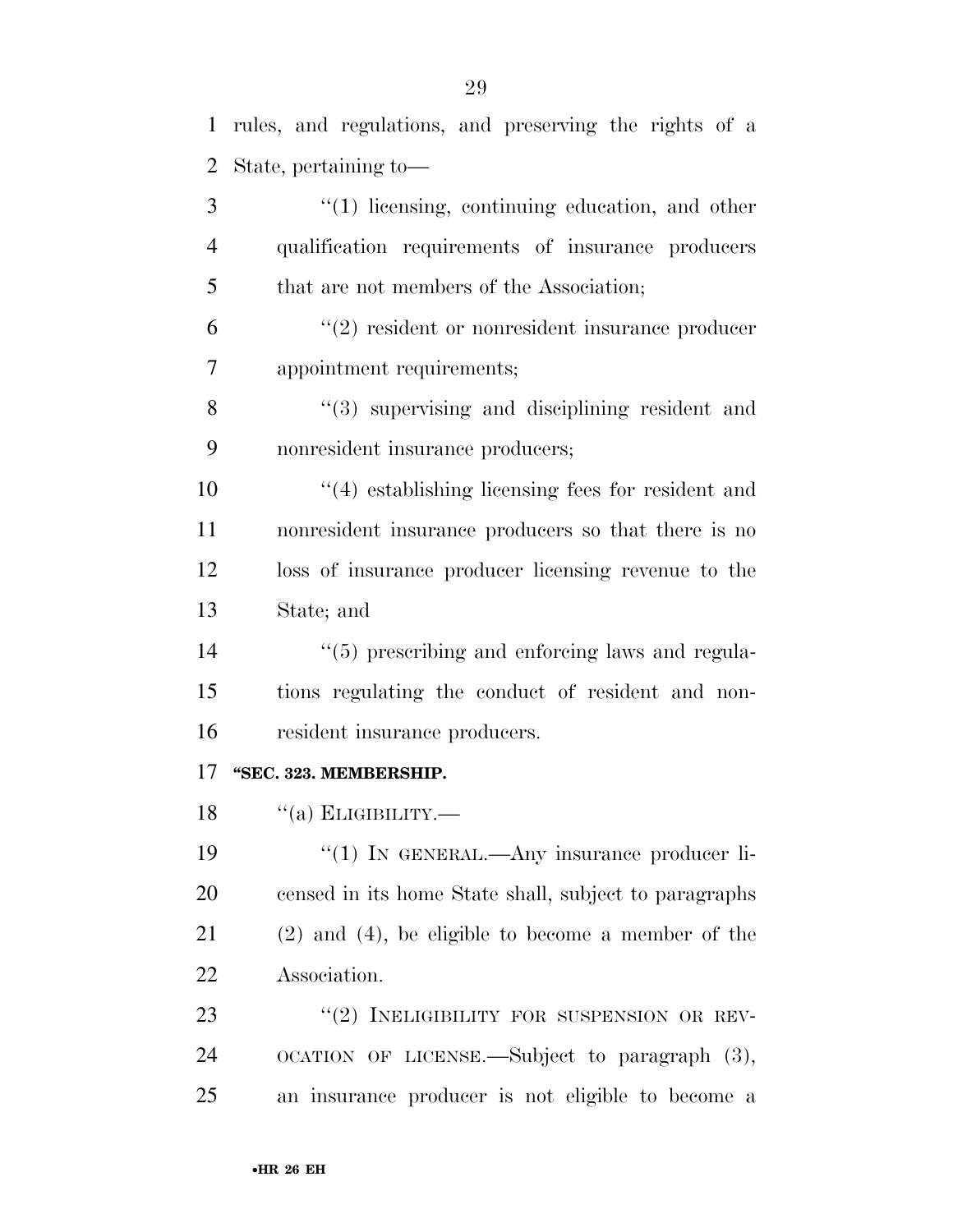| $\mathbf{1}$   | member of the Association if a State insurance regu- |
|----------------|------------------------------------------------------|
| $\overline{2}$ | lator has suspended or revoked the insurance license |
| 3              | of the insurance producer in that State.             |
| $\overline{4}$ | "(3) RESUMPTION OF ELIGIBILITY.—Paragraph            |
| 5              | (2) shall cease to apply to any insurance producer   |
| 6              | $if$ —                                               |
| $\overline{7}$ | "(A) the State insurance regulator reissues          |
| 8              | or renews the license of the insurance producer      |
| 9              | in the State in which the license was suspended      |
| 10             | or revoked, or otherwise terminates or vacates       |
| 11             | the suspension or revocation; or                     |
| 12             | "(B) the suspension or revocation expires            |
| 13             | or is subsequently overturned by a court of          |
| 14             | competent jurisdiction.                              |
| 15             | "(4) CRIMINAL HISTORY RECORD CHECK RE-               |
| 16             | QUIRED.                                              |
| 17             | "(A) IN GENERAL.—An insurance pro-                   |
| 18             | ducer who is an individual shall not be eligible     |
| 19             | to become a member of the Association unless         |
| 20             | the insurance producer has undergone a crimi-        |
| 21             | nal history record check that complies with reg-     |
| 22             | ulations prescribed by the Attorney General of       |
| 23             | the United States under subparagraph (K).            |
| 24             | "(B) CRIMINAL HISTORY RECORD CHECK                   |
| 25             | REQUESTED BY HOME STATE. An insurance                |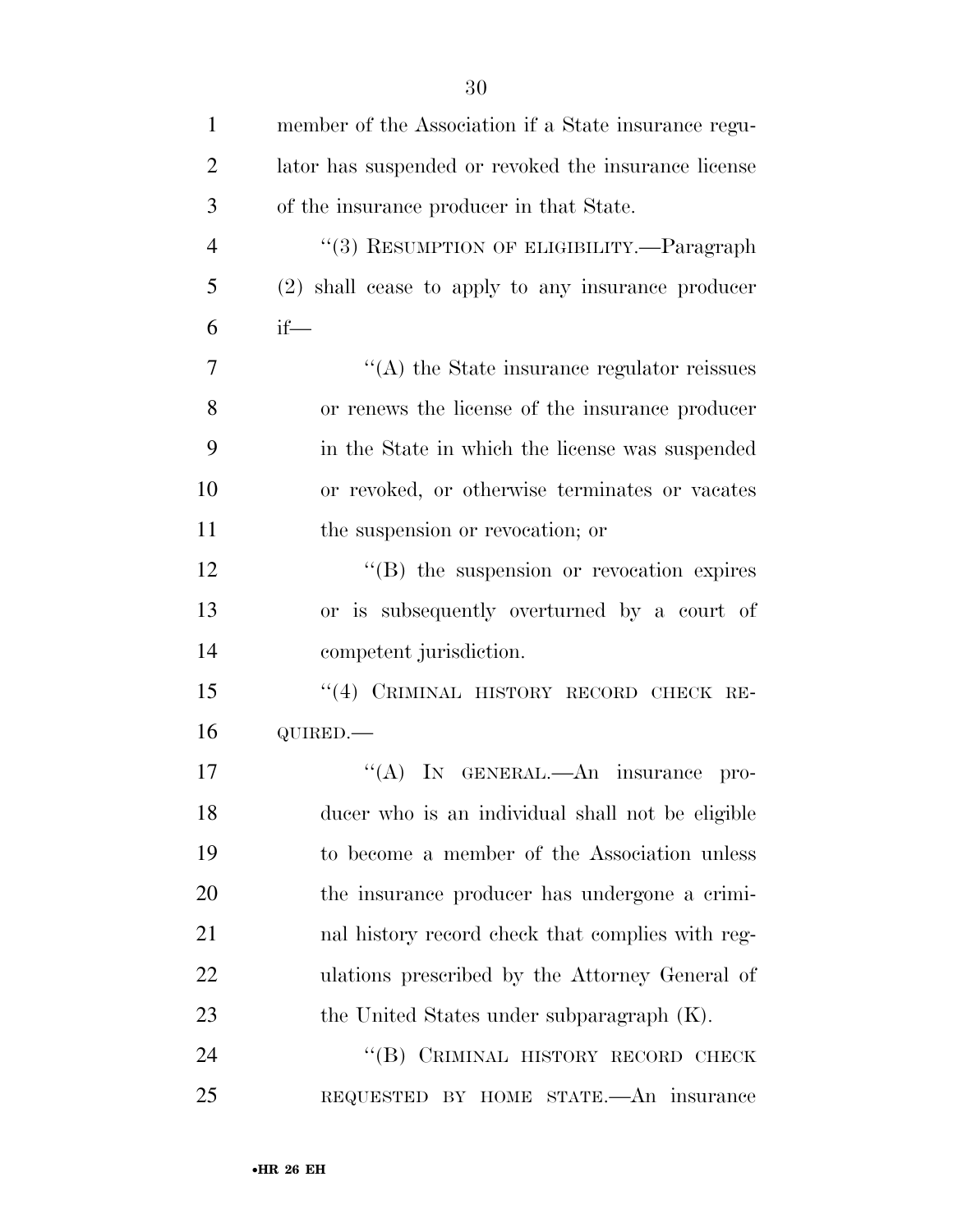| $\mathbf{1}$   | producer who is licensed in a State and who has  |
|----------------|--------------------------------------------------|
| $\overline{2}$ | undergone a criminal history record check dur-   |
| 3              | ing the 2-year period preceding the date of sub- |
| $\overline{4}$ | mission of an application to become a member     |
| 5              | of the Association, in compliance with a re-     |
| 6              | quirement to undergo such criminal history       |
| $\overline{7}$ | record check as a condition for such licensure   |
| 8              | in the State, shall be deemed to have undergone  |
| 9              | a criminal history record check for purposes of  |
| 10             | subparagraph $(A)$ .                             |
| 11             | "(C) CRIMINAL HISTORY RECORD CHECK               |
| 12             | REQUESTED BY ASSOCIATION.-                       |
| 13             | "(i) IN GENERAL.—The Association                 |
| 14             | shall, upon request by an insurance pro-         |
| 15             | ducer licensed in a State, submit finger-        |
| 16             | prints or other identification information       |
| 17             | obtained from the insurance producer, and        |
| 18             | a request for a criminal history record          |
| 19             | check of the insurance producer, to the          |
| 20             | Federal Bureau of Investigation.                 |
| 21             | "(ii) PROCEDURES.—The board of di-               |
| 22             | rectors of the Association (referred to in       |
| 23             | this subtitle as the 'Board') shall prescribe    |
| 24             | procedures for obtaining and utilizing fin-      |
| 25             | gerprints or other identification informa-       |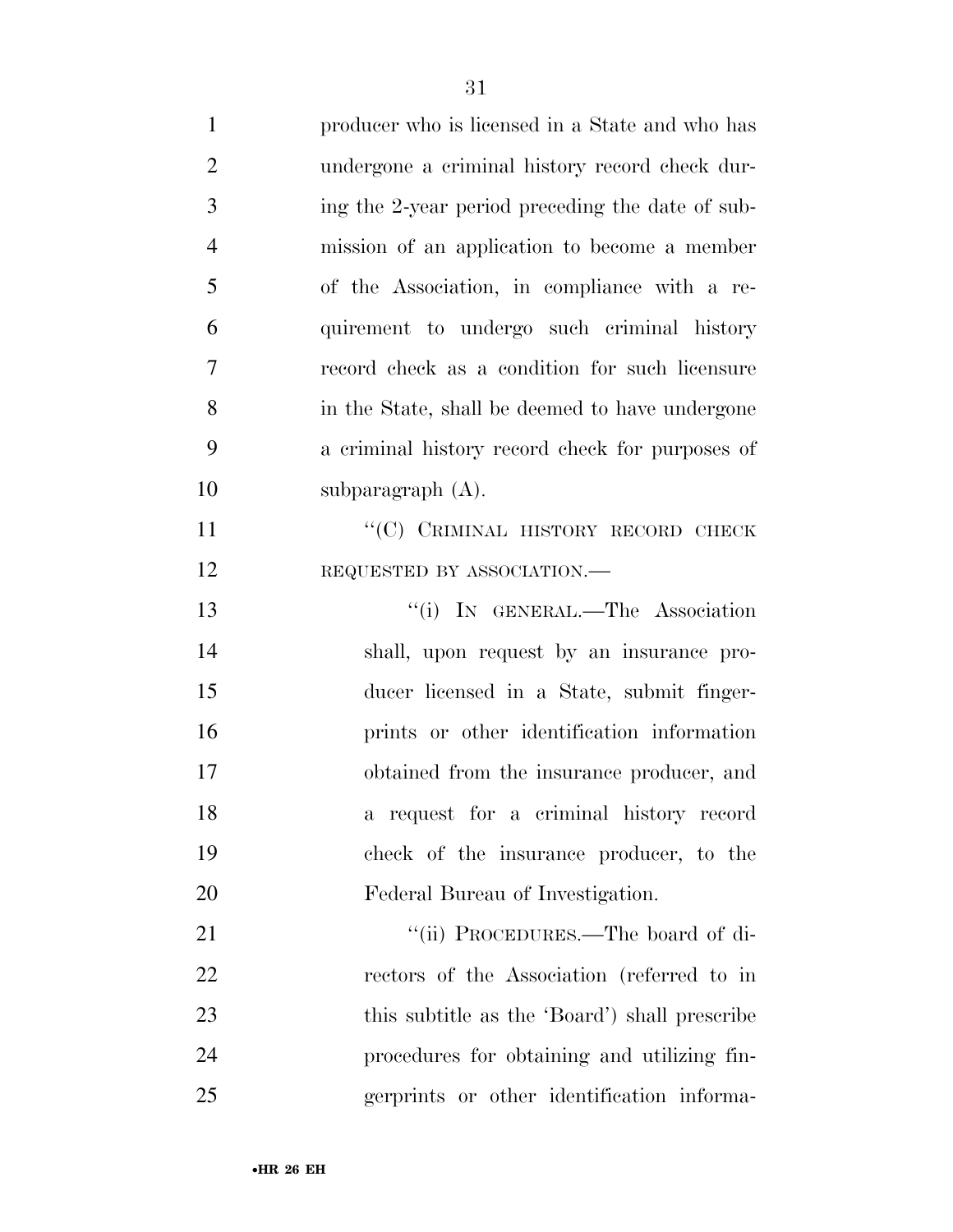- tion and criminal history record informa-2 tion, including the establishment of reason- able fees to defray the expenses of the As- sociation in connection with the perform- ance of a criminal history record check and appropriate safeguards for maintaining confidentiality and security of the informa- tion. Any fees charged pursuant to this clause shall be separate and distinct from those charged by the Attorney General **pursuant to subparagraph (I)**.
- 12 "(D) FORM OF REQUEST.—A submission under subparagraph (C)(i) shall include such fingerprints or other identification information as is required by the Attorney General con- cerning the person about whom the criminal history record check is requested, and a state- ment signed by the person authorizing the At- torney General to provide the information to the Association and for the Association to re-ceive the information.

22 "(E) PROVISION OF INFORMATION BY AT-23 TORNEY GENERAL.—Upon receiving a submis- sion under subparagraph (C)(i) from the Asso-ciation, the Attorney General shall search all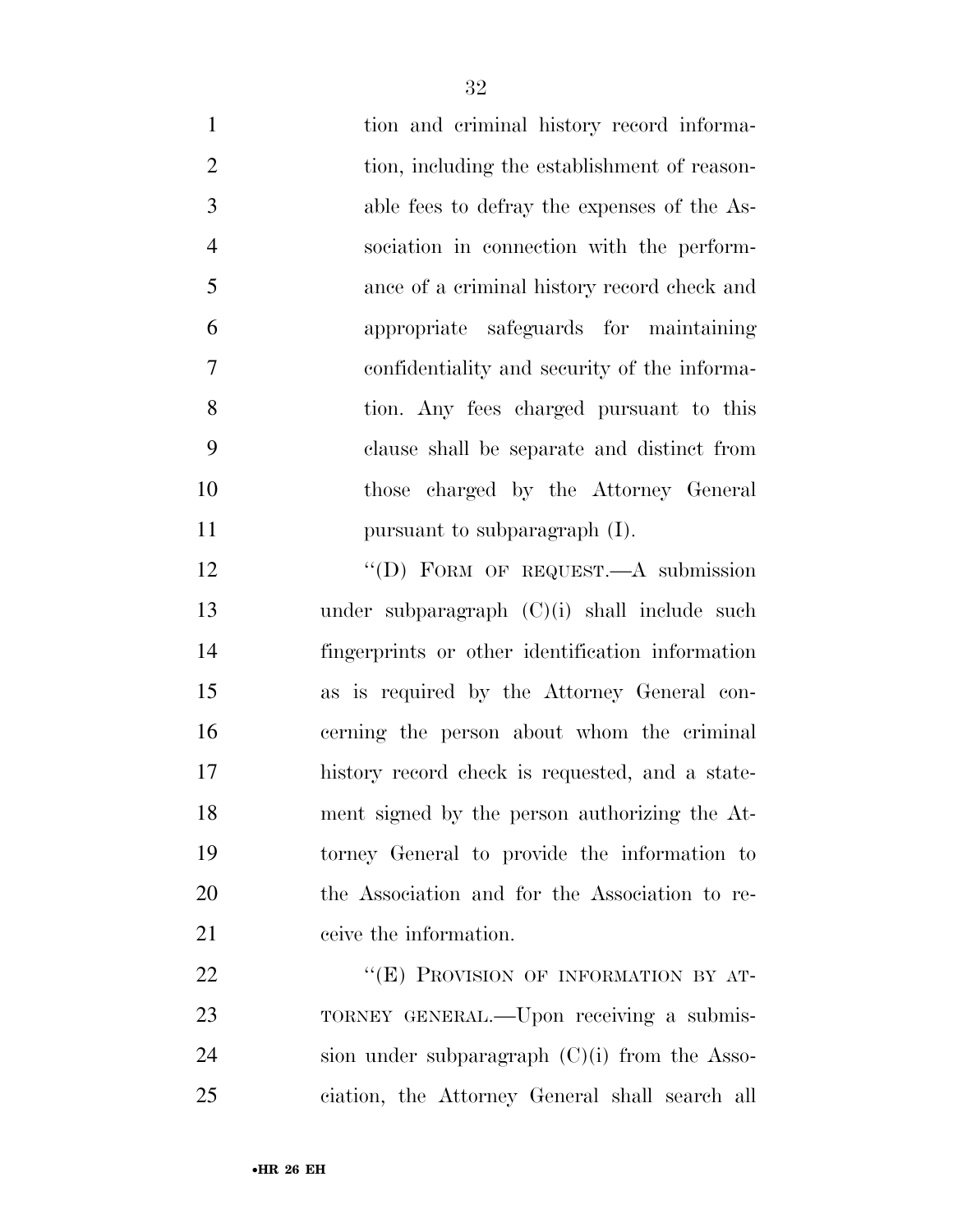| $\mathbf{1}$   | criminal history records of the Federal Bureau    |
|----------------|---------------------------------------------------|
| $\overline{2}$ | of Investigation, including records of the Crimi- |
| 3              | nal Justice Information Services Division of the  |
| $\overline{4}$ | Federal Bureau of Investigation, that the At-     |
| 5              | torney General determines appropriate for         |
| 6              | criminal history records corresponding to the     |
| 7              | fingerprints or other identification information  |
| 8              | provided under subparagraph (D) and provide       |
| 9              | all criminal history record information included  |
| 10             | in the request to the Association.                |
| 11             | "(F) LIMITATION ON PERMISSIBLE USES               |
| 12             | OF INFORMATION.—Any information provided          |
| 13             | to the Association under subparagraph $(E)$ may   |
| 14             | $\text{only}$ —                                   |
| 15             | "(i) be used for purposes of deter-               |
| 16             | mining compliance with membership cri-            |
| 17             | teria established by the Association;             |
| 18             | "(ii) be disclosed to State insurance             |
| 19             | regulators, or Federal or State law en-           |
| 20             | forcement agencies, in conformance with           |
| 21             | applicable law; or                                |
| 22             | "(iii) be disclosed, upon request, to             |
| 23             | the insurance producer to whom the crimi-         |
| 24             | nal history record information relates.           |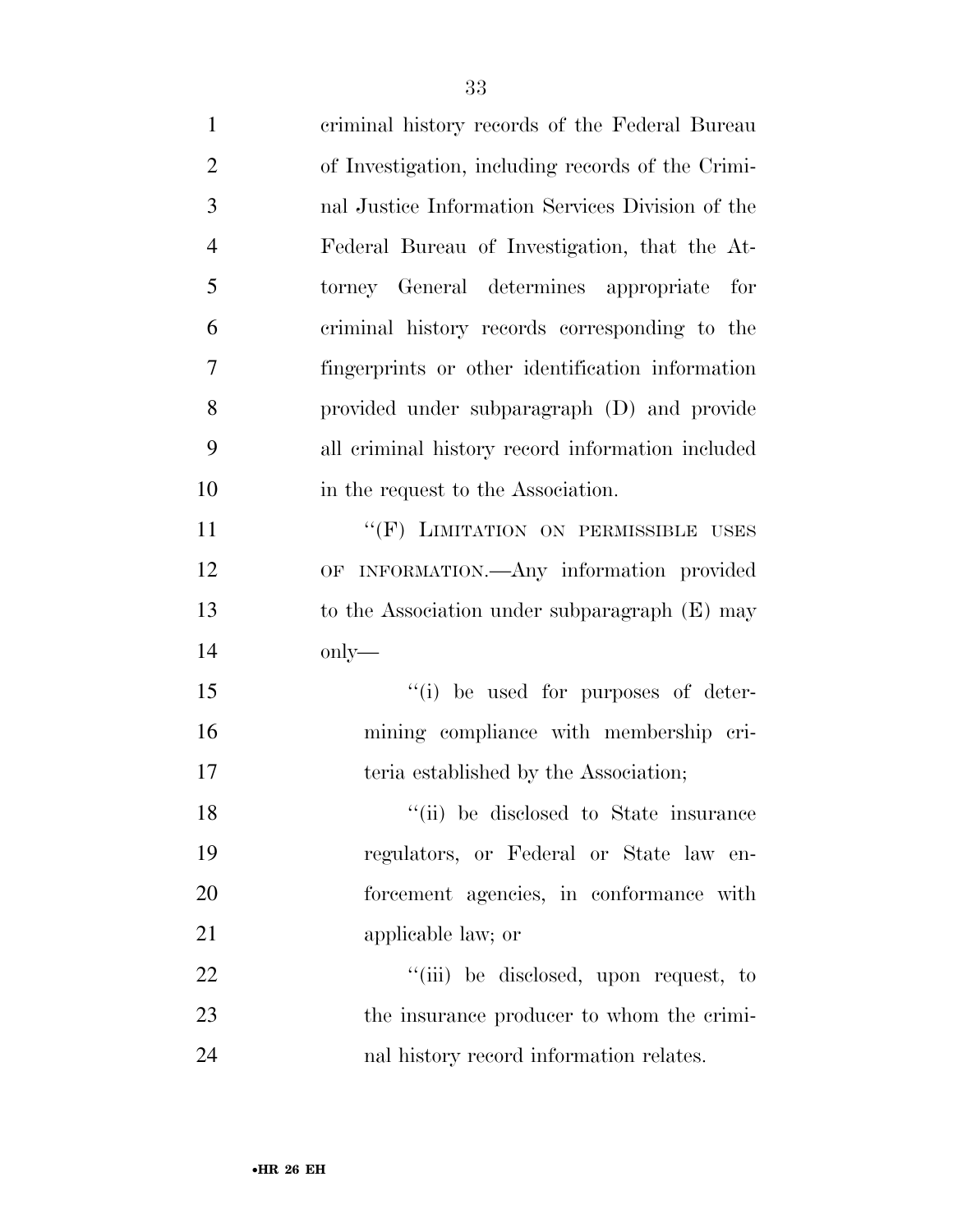| $\mathbf{1}$   | "(G) PENALTY FOR IMPROPER USE<br>OR               |
|----------------|---------------------------------------------------|
| $\overline{2}$ | DISCLOSURE.—Whoever knowingly uses any in-        |
| 3              | formation provided under subparagraph (E) for     |
| $\overline{4}$ | a purpose not authorized in subparagraph $(F)$ ,  |
| 5              | or discloses any such information to anyone not   |
| 6              | authorized to receive it, shall be fined not more |
| 7              | than $$50,000$ per violation as determined by a   |
| 8              | court of competent jurisdiction.                  |
| 9              | "(H) RELIANCE ON INFORMATION.-Nei-                |
| 10             | ther the Association nor any of its Board mem-    |
| 11             | bers, officers, or employees shall be liable in   |
| 12             | any action for using information provided under   |
| 13             | subparagraph (E) as permitted under subpara-      |
| 14             | $graph$ (F) in good faith and in reasonable reli- |
| 15             | ance on its accuracy.                             |
| 16             | "(I) FEES.—The Attorney General may               |
| 17             | charge a reasonable fee for conducting the        |
| 18             | search and providing the information under        |
| 19             | subparagraph (E), and any such fee shall be       |
| 20             | collected and remitted by the Association to the  |
| 21             | Attorney General.                                 |
| 22             | "(J) RULE OF CONSTRUCTION.—Nothing                |
| 23             | in this paragraph shall be construed as—          |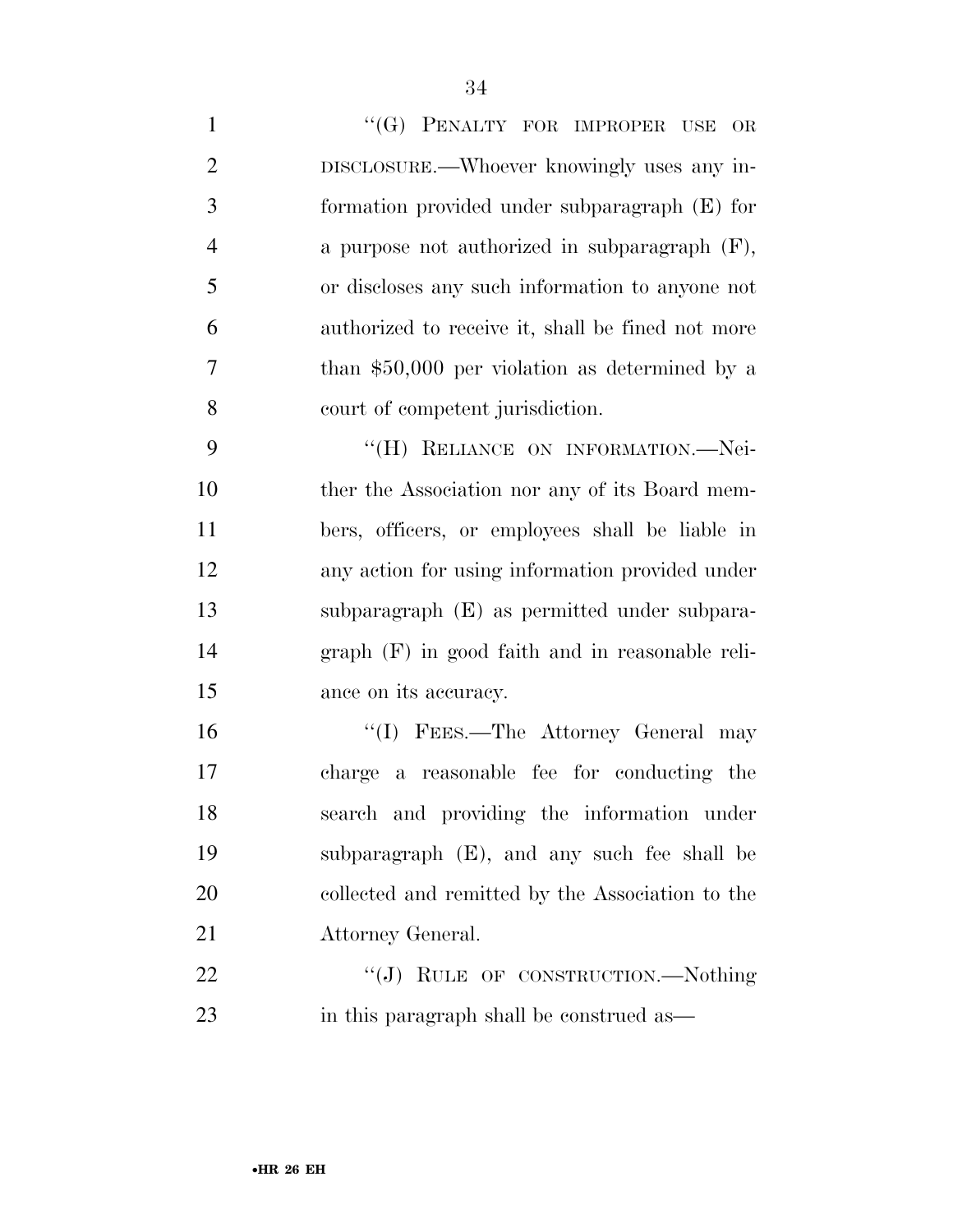- 1  $\frac{1}{1}$  '(i) requiring a State insurance regu- lator to perform criminal history record checks under this section; or 4  $\frac{1}{\sin(\pi)}$  limiting any other authority that allows access to criminal history records. ''(K) REGULATIONS.—The Attorney Gen- eral shall prescribe regulations to carry out this paragraph, which shall include— 9  $(1)$  appropriate protections for ensur- ing the confidentiality of information pro-11 vided under subparagraph (E); and 12  $"$ (ii) procedures providing a reason- able opportunity for an insurance producer to contest the accuracy of information re- garding the insurance producer provided under subparagraph (E). 17 "(L) INELIGIBILITY FOR MEMBERSHIP. 18 ''(i) IN GENERAL.—The Association may, under reasonably consistently applied standards, deny membership to an insur- ance producer on the basis of criminal his-22 tory record information provided under
- 23 subparagraph (E), or where the insurance producer has been subject to disciplinary action, as described in paragraph (2).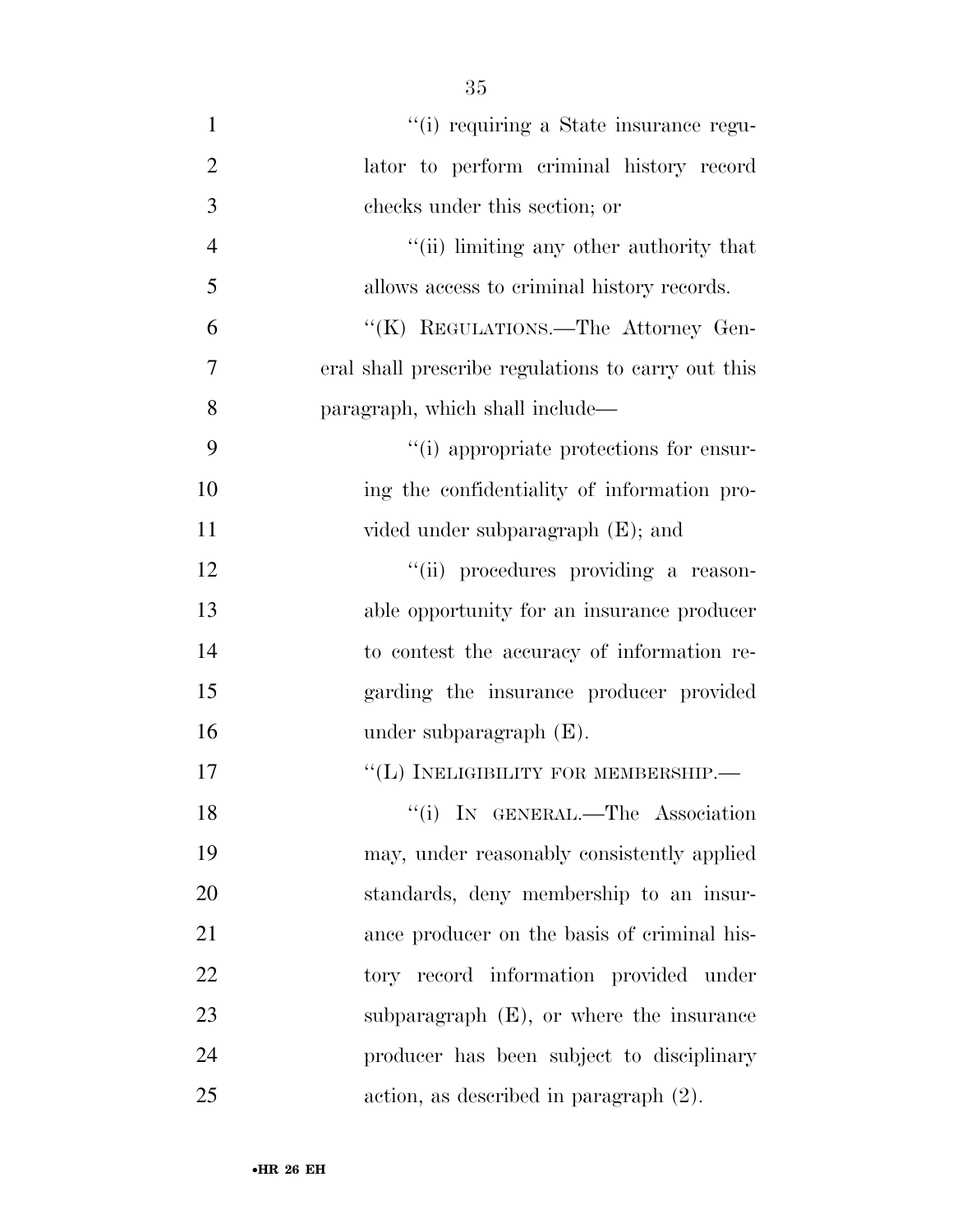| $\mathbf{1}$   | "(ii) RIGHTS OF APPLICANTS DENIED                         |
|----------------|-----------------------------------------------------------|
| $\overline{2}$ | MEMBERSHIP.—The Association shall no-                     |
| 3              | tify any insurance producer who is denied                 |
| $\overline{4}$ | membership on the basis of criminal his-                  |
| 5              | tory record information provided under                    |
| 6              | subparagraph $(E)$ of the right of the insur-             |
| $\overline{7}$ | ance producer to-                                         |
| 8              | $\lq (I)$ obtain a copy of all criminal                   |
| 9              | history record information provided to                    |
| 10             | the Association under subparagraph                        |
| 11             | (E) with respect to the insurance pro-                    |
| 12             | ducer; and                                                |
| 13             | $\lq\lq$ (II) challenge the denial of                     |
| 14             | membership based on the accuracy                          |
| 15             | and completeness of the information.                      |
| 16             | "(M) DEFINITION.—For purposes of this                     |
| 17             | paragraph, the term 'criminal history record              |
| 18             | check' means a national background check of               |
| 19             | criminal history records of the Federal Bureau            |
| 20             | of Investigation.                                         |
| 21             | "(b) AUTHORITY TO ESTABLISH MEMBERSHIP CRI-               |
| 22             | TERIA.—The Association may establish membership cri-      |
| 23             | teria that bear a reasonable relationship to the purposes |
| 24             | for which the Association was established.                |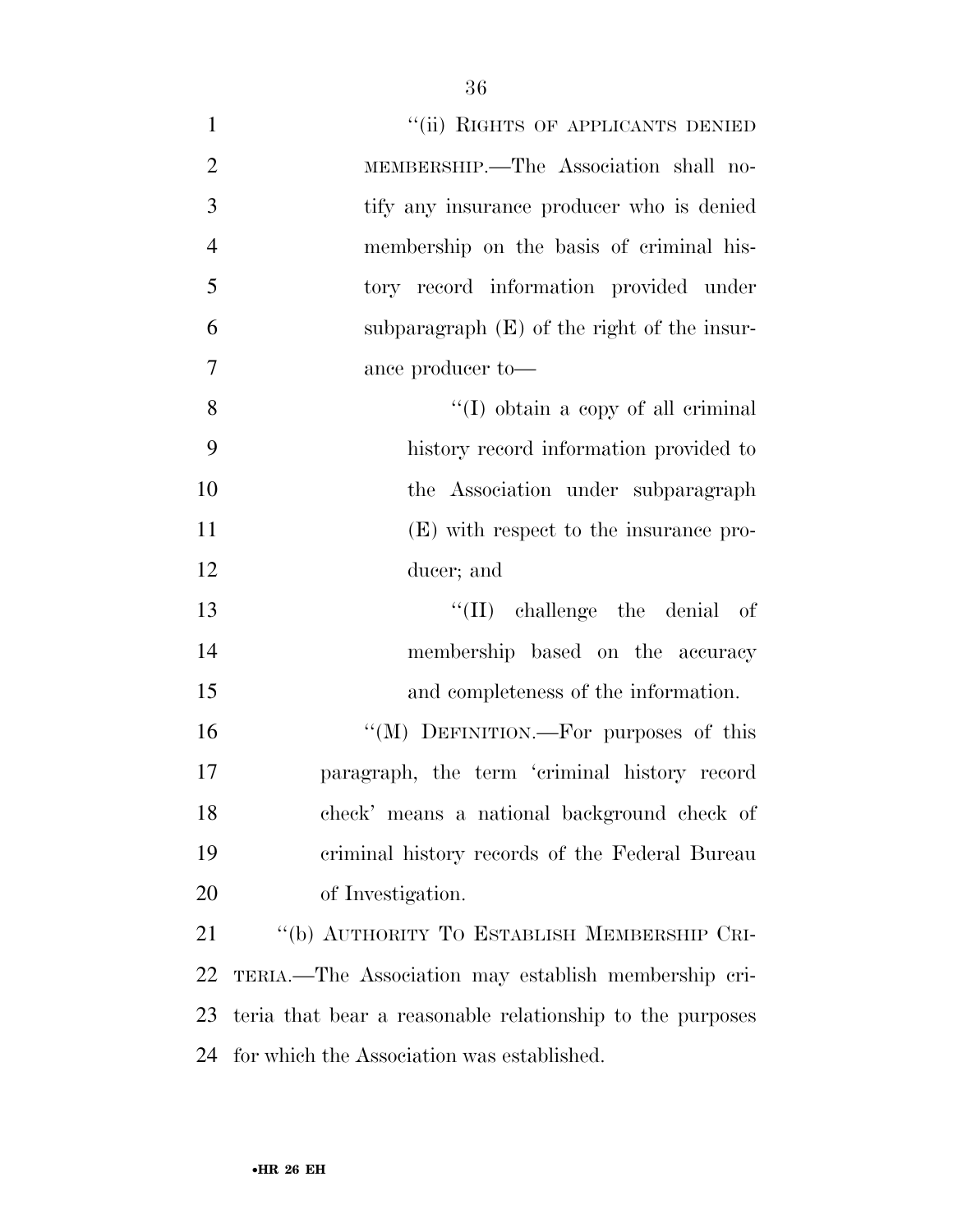''(c) ESTABLISHMENT OF CLASSES AND CATEGORIES OF MEMBERSHIP.—

3 "(1) CLASSES OF MEMBERSHIP.—The Associa- tion may establish separate classes of membership, with separate criteria, if the Association reasonably determines that performance of different duties re- quires different levels of education, training, experi-ence, or other qualifications.

 ''(2) BUSINESS ENTITIES.—The Association shall establish a class of membership and member- ship criteria for business entities. A business entity that applies for membership shall be required to des- ignate an individual Association member responsible for the compliance of the business entity with Asso- ciation standards and the insurance laws, standards, and regulations of any State in which the business entity seeks to do business on the basis of Associa-tion membership.

19 "(3) CATEGORIES.—

20 "(A) SEPARATE CATEGORIES FOR INSUR- ANCE PRODUCERS PERMITTED.—The Associa- tion may establish separate categories of mem- bership for insurance producers and for other persons or entities within each class, based on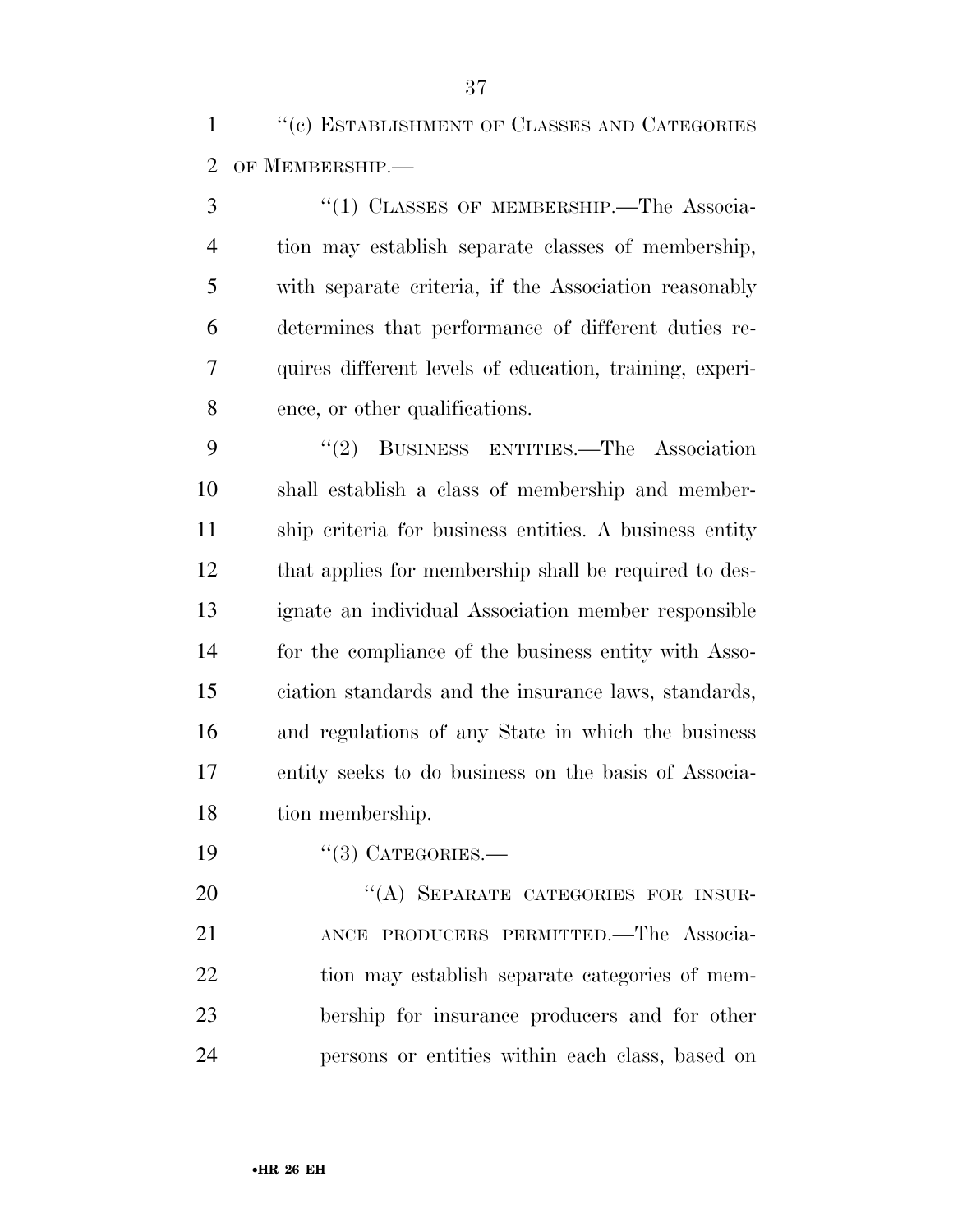| $\mathbf{1}$   | the types of licensing categories that exist            |
|----------------|---------------------------------------------------------|
| $\overline{2}$ | under State laws.                                       |
| 3              | "(B) SEPARATE TREATMENT FOR DEPOSI-                     |
| $\overline{4}$ | TORY INSTITUTIONS PROHIBITED. No special                |
| 5              | categories of membership, and no distinct mem-          |
| 6              | bership criteria, shall be established for mem-         |
| 7              | bers that are depository institutions or for em-        |
| 8              | ployees, agents, or affiliates of depository insti-     |
| 9              | tutions.                                                |
| 10             | "(d) MEMBERSHIP CRITERIA.—                              |
| 11             | $\lq(1)$ In GENERAL.—The Association may estab-         |
| 12             | lish criteria for membership which shall include        |
| 13             | standards for personal qualifications, education,       |
| 14             | training, and experience. The Association shall not     |
| 15             | establish criteria that unfairly limit the ability of a |
| 16             | small insurance producer to become a member of the      |
| 17             | Association, including imposing discriminatory mem-     |
| 18             | bership fees.                                           |
| 19             | "(2) QUALIFICATIONS.—In establishing criteria           |
| 20             | under paragraph (1), the Association shall not adopt    |
| 21             | any qualification less protective to the public than    |
| 22             | that contained in the National Association of Insur-    |
| 23             | ance Commissioners (referred to in this subtitle as     |
| 24             | the 'NAIC') Producer Licensing Model Act in effect      |
| 25             | as of the date of enactment of the National Associa-    |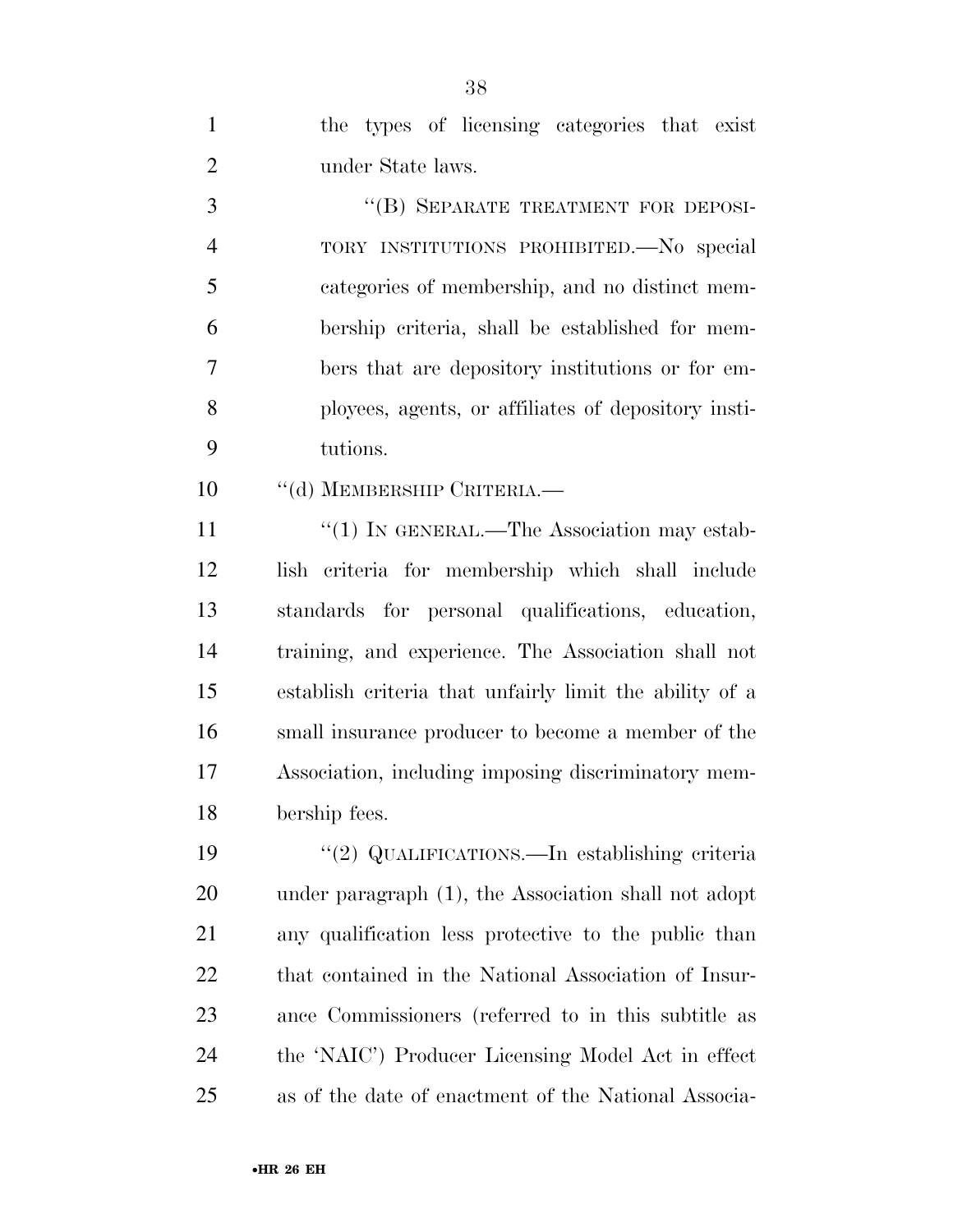| $\mathbf{1}$   | tion of Registered Agents and Brokers Reform Act      |
|----------------|-------------------------------------------------------|
| $\overline{2}$ | of 2015, and shall consider the highest levels of in- |
| 3              | surance producer qualifications established under     |
| $\overline{4}$ | the licensing laws of the States.                     |
| 5              | $``(3)$ ASSISTANCE FROM STATES.—                      |
| 6              | "(A) IN GENERAL.—The Association may                  |
| 7              | request a State to provide assistance in inves-       |
| 8              | tigating and evaluating the eligibility of a pro-     |
| 9              | spective member for membership in the Associa-        |
| 10             | tion.                                                 |
| 11             | "(B) AUTHORIZATION OF INFORMATION                     |
| 12             | SHARING.—A submission under subsection                |
| 13             | $(a)(4)(C)(i)$ made by an insurance producer li-      |
| 14             | censed in a State shall include a statement           |
| 15             | signed by the person about whom the assistance        |
| 16             | is requested authorizing—                             |
| 17             | "(i) the State to share information                   |
| 18             | with the Association; and                             |
| 19             | "(ii) the Association to receive the in-              |
| 20             | formation.                                            |
| 21             | "(C) RULE OF CONSTRUCTION.—Subpara-                   |
| 22             | $graph(A)$ shall not be construed as requiring or     |
| 23             | authorizing any State to adopt new or addi-           |
| 24             | tional requirements concerning the licensing or       |
| 25             | evaluation of insurance producers.                    |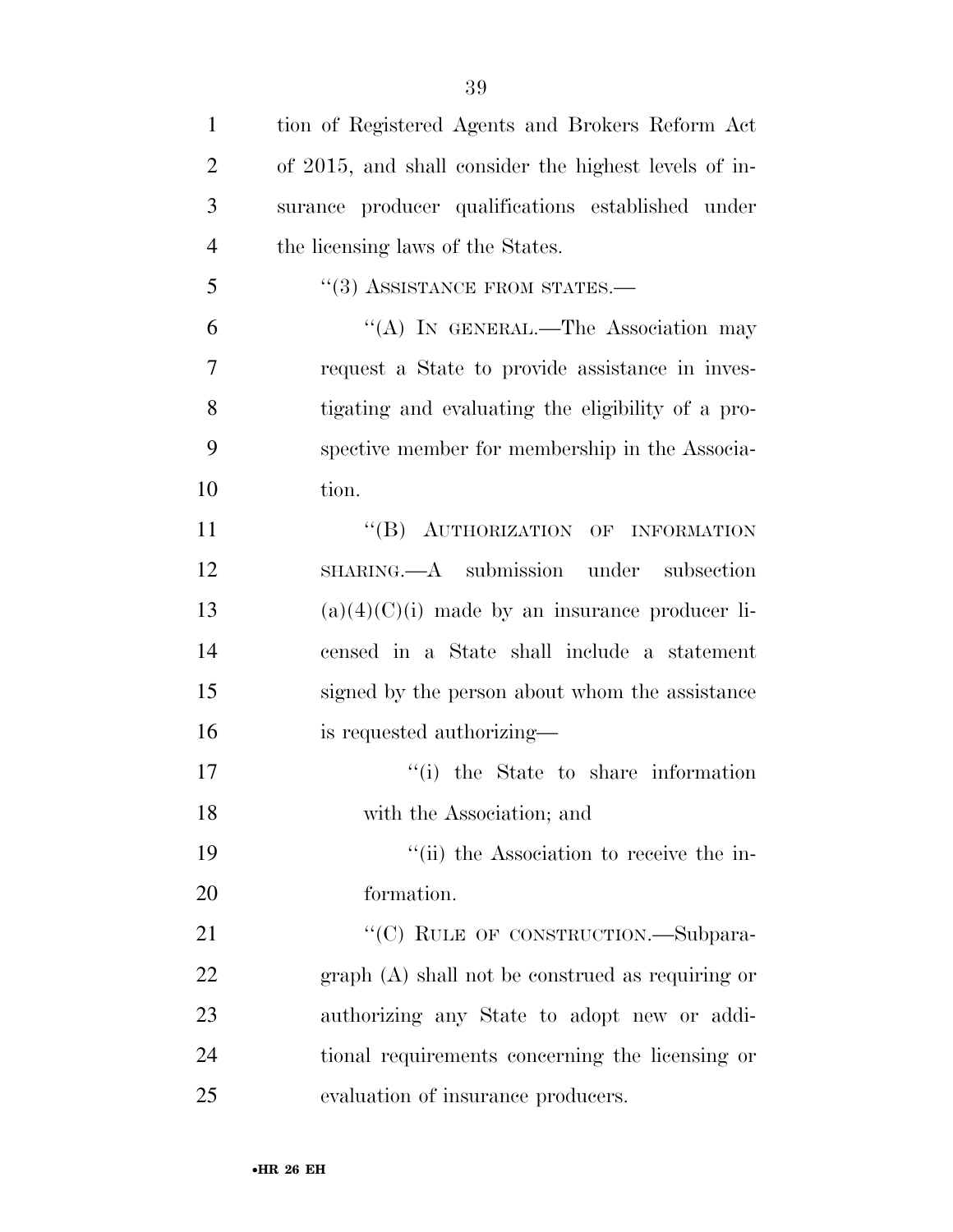| $\mathbf{1}$   | "(4) DENIAL OF MEMBERSHIP.-The Associa-            |
|----------------|----------------------------------------------------|
| $\overline{2}$ | tion may, based on reasonably consistently applied |
| 3              | standards, deny membership to any State-licensed   |
| $\overline{4}$ | insurance producer for failure to meet the member- |
| 5              | ship criteria established by the Association.      |
| 6              | "(e) EFFECT OF MEMBERSHIP.-                        |
| 7              | "(1) AUTHORITY OF ASSOCIATION MEMBERS.-            |
| 8              | Membership in the Association shall—               |
| 9              | $\lq\lq$ authorize an insurance producer to        |
| 10             | sell, solicit, or negotiate insurance in any State |
| 11             | for which the member pays the licensing fee set    |
| 12             | by the State for any line or lines of insurance    |
| 13             | specified in the home State license of the insur-  |
| 14             | ance producer, and exercise all such incidental    |
| 15             | powers as shall be necessary to carry out such     |
| 16             | activities, including claims adjustments and set-  |
| 17             | tlement to the extent permissible under the laws   |
| 18             | of the State, risk management, employee bene-      |
| 19             | fits advice, retirement planning, and any other    |
| 20             | insurance-related consulting activities;           |
| 21             | $\lq\lq$ be the equivalent of a nonresident in-    |
| 22             | surance producer license for purposes of author-   |
| 23             | izing the insurance producer to engage in the      |
| 24             | activities described in subparagraph (A) in any    |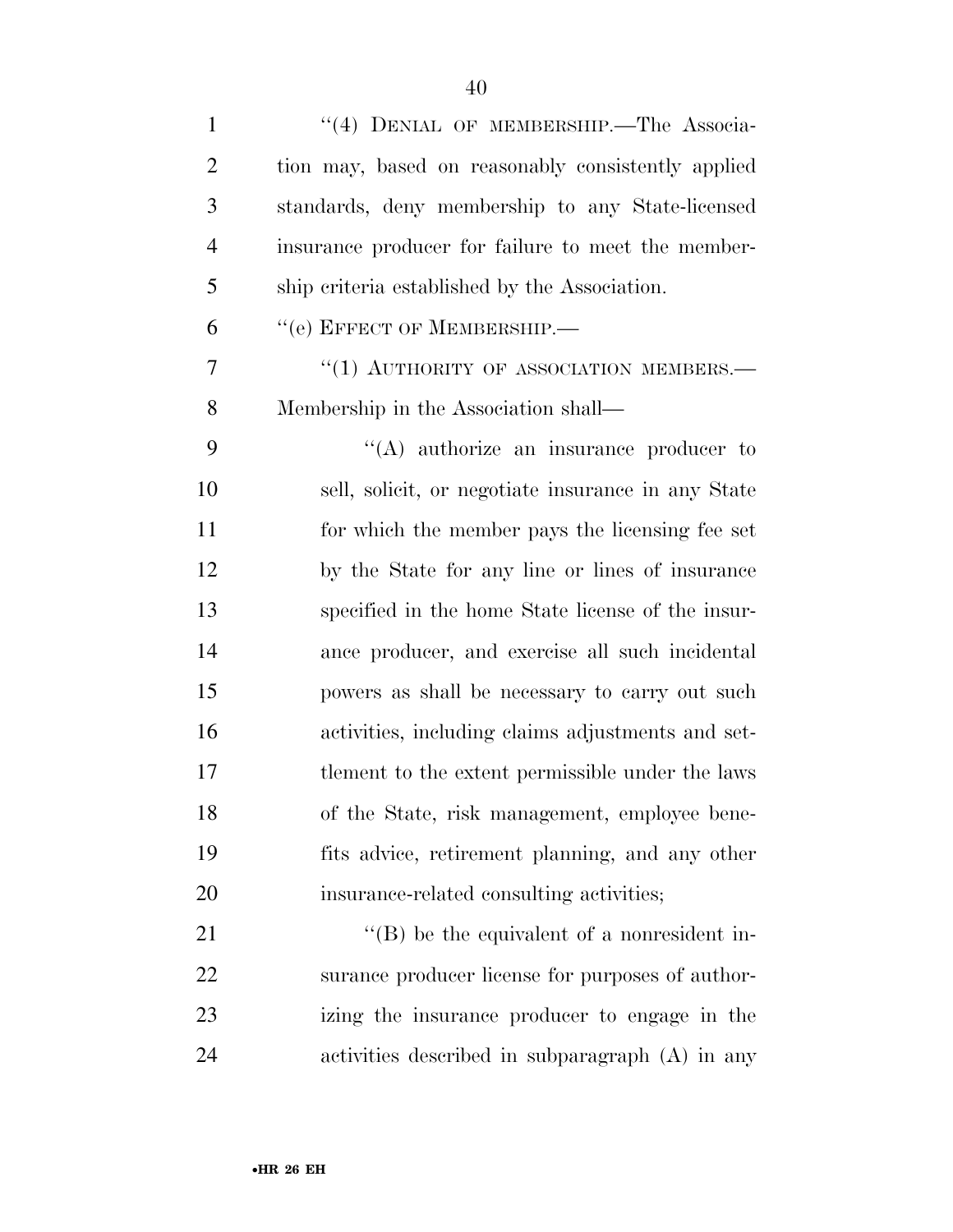State where the member pays the licensing fee; and

 $\cdot$  (C) be the equivalent of a nonresident in- surance producer license for the purpose of sub- jecting an insurance producer to all laws, regu- lations, provisions or other action of any State concerning revocation, suspension, or other en- forcement action related to the ability of a member to engage in any activity within the scope of authority granted under this subsection and to all State laws, regulations, provisions, and actions preserved under paragraph (5).

13 "(2) VIOLENT CRIME CONTROL AND LAW EN- FORCEMENT ACT OF 1994.—Nothing in this subtitle shall be construed to alter, modify, or supercede any requirement established by section 1033 of title 18, United States Code.

18 "(3) AGENT FOR REMITTING FEES.—The Asso- ciation shall act as an agent for any member for purposes of remitting licensing fees to any State pursuant to paragraph (1).

22 "(4) NOTIFICATION OF ACTION.—

23 "'(A) IN GENERAL.—The Association shall notify the States (including State insurance regulators) and the NAIC when an insurance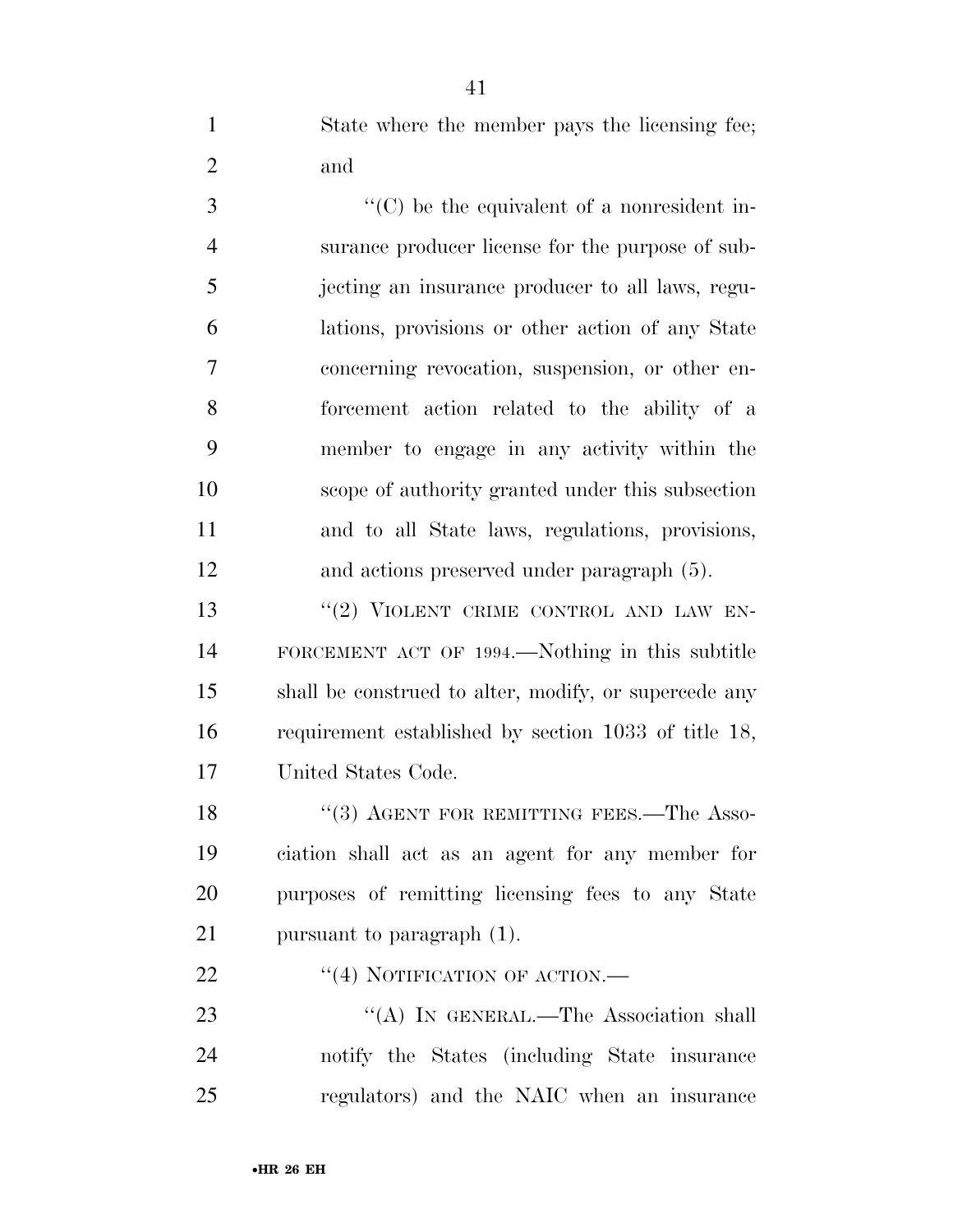| $\mathbf{1}$   | producer has satisfied the membership criteria   |
|----------------|--------------------------------------------------|
| $\overline{2}$ | of this section. The States (including State in- |
| 3              | surance regulators) shall have 10 business days  |
| $\overline{4}$ | after the date of the notification in order to   |
| 5              | provide the Association with evidence that the   |
| 6              | insurance producer does not satisfy the criteria |
| 7              | for membership in the Association.               |
| 8              | "(B) ONGOING DISCLOSURES REQUIRED.—              |
| 9              | On an ongoing basis, the Association shall dis-  |
| 10             | close to the States (including State insurance)  |
| 11             | regulators) and the NAIC a list of the States    |
| 12             | in which each member is authorized to operate.   |
| 13             | The Association shall immediately notify the     |
| 14             | States (including State insurance regulators)    |
|                |                                                  |

 and the NAIC when a member is newly author- ized to operate in one or more States, or is no longer authorized to operate in one or more States on the basis of Association membership. 19 "(5) PRESERVATION OF CONSUMER PROTEC-20 TION AND MARKET CONDUCT REGULATION.—

21 "(A) In GENERAL.—No provision of this section shall be construed as altering or affect- ing the applicability or continuing effectiveness of any law, regulation, provision, or other action of any State, including those described in sub-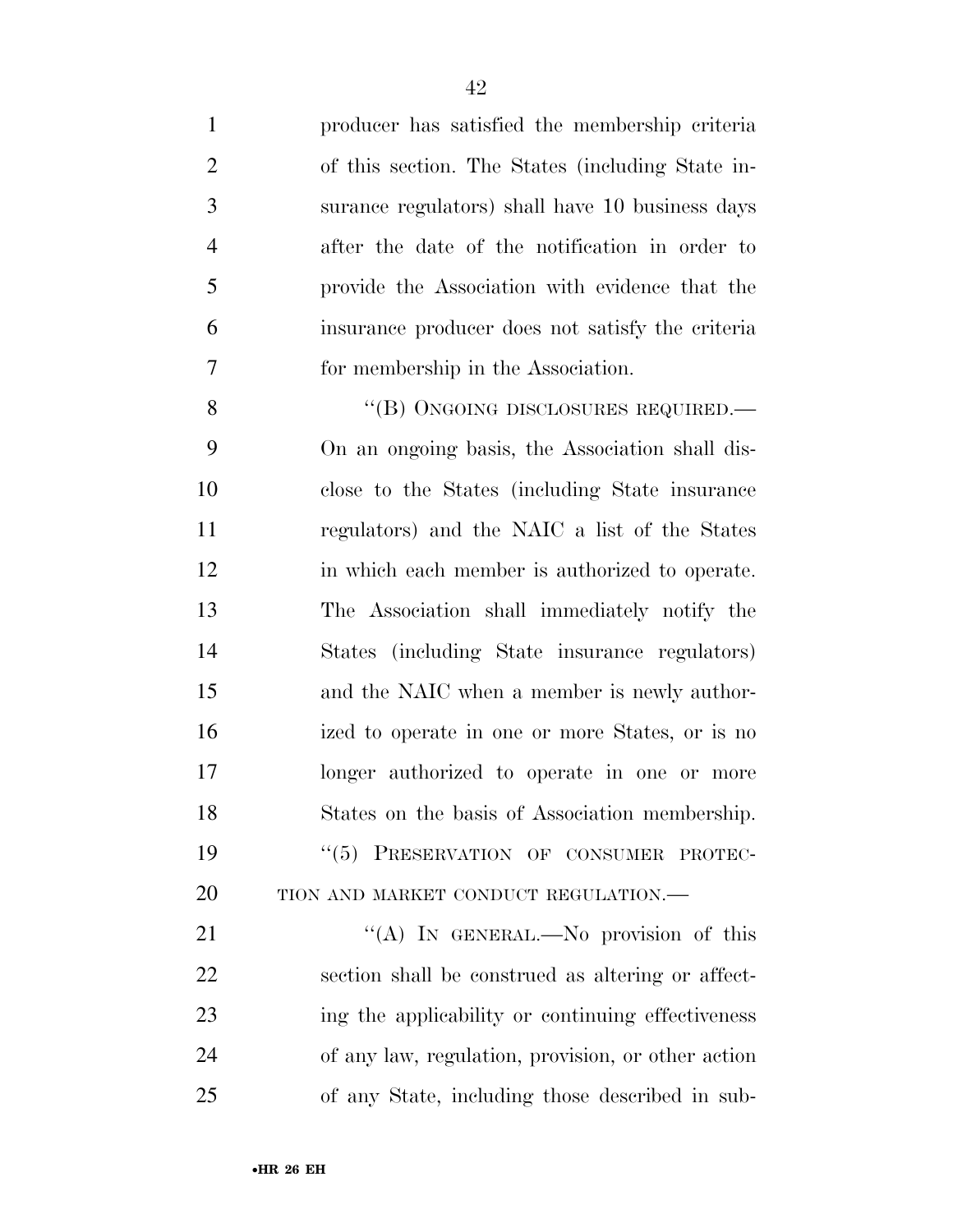| $\mathbf{1}$   | paragraph (B), to the extent that the State law,    |
|----------------|-----------------------------------------------------|
| $\overline{2}$ | regulation, provision, or other action is not in-   |
| 3              | consistent with the provisions of this subtitle re- |
| $\overline{4}$ | lated to market entry for nonresident insurance     |
| 5              | producers, and then only to the extent of the in-   |
| 6              | consistency.                                        |
| 7              | PRESERVED REGULATIONS.—The<br>$\lq\lq (B)$          |
| 8              | laws, regulations, provisions, or other actions of  |
| 9              | any State referred to in subparagraph (A) in-       |
| 10             | clude laws, regulations, provisions, or other ac-   |
| 11             | tions that—                                         |
| 12             | "(i) regulate market conduct, insur-                |
| 13             | ance producer conduct, or unfair trade              |
| 14             | practices;                                          |
| 15             | "(ii) establish consumer protections;               |
| 16             | or                                                  |
| 17             | "(iii) require insurance producers to               |
| 18             | be appointed by a licensed or authorized            |
| 19             | insurer.                                            |
| 20             | "(f) BIENNIAL RENEWAL.—Membership in the Asso-      |
| 21             | ciation shall be renewed on a biennial basis.       |
| 22             | "(g) CONTINUING EDUCATION.—                         |
| 23             | "(1) IN GENERAL.—The Association shall es-          |
| 24             | tablish, as a condition of membership, continuing   |
| 25             | education requirements which shall be comparable to |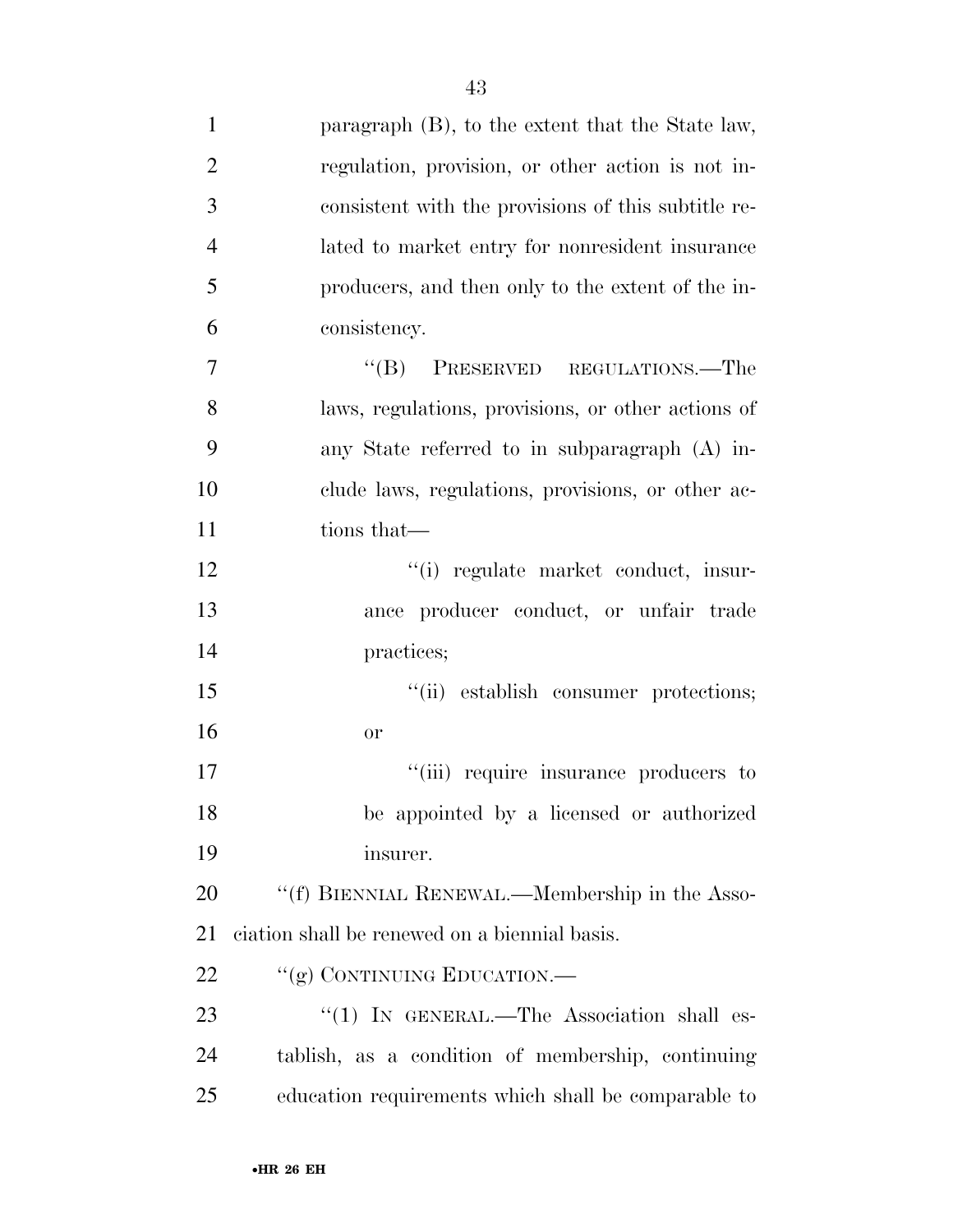| $\mathbf{1}$   | the continuing education requirements under the li-    |
|----------------|--------------------------------------------------------|
| $\overline{2}$ | censing laws of a majority of the States.              |
| 3              | "(2) STATE CONTINUING EDUCATION REQUIRE-               |
| $\overline{4}$ | MENTS.—A member may not be required to satisfy         |
| 5              | continuing education requirements imposed under        |
| 6              | the laws, regulations, provisions, or actions of any   |
| 7              | State other than the home State of the member.         |
| 8              | "(3) RECIPROCITY.—The Association shall not            |
| 9              | require a member to satisfy continuing education re-   |
| 10             | quirements that are equivalent to any continuing       |
| 11             | education requirements of the home State of the        |
| 12             | member that have been satisfied by the member dur-     |
|                |                                                        |
| 13             | ing the applicable licensing period.                   |
| 14             | "(4) LIMITATION ON THE ASSOCIATION.—The                |
| 15             | Association shall not directly or indirectly offer any |
| 16             | continuing education courses for insurance pro-        |
| 17             | ducers.                                                |
| 18             | "(h) PROBATION, SUSPENSION AND REVOCATION.-            |
| 19             | "(1) DISCIPLINARY ACTION.—The Association              |
| 20             | may place an insurance producer that is a member       |
| 21             | of the Association on probation or suspend or revoke   |
| 22             | the membership of the insurance producer in the As-    |
| 23             | sociation, or assess monetary fines or penalties, as   |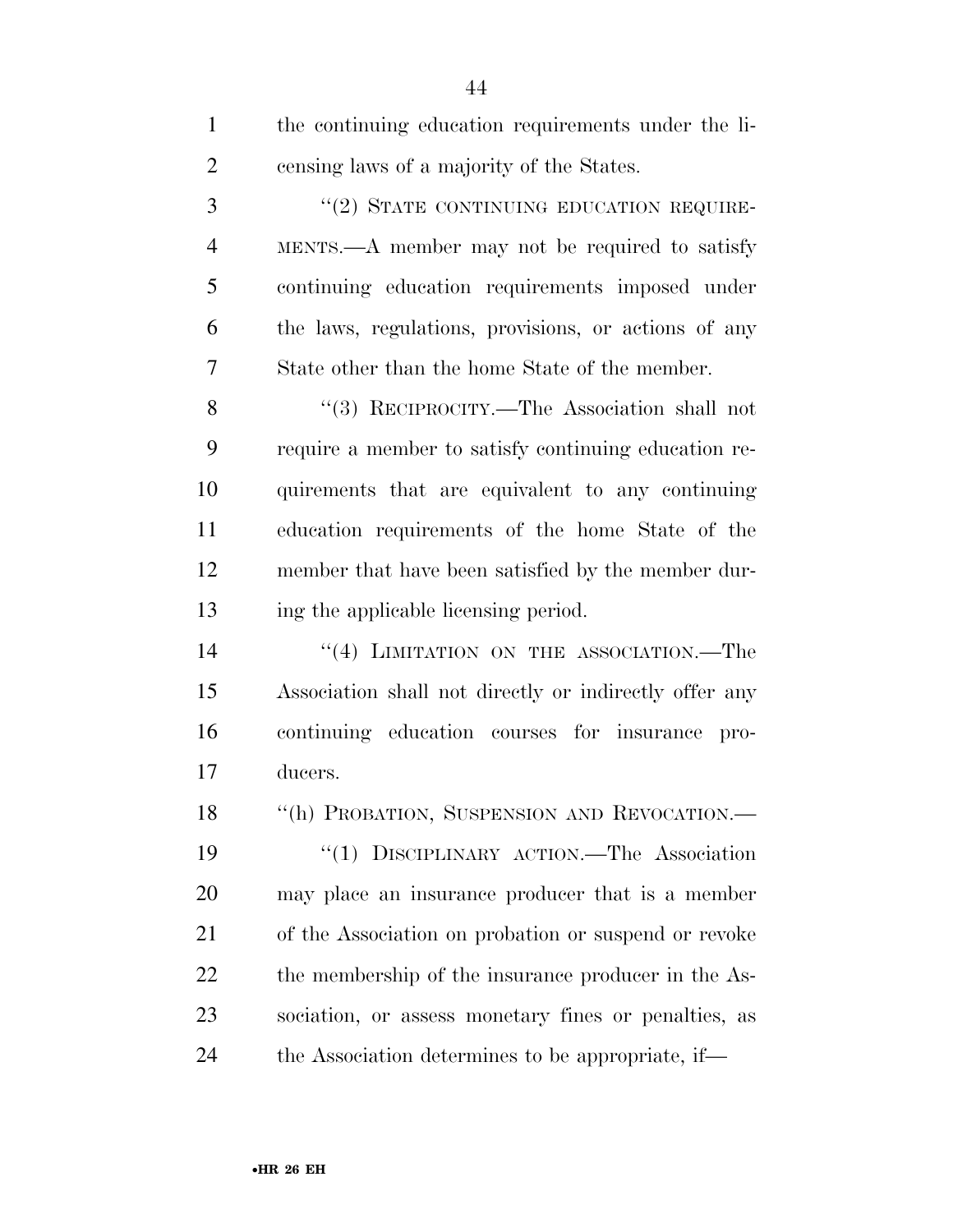| $\mathbf{1}$   | $\lq\lq$ the insurance producer fails to meet          |
|----------------|--------------------------------------------------------|
| $\overline{2}$ | the applicable membership criteria or other            |
| 3              | standards established by the Association;              |
| $\overline{4}$ | "(B) the insurance producer has been sub-              |
| 5              | ject to disciplinary action pursuant to a final        |
| 6              | adjudicatory proceeding under the jurisdiction         |
| 7              | of a State insurance regulator;                        |
| 8              | "(C) an insurance license held by the in-              |
| 9              | surance producer has been suspended or re-             |
| 10             | voked by a State insurance regulator; or               |
| 11             | $\lq\lq$ the insurance producer has been con-          |
| 12             | victed of a crime that would have resulted in          |
| 13             | the denial of membership pursuant to sub-              |
| 14             | section $(a)(4)(L)(i)$ at the time of application,     |
| 15             | and the Association has received a copy of the         |
| 16             | final disposition from a court of competent ju-        |
| 17             | risdiction.                                            |
| 18             | (2)<br>VIOLATIONS OF ASSOCIATION<br>STAND-             |
| 19             | ARDS.—The Association shall have the power to in-      |
| 20             | vestigate alleged violations of Association standards. |
| 21             | "(3) REPORTING.—The Association shall imme-            |
| 22             | diately notify the States (including State insurance)  |
| 23             | regulators) and the NAIC when the membership of        |
| 24             | an insurance producer has been placed on probation     |
| 25             | or has been suspended, revoked, or otherwise termi-    |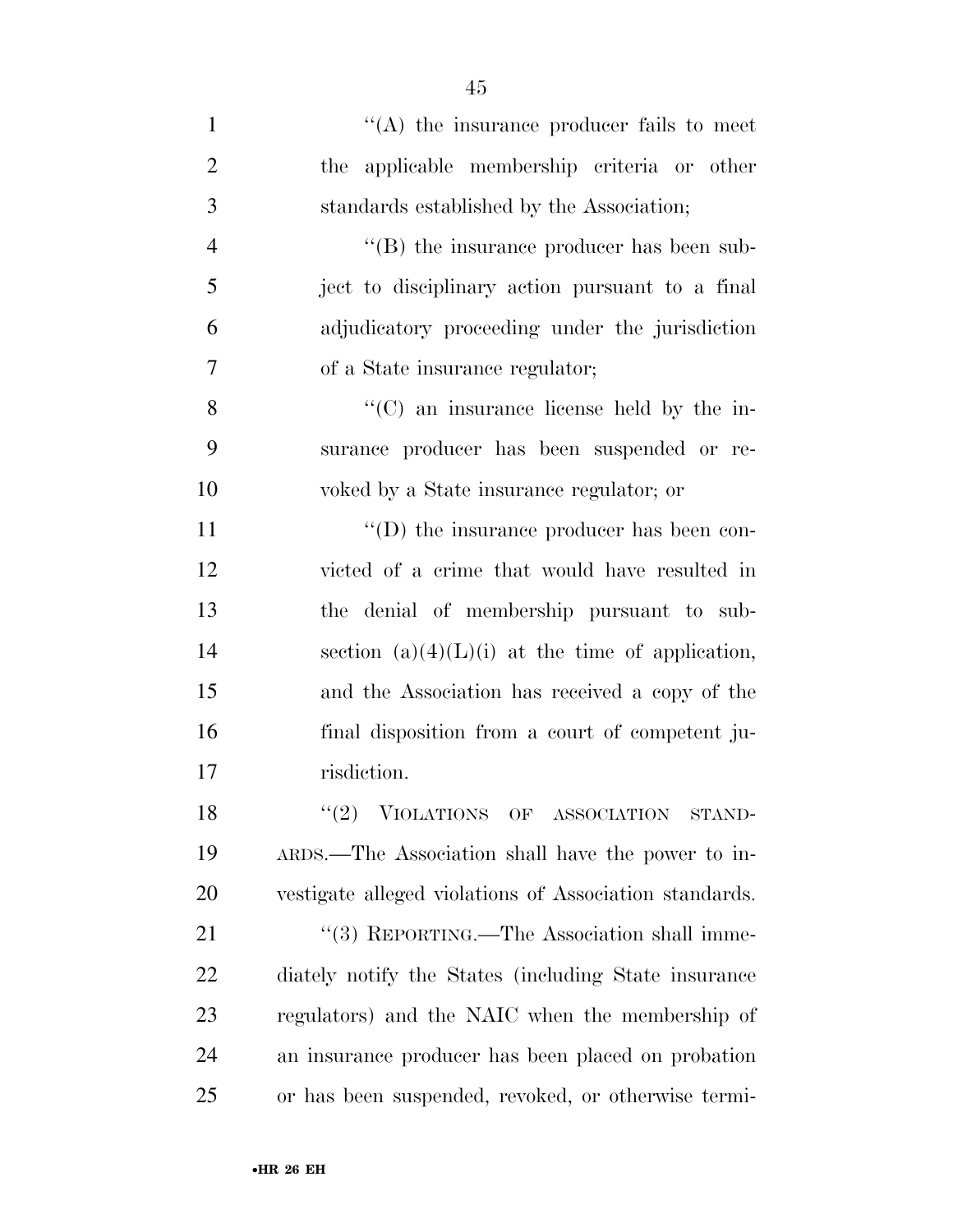| $\mathbf{1}$   | nated, or when the Association has assessed mone-      |
|----------------|--------------------------------------------------------|
| $\overline{2}$ | tary fines or penalties.                               |
| 3              | "(i) CONSUMER COMPLAINTS.—                             |
| $\overline{4}$ | "(1) IN GENERAL.—The Association shall—                |
| 5              | $\lq\lq$ refer any complaint against a mem-            |
| 6              | ber of the Association from a consumer relating        |
| 7              | to alleged misconduct or violations of State in-       |
| 8              | surance laws to the State insurance regulator          |
| 9              | where the consumer resides and, when appro-            |
| 10             | priate, to any additional State insurance regu-        |
| 11             | lator, as determined by standards adopted by           |
| 12             | the Association; and                                   |
| 13             | $\lq\lq$ (B) make any related records and infor-       |
| 14             | mation available to each State insurance regu-         |
| 15             | lator to whom the complaint is forwarded.              |
| 16             | " $(2)$ TELEPHONE AND OTHER ACCESS.—The                |
| 17             | Association shall maintain a toll-free number for      |
| 18             | purposes of this subsection and, as practicable, other |
| 19             | alternative means of communication with consumers,     |
| 20             | such as an Internet webpage.                           |
| 21             | "(3) FINAL DISPOSITION OF INVESTIGATION.-              |
| 22             | State insurance regulators shall provide the Associa-  |
| 23             | tion with information regarding the final disposition  |
| 24             | of a complaint referred pursuant to paragraph          |
| 25             | $(1)(A)$ , but nothing shall be construed to compel a  |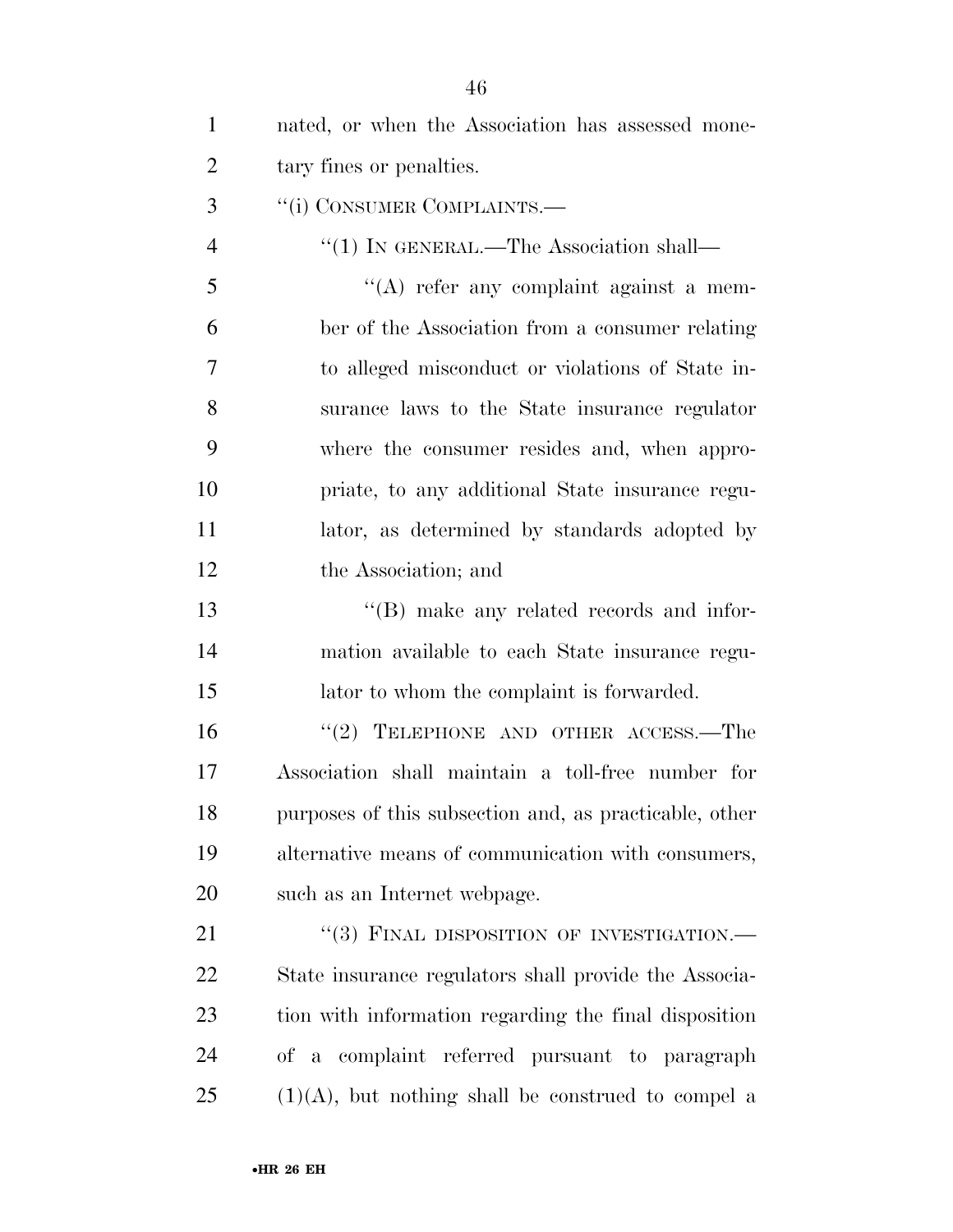State to release confidential investigation reports or other information protected by State law to the As-sociation.

 ''(j) INFORMATION SHARING.—The Association may—

 $(1)$  share documents, materials, or other infor- mation, including confidential and privileged docu- ments, with a State, Federal, or international gov- ernmental entity or with the NAIC or other appro- priate entity referred to paragraphs (3) and (4), provided that the recipient has the authority and agrees to maintain the confidentiality or privileged status of the document, material, or other informa-tion;

 ''(2) limit the sharing of information as re-16 quired under this subtitle with the NAIC or any other non-governmental entity, in circumstances under which the Association determines that the sharing of such information is unnecessary to fur-20 ther the purposes of this subtitle;

 ''(3) establish a central clearinghouse, or utilize the NAIC or another appropriate entity, as deter- mined by the Association, as a central clearinghouse, for use by the Association and the States (including State insurance regulators), through which members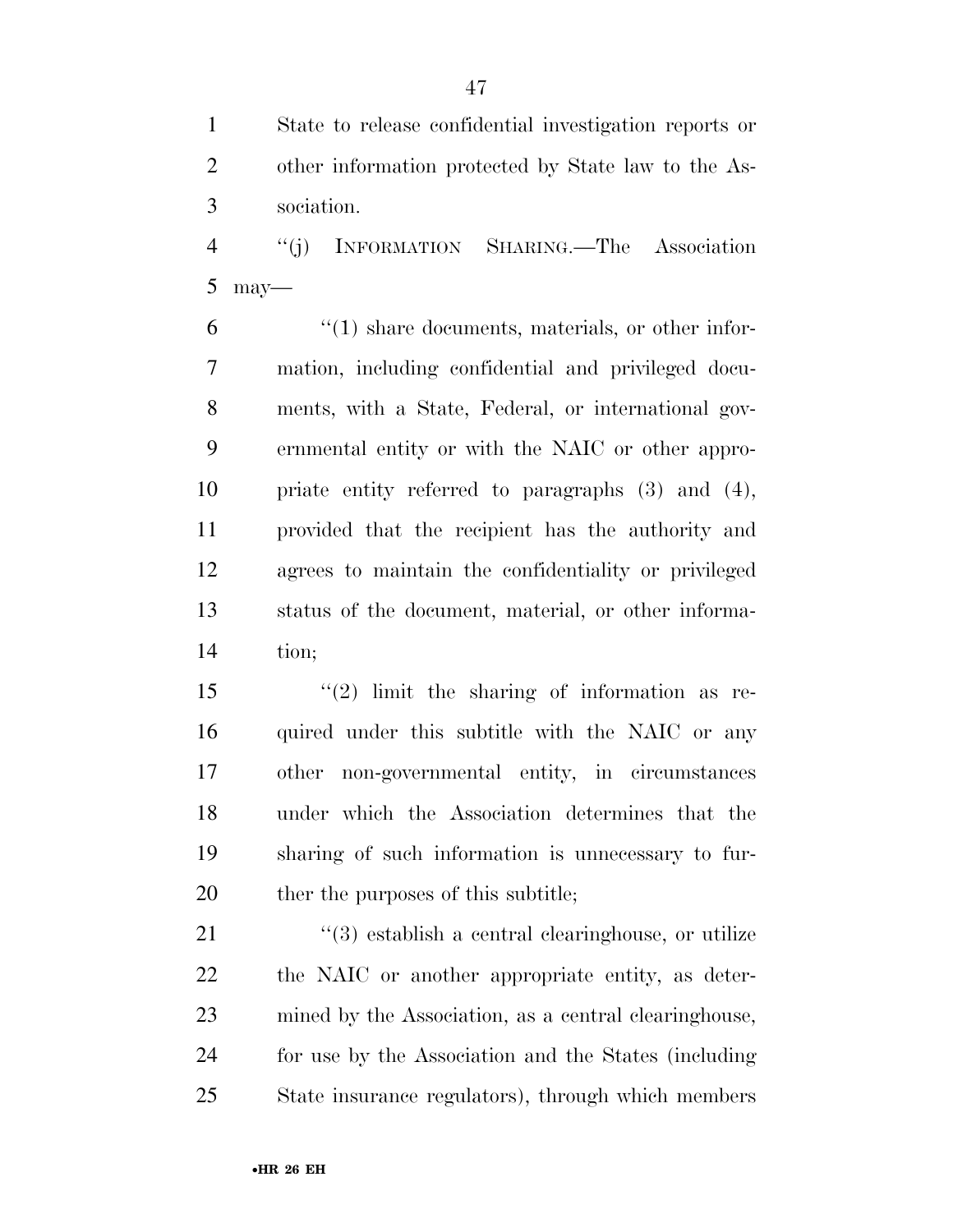| $\mathbf{1}$   | of the Association may disclose their intent to oper-       |
|----------------|-------------------------------------------------------------|
| $\overline{c}$ | ate in 1 or more States and pay the licensing fees          |
| 3              | to the appropriate States; and                              |
| $\overline{4}$ | $\cdot$ (4) establish a database, or utilize the NAIC       |
| 5              | or another appropriate entity, as determined by the         |
| 6              | Association, as a database, for use by the Associa-         |
| 7              | tion and the States (including State insurance regu-        |
| 8              | lators) for the collection of regulatory information        |
| 9              | concerning the activities of insurance producers.           |
| 10             | "(k) EFFECTIVE DATE.—The provisions of this sec-            |
| 11             | tion shall take effect on the later of—                     |
| 12             | $\lq(1)$ the expiration of the 2-year period begin-         |
| 13             | ning on the date of enactment of the National Asso-         |
| 14             | ciation of Registered Agents and Brokers Reform             |
| 15             | Act of $2015$ ; and                                         |
| 16             | $\lq(2)$ the date of incorporation of the Associa-          |
| 17             | tion.                                                       |
| 18             | "SEC. 324. BOARD OF DIRECTORS.                              |
| 19             | "(a) ESTABLISHMENT.—There is established a board            |
| 20             | of directors of the Association, which shall have authority |
| 21             | to govern and supervise all activities of the Association.  |
| 22             | "(b) POWERS.—The Board shall have such of the               |
| 23             | powers and authority of the Association as may be speci-    |
| 24             | fied in the bylaws of the Association.                      |
| 25             | "(c) COMPOSITION.—                                          |

•**HR 26 EH**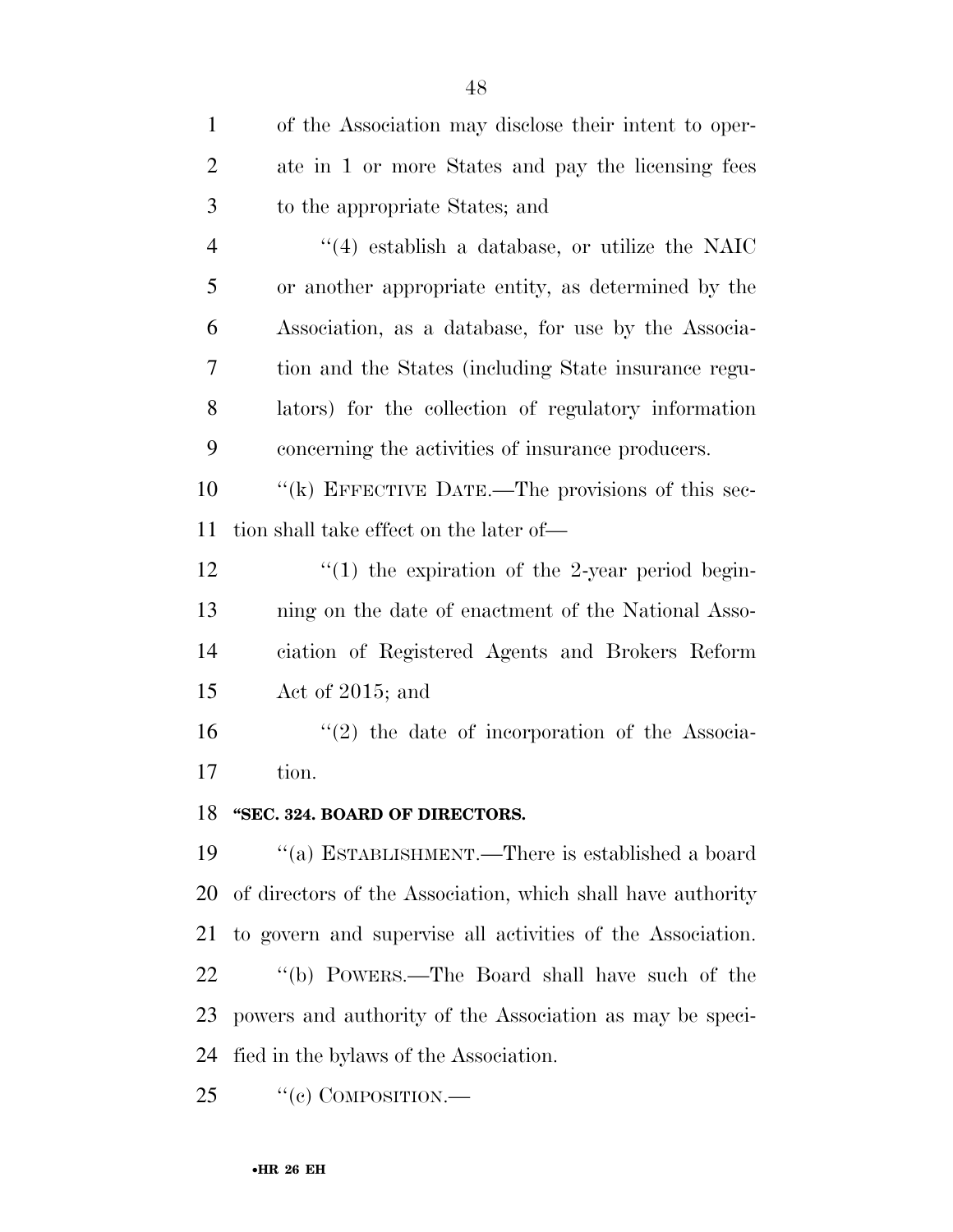| $\mathbf{1}$   | "(1) IN GENERAL.—The Board shall consist of           |
|----------------|-------------------------------------------------------|
| $\overline{2}$ | 13 members who shall be appointed by the Presi-       |
| 3              | dent, by and with the advice and consent of the Sen-  |
| $\overline{4}$ | ate, in accordance with the procedures established    |
| 5              | under Senate Resolution 116 of the 112th Congress,    |
| 6              | of whom-                                              |
| 7              | $\lq\lq$ (A) 8 shall be State insurance commis-       |
| 8              | sioners appointed in the manner provided in           |
| 9              | paragraph $(2)$ , 1 of whom shall be designated       |
| 10             | by the President to serve as the chairperson of       |
| 11             | the Board until the Board elects one such State       |
| 12             | insurance commissioner Board member to serve          |
| 13             | as the chairperson of the Board;                      |
| 14             | $\lq\lq (B)$ 3 shall have demonstrated expertise      |
| 15             | and experience with property and casualty in-         |
| 16             | surance producer licensing; and                       |
| 17             | $\cdot\cdot$ (C) 2 shall have demonstrated expertise  |
| 18             | and experience with life or health insurance          |
| 19             | producer licensing.                                   |
| 20             | $``(2)$ STATE INSURANCE REGULATOR<br>REP-             |
| 21             | RESENTATIVES.-                                        |
| 22             | "(A) RECOMMENDATIONS.—Before making                   |
| 23             | any appointments pursuant to paragraph                |
| 24             | $(1)(A)$ , the President shall request a list of rec- |
| 25             | ommended candidates from the States through           |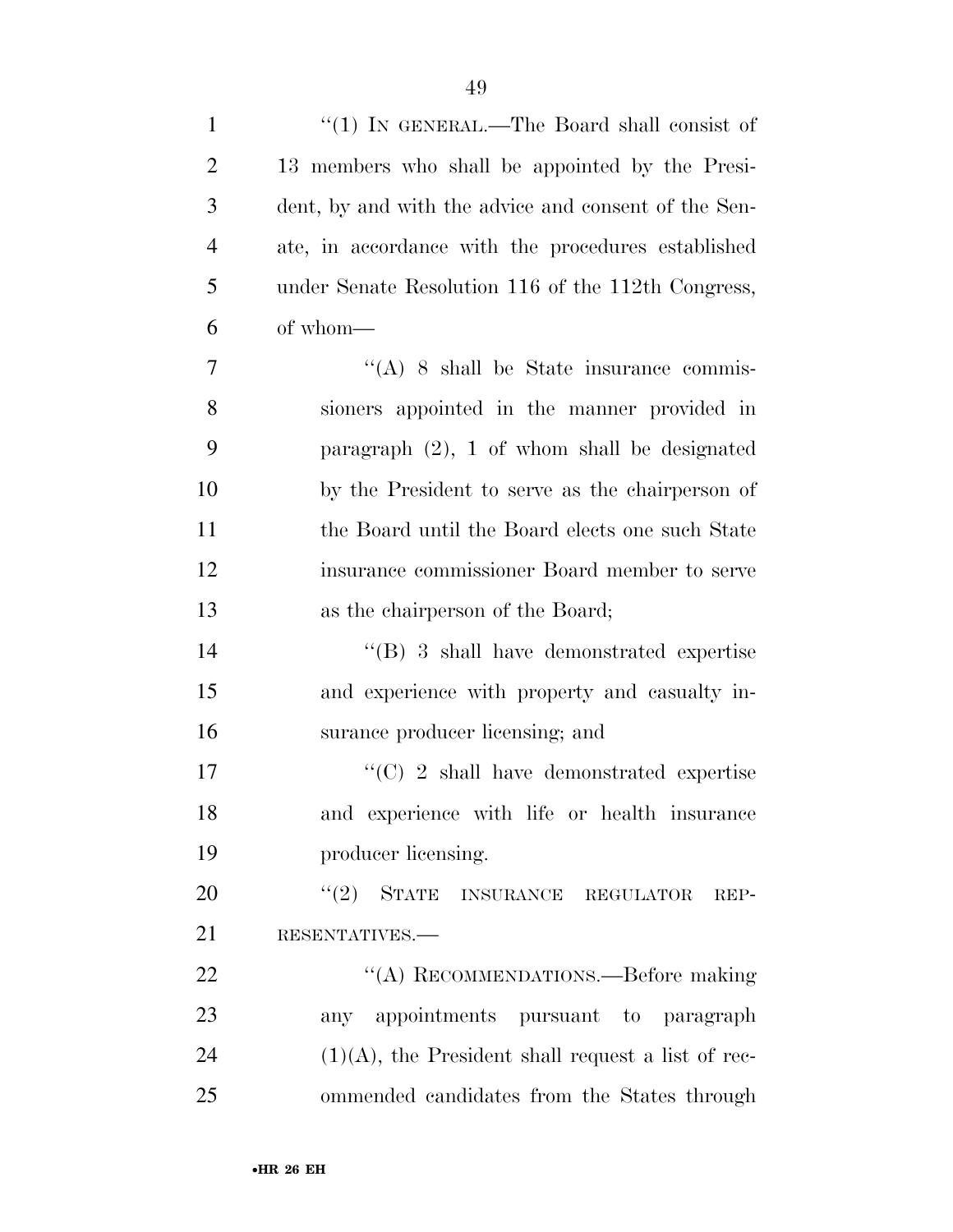| $\mathbf{1}$   | the NAIC, which shall not be binding on the       |
|----------------|---------------------------------------------------|
| $\overline{2}$ | President. If the NAIC fails to submit a list of  |
| 3              | recommendations not later than 15 business        |
| $\overline{4}$ | days after the date of the request, the President |
| 5              | may make the requisite appointments without       |
| 6              | considering the views of the NAIC.                |
| $\overline{7}$ | "(B) POLITICAL AFFILIATION.—Not more              |
| 8              | than 4 Board members appointed under para-        |
| 9              | graph $(1)(A)$ shall belong to the same political |
| 10             | party.                                            |
| <sup>11</sup>  | $\lq\lq (C)$ FORMER STATE INSURANCE COMMIS-       |
| 12             | SIONERS.-                                         |
| 13             | "(i) IN GENERAL.—If, after offering               |
| 14             | each currently serving State insurance            |
| 15             | commissioner an appointment to the                |
| 16             | Board, fewer than 8 State insurance com-          |
| 17             | missioners have accepted appointment to           |
| 18             | the Board, the President may appoint the          |
| 19             | remaining State insurance commissioner            |
| 20             | Board members, as required under para-            |
| 21             | graph $(1)(A)$ , of the appropriate political     |
| 22             | party as required under subparagraph (B),         |
| 23             | from among individuals who are former             |
| 24             | State insurance commissioners.                    |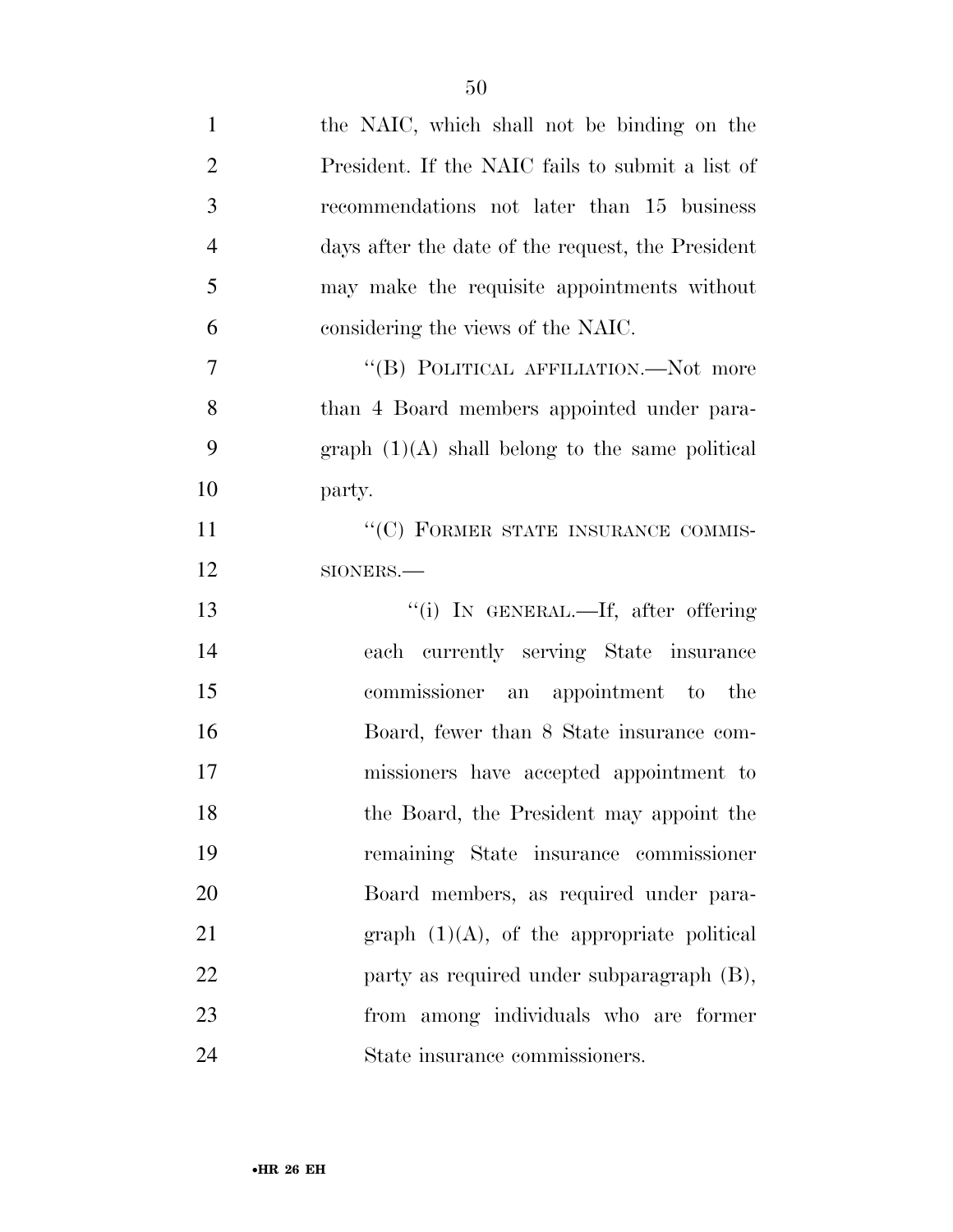| $\mathbf{1}$   | "(ii) LIMITATION.—A former State                           |
|----------------|------------------------------------------------------------|
| $\overline{2}$ | insurance commissioner appointed as de-                    |
| 3              | scribed in clause (i) may not be employed                  |
| $\overline{4}$ | by or have any present direct or indirect fi-              |
| 5              | nancial interest in any insurer, insurance                 |
| 6              | producer, or other entity in the insurance                 |
| 7              | industry, other than direct or indirect own-               |
| 8              | ership of, or beneficial interest in, an in-               |
| 9              | surance policy or annuity contract written                 |
| 10             | or sold by an insurer.                                     |
| 11             | "(D) SERVICE THROUGH TERM.—If a                            |
| 12             | Board member appointed under paragraph                     |
| 13             | $(1)(A)$ ceases to be a State insurance commis-            |
| 14             | sioner during the term of the Board member,                |
| 15             | the Board member shall cease to be a Board                 |
| 16             | member.                                                    |
| 17             | "(3) PRIVATE SECTOR REPRESENTATIVES.—In                    |
| 18             | making any appointment pursuant to subparagraph            |
| 19             | $(B)$ or $(C)$ of paragraph $(1)$ , the President may seek |
| 20             | recommendations for candidates from groups rep-            |
| 21             | resenting the category of individuals described,           |
| 22             | which shall not be binding on the President.               |
| 23             | $\lq(4)$ STATE<br>INSURANCE COMMISSIONER<br>DE-            |
| 24             | FINED.—For purposes of this subsection, the term           |
| 25             | 'State insurance commissioner' means a person who          |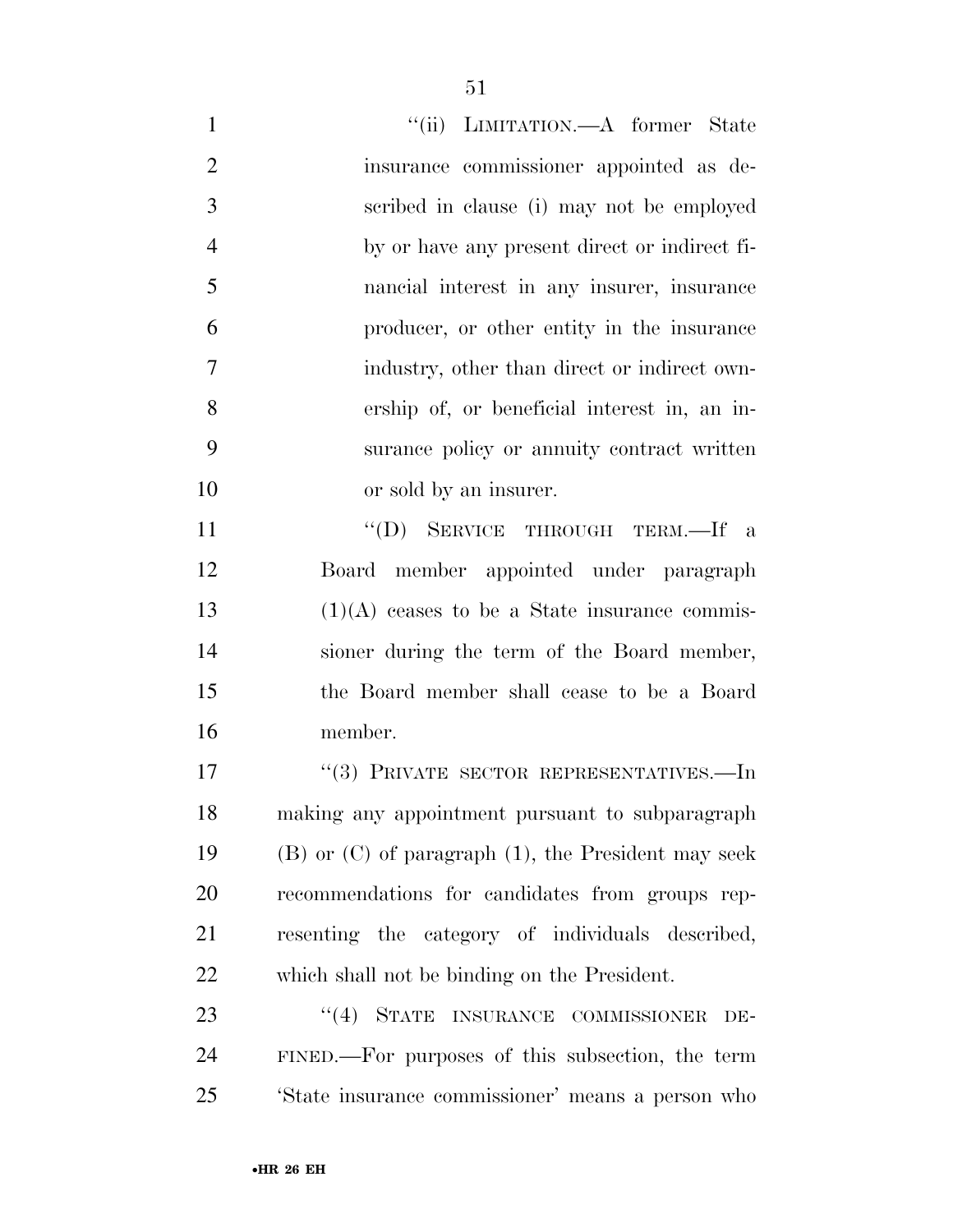| $\mathbf{1}$   | serves in the position in State government, or on the |
|----------------|-------------------------------------------------------|
| $\overline{2}$ | board, commission, or other body that is the primary  |
| 3              | insurance regulatory authority for the State.         |
| $\overline{4}$ | $``$ (d) TERMS.—                                      |
| 5              | "(1) IN GENERAL.—Except as provided under             |
| 6              | paragraph $(2)$ , the term of service for each Board  |
| 7              | member shall be 2 years.                              |
| 8              | $``(2)$ EXCEPTIONS.—                                  |
| 9              | "(A) 1-YEAR TERMS.—The term of service                |
| 10             | shall be 1 year, as designated by the President       |
| 11             | at the time of the nomination of the subject          |
| 12             | Board members for—                                    |
| 13             | $\lq\lq(i)$ 4 of the State insurance commis-          |
| 14             | sioner Board members initially appointed              |
| 15             | under paragraph $(1)(A)$ , of whom not more           |
| 16             | than 2 shall belong to the same political             |
| 17             | party;                                                |
| 18             | "(ii) 1 of the Board members initially                |
| 19             | appointed under paragraph $(1)(B)$ ; and              |
| 20             | "(iii) 1 of the Board members initially               |
| 21             | appointed under paragraph $(1)(C)$ .                  |
| 22             | EXPIRATION OF TERM.-A Board<br>$\lq\lq (B)$           |
| 23             | member may continue to serve after the expira-        |
| 24             | tion of the term to which the Board member            |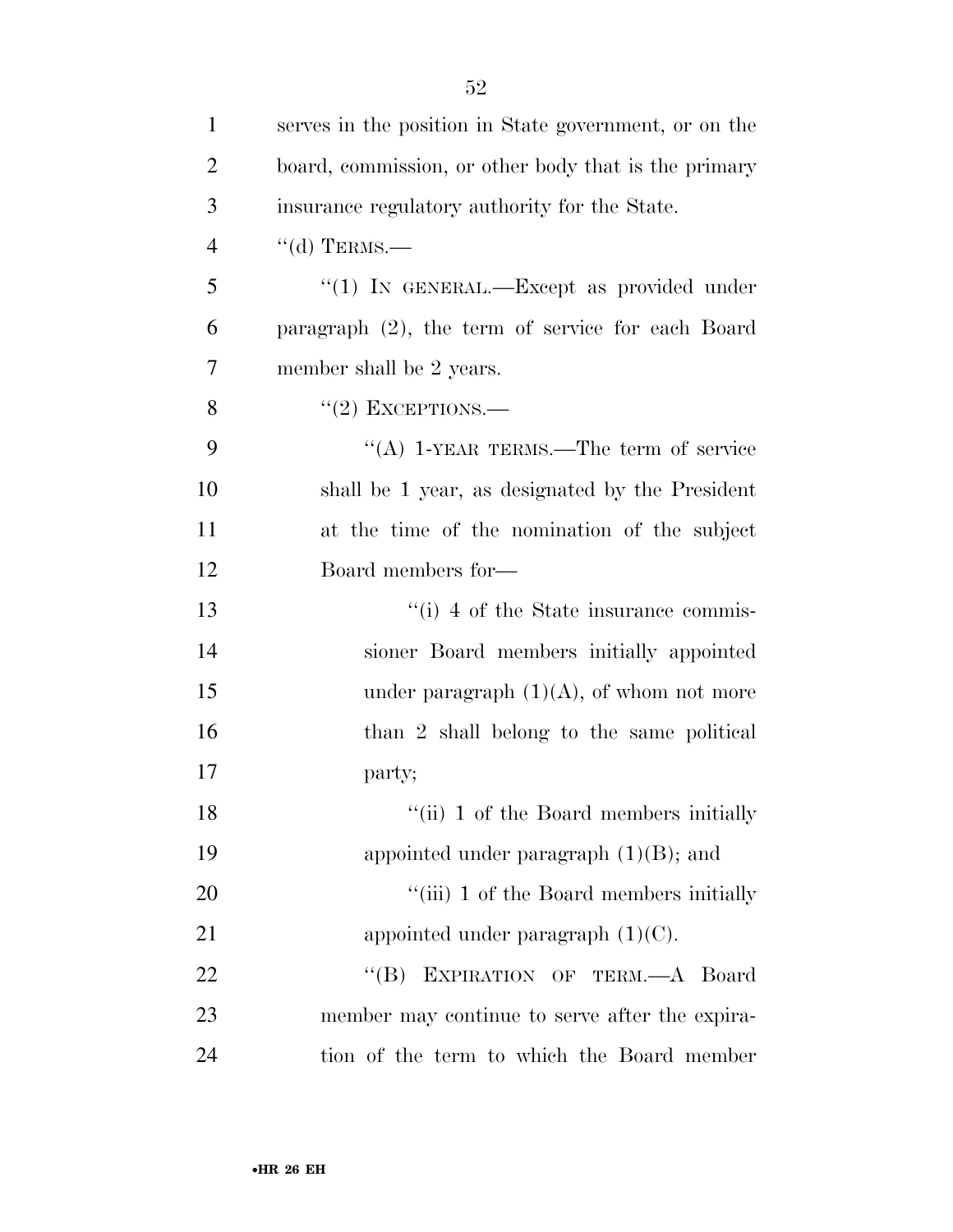| $\mathbf{1}$   | was appointed for the earlier of 2 years or until         |
|----------------|-----------------------------------------------------------|
| $\overline{2}$ | a successor is appointed.                                 |
| 3              | "(C) MID-TERM APPOINTMENTS.— $A$                          |
| $\overline{4}$ | Board member appointed to fill a vacancy oc-              |
| 5              | curring before the expiration of the term for             |
| 6              | which the predecessor of the Board member                 |
| 7              | was appointed shall be appointed only for the             |
| 8              | remainder of that term.                                   |
| 9              | "(3) SUCCESSIVE TERMS.—Board members                      |
| 10             | may be reappointed to successive terms.                   |
| 11             | "(e) INITIAL APPOINTMENTS.—The appointment of             |
| 12             | initial Board members shall be made no later than 90 days |
| 13             | after the date of enactment of the National Association   |
| 14             | of Registered Agents and Brokers Reform Act of 2015.      |
| 15             | $``(f)$ MEETINGS.—                                        |
| 16             | "(1) IN GENERAL.—The Board shall meet—                    |
| 17             | $\lq\lq$ at the call of the chairperson;                  |
| 18             | $\lq\lq$ (B) as requested in writing to the chair-        |
| 19             | person by not fewer than 5 Board members; or              |
| 20             | "(C) as otherwise provided by the bylaws                  |
| 21             | of the Association.                                       |
| 22             | "(2) QUORUM REQUIRED.—A majority of all                   |
| 23             | Board members shall constitute a quorum.                  |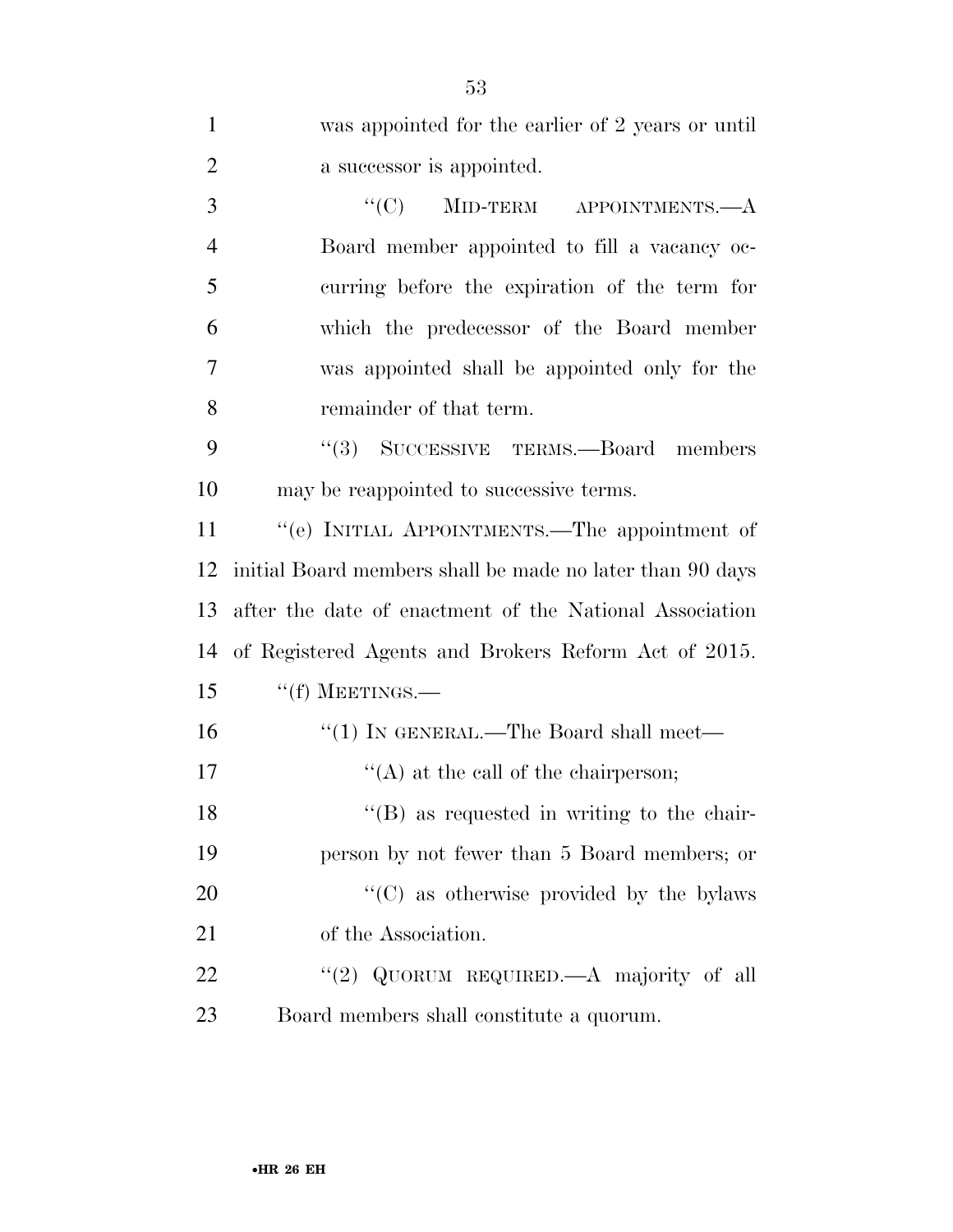1 "(3) VOTING.—Decisions of the Board shall re- quire the approval of a majority of all Board mem- bers present at a meeting, a quorum being present. ''(4) INITIAL MEETING.—The Board shall hold its first meeting not later than 45 days after the date on which all initial Board members have been appointed.

8 "(g) RESTRICTION ON CONFIDENTIAL INFORMA- TION.—Board members appointed pursuant to subpara-10 graphs (B) and (C) of subsection  $(e)(1)$  shall not have ac- cess to confidential information received by the Associa- tion in connection with complaints, investigations, or dis-ciplinary proceedings involving insurance producers.

 ''(h) ETHICS AND CONFLICTS OF INTEREST.—The Board shall issue and enforce an ethical conduct code to address permissible and prohibited activities of Board members and Association officers, employees, agents, or consultants. The code shall, at a minimum, include provi- sions that prohibit any Board member or Association offi-cer, employee, agent or consultant from—

21 ''(1) engaging in unethical conduct in the course of performing Association duties;

23  $(2)$  participating in the making or influencing the making of any Association decision, the outcome of which the Board member, officer, employee,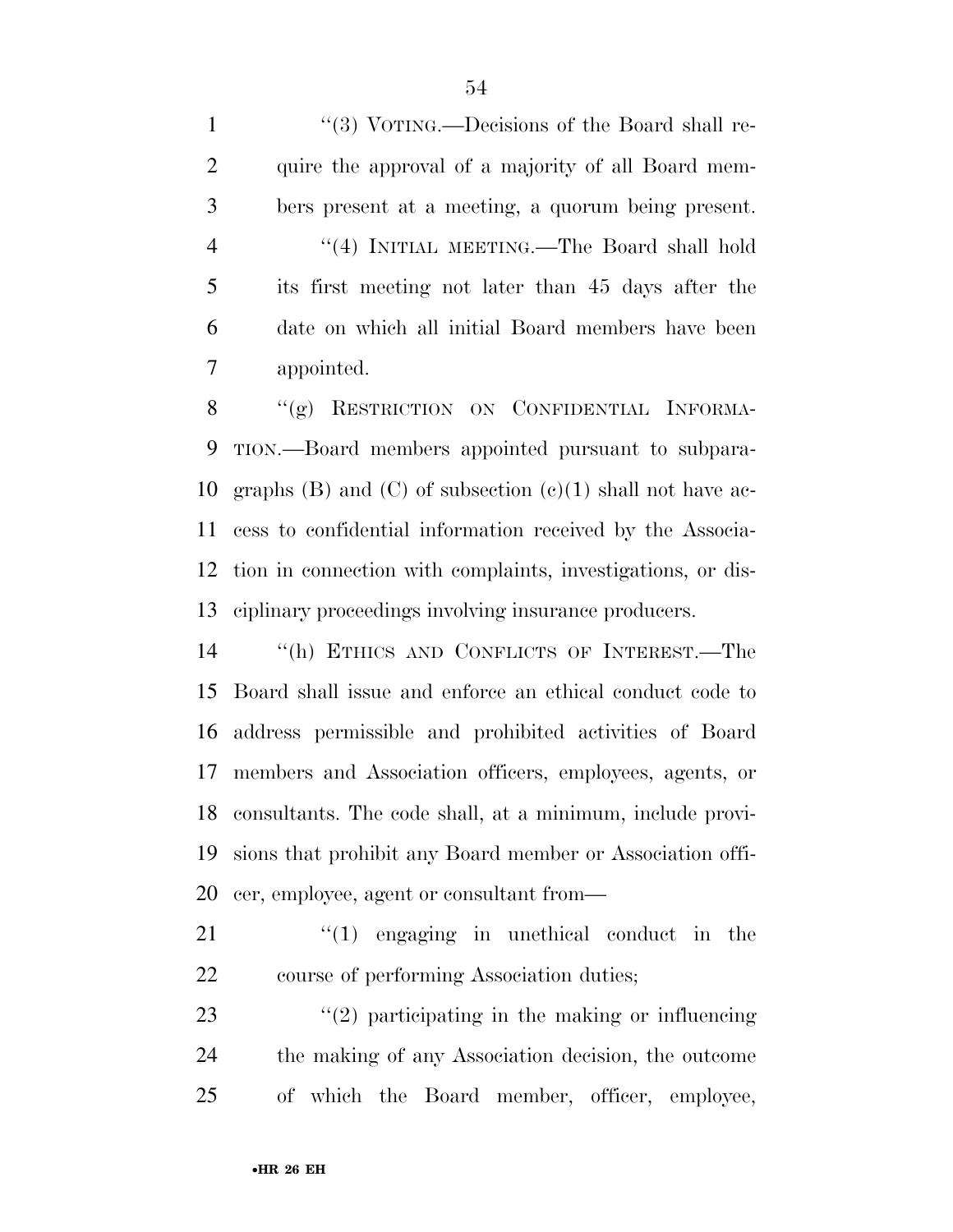| $\mathbf{1}$   | agent, or consultant knows or had reason to know                 |
|----------------|------------------------------------------------------------------|
| $\overline{2}$ | would have a reasonably foreseeable material finan-              |
| 3              | cial effect, distinguishable from its effect on the pub-         |
| $\overline{4}$ | lic generally, on the person or a member of the im-              |
| 5              | mediate family of the person;                                    |
| 6              | $\cdot\cdot\cdot(3)$ accepting any gift from any person or enti- |
| 7              | ty other than the Association that is given because              |
| 8              | of the position held by the person in the Association;           |
| 9              | $\lq(4)$ making political contributions to any per-              |
| 10             | son or entity on behalf of the Association; and                  |
| 11             | $\lq(5)$ lobbying or paying a person to lobby on                 |
| 12             | behalf of the Association.                                       |
| 13             | "(i) COMPENSATION.-                                              |
| 14             | "(1) IN GENERAL.—Except as provided in para-                     |
| 15             | graph (2), no Board member may receive any com-                  |
| 16             | pensation from the Association or any other person               |
| 17             | or entity on account of Board membership.                        |
| 18             | "(2) TRAVEL EXPENSES AND PER DIEM.                               |
| 19             | Board members may be reimbursed only by the As-                  |
| 20             | sociation for travel expenses, including per diem in             |
| 21             | lieu of subsistence, at rates consistent with rates au-          |
| 22             | thorized for employees of Federal agencies under                 |
| 23             | subchapter I of chapter 57 of title 5, United States             |
| 24             | Code, while away from home or regular places of                  |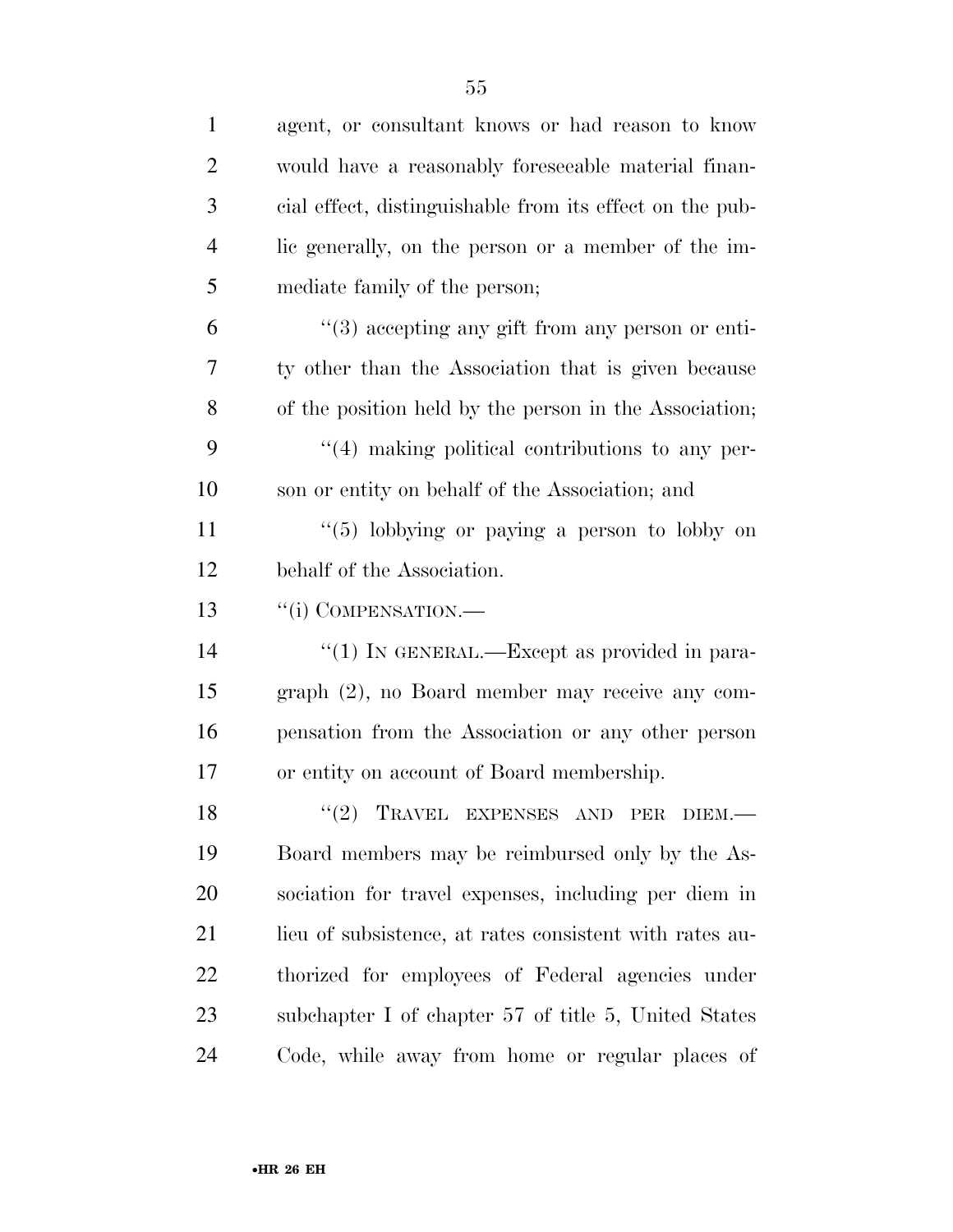business in performance of services for the Associa-tion.

## **''SEC. 325. BYLAWS, STANDARDS, AND DISCIPLINARY AC-TIONS.**

 ''(a) ADOPTION AND AMENDMENT OF BYLAWS AND STANDARDS.—

 ''(1) PROCEDURES.—The Association shall adopt procedures for the adoption of bylaws and standards that are similar to procedures under sub- chapter II of chapter 5 of title 5, United States Code (commonly known as the 'Administrative Pro-cedure Act').

13 "(2) COPY REQUIRED TO BE FILED.—The Board shall submit to the President, through the Department of the Treasury, and the States (includ- ing State insurance regulators), and shall publish on the website of the Association, all proposed bylaws and standards of the Association, or any proposed amendment to the bylaws or standards of the Asso- ciation, accompanied by a concise general statement of the basis and purpose of such proposal.

22 "(3) EFFECTIVE DATE.—Any proposed bylaw or standard of the Association, and any proposed amendment to the bylaws or standards of the Asso-ciation, shall take effect, after notice under para-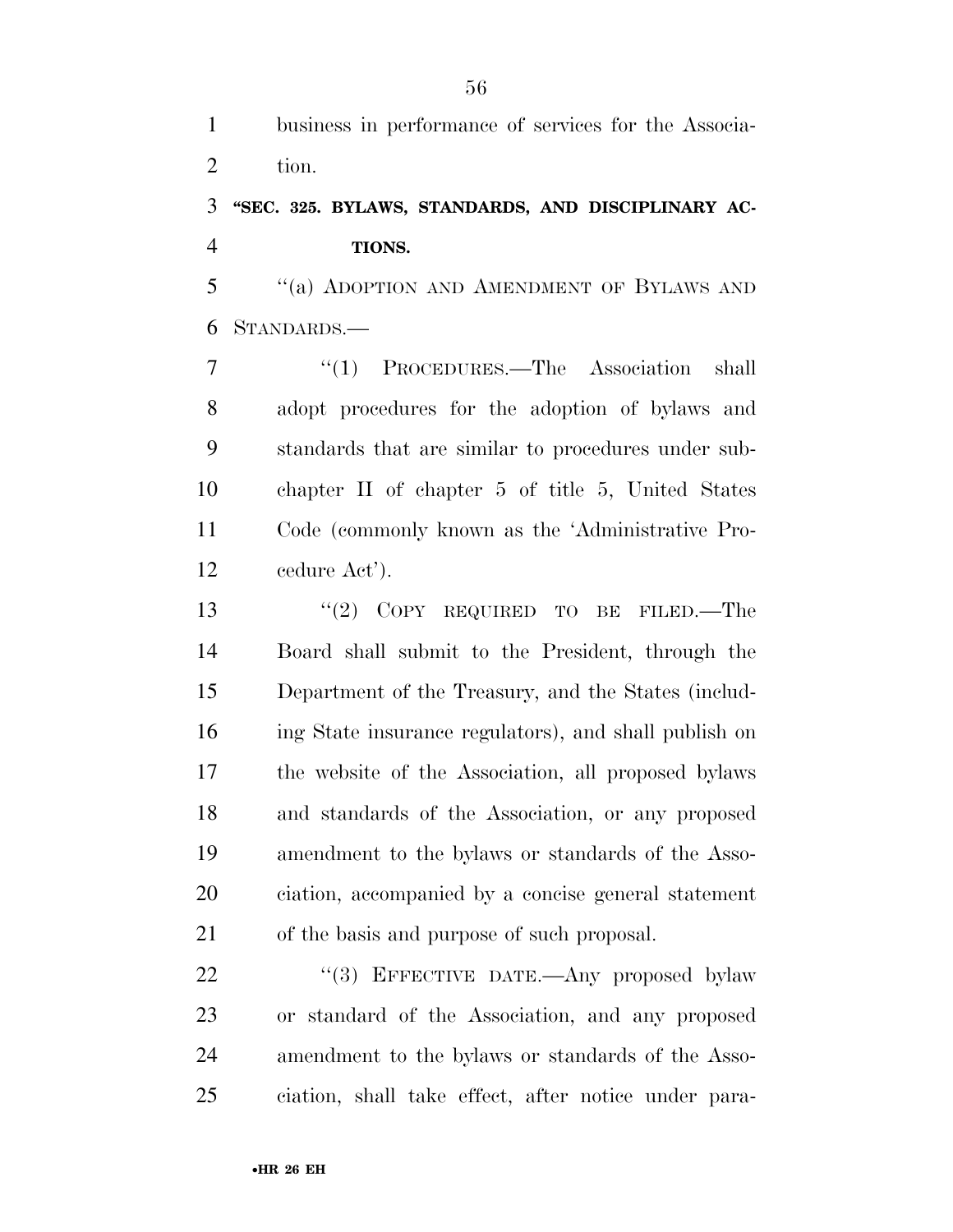| $\mathbf{1}$ | $graph (2)$ and opportunity for public comment, on   |
|--------------|------------------------------------------------------|
| 2            | such date as the Association may designate, unless   |
| 3            | suspended under section $329(c)$ .                   |
| 4            | RULE OF CONSTRUCTION.—Nothing in<br>$\cdot$ (4)      |
| 5            | this section shall be construed to subject the Board |
| 6            | or the Association to the requirements of subchapter |
|              | II of chapter 5 of title 5, United States Code (com- |

 monly known as the 'Administrative Procedure Act').

10 "(b) DISCIPLINARY ACTION BY THE ASSOCIATION.—

11 "(1) SPECIFICATION OF CHARGES.—In any pro- ceeding to determine whether membership shall be denied, suspended, revoked, or not renewed, or to determine whether a member of the Association should be placed on probation (referred to in this section as a 'disciplinary action') or whether to as- sess fines or monetary penalties, the Association shall bring specific charges, notify the member of the charges, give the member an opportunity to de-fend against the charges, and keep a record.

21 "(2) SUPPORTING STATEMENT.—A determina-22 tion to take disciplinary action shall be supported by a statement setting forth—

24  $\langle (A)$  any act or practice in which the mem-ber has been found to have been engaged;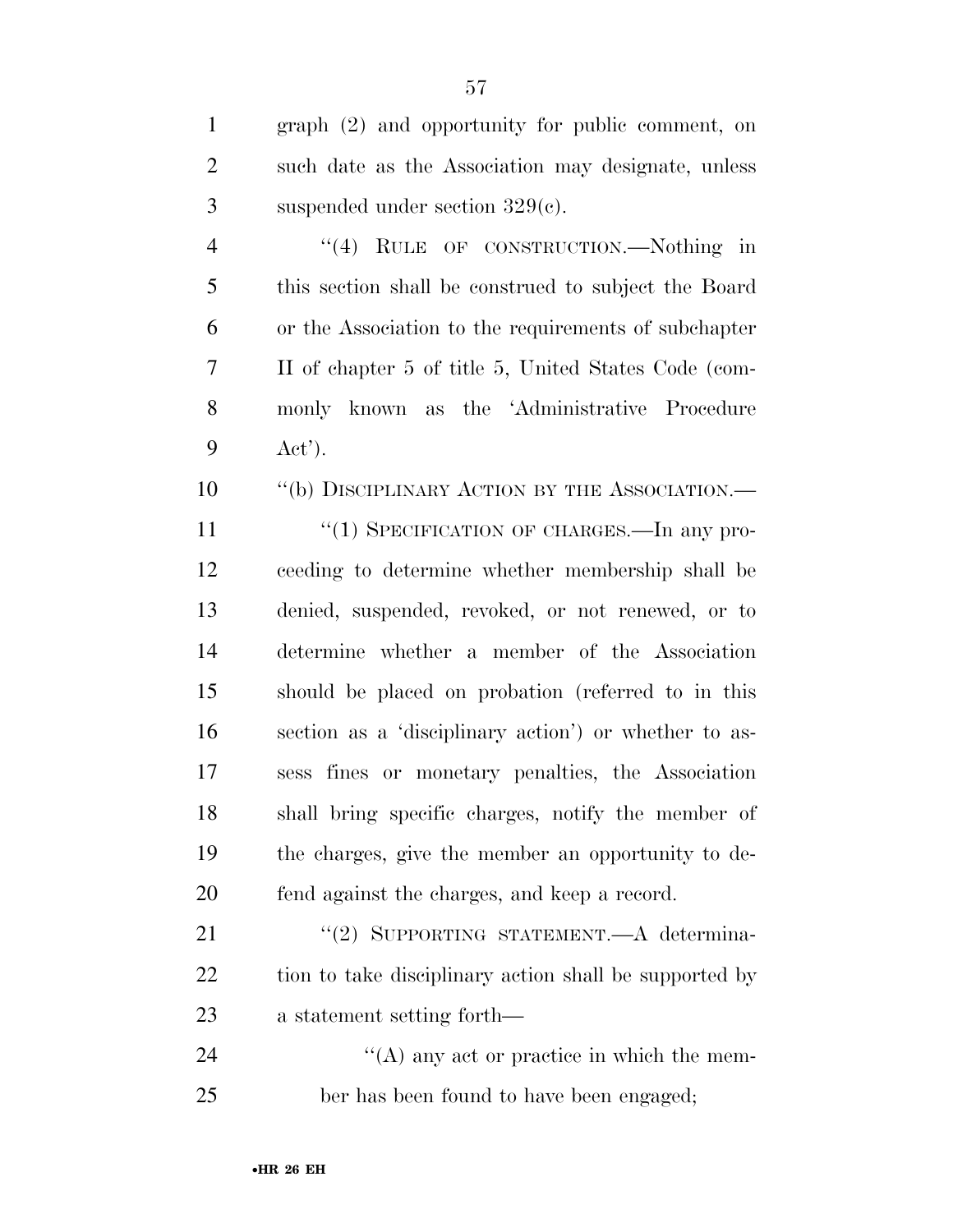| $\mathbf{1}$   | "(B) the specific provision of this subtitle                  |
|----------------|---------------------------------------------------------------|
| $\overline{2}$ | or standard of the Association that any such                  |
| 3              | act or practice is deemed to violate; and                     |
| $\overline{4}$ | $\lq\lq$ <sup>*</sup> (C) the sanction imposed and the reason |
| 5              | for the sanction.                                             |
| 6              | "(3) INELIGIBILITY OF PRIVATE SECTOR REP-                     |
| $\overline{7}$ | RESENTATIVES.—Board members appointed pursu-                  |
| 8              | ant to section $324(c)(3)$ may not—                           |
| 9              | $\lq\lq$ participate in any disciplinary action               |
| 10             | or be counted toward establishing a quorum                    |
| 11             | during a disciplinary action; and                             |
| 12             | "(B) have access to confidential informa-                     |
| 13             | tion concerning any disciplinary action.                      |
| 14             | "SEC. 326. POWERS.                                            |
| 15             | "In addition to all the powers conferred upon a non-          |
| 16             | profit corporation by the District of Columbia Nonprofit      |
| 17             | Corporation Act, the Association shall have the power to-     |
| 18             | $\lq(1)$ establish and collect such membership fees           |
| 19             | as the Association finds necessary to impose to cover         |
| 20             | the costs of its operations;                                  |
| 21             | $\lq(2)$ adopt, amend, and repeal bylaws, proce-              |
| 22             | dures, or standards governing the conduct of Asso-            |
| 23             | ciation business and performance of its duties;               |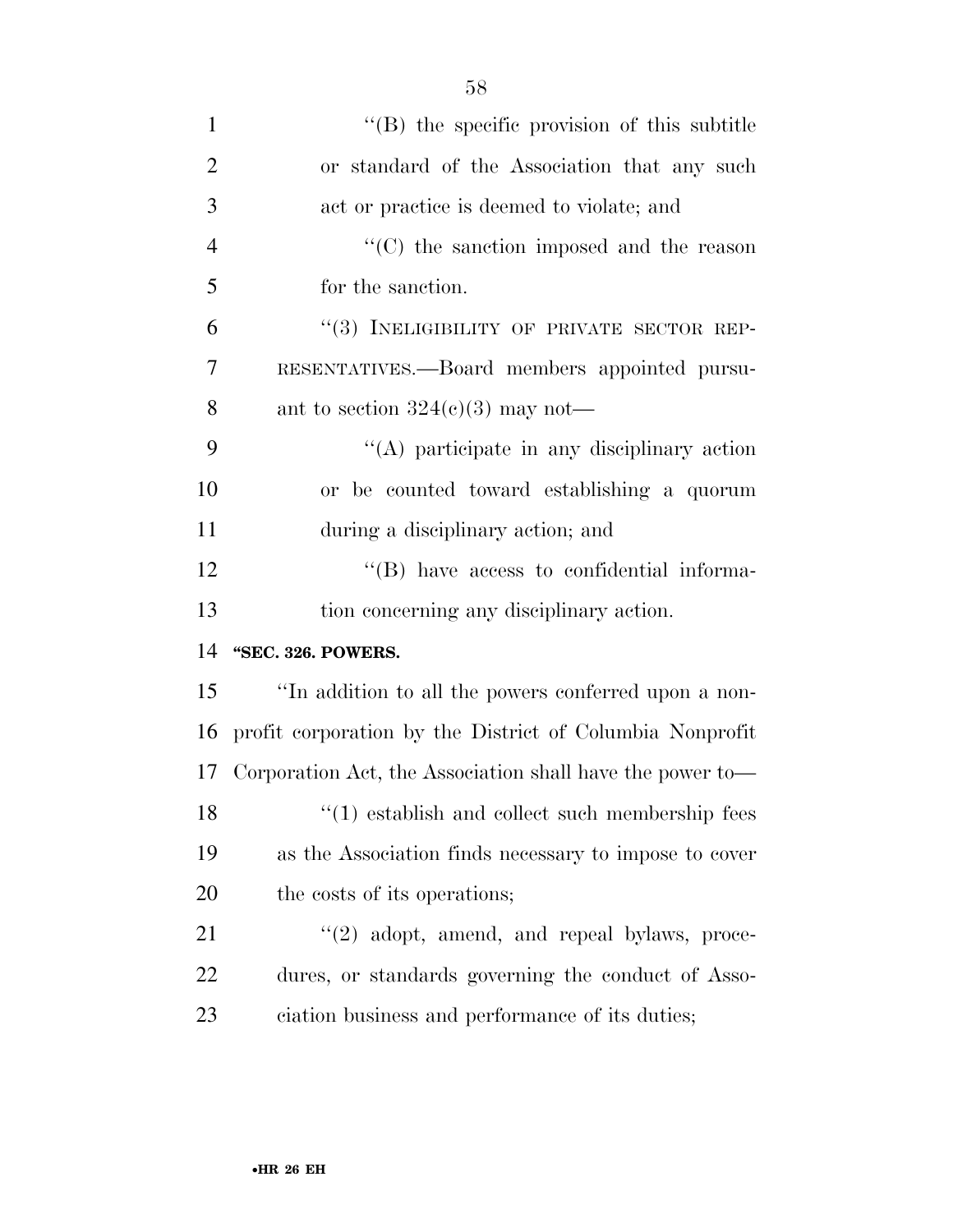1  $\frac{1}{2}$   $\frac{1}{3}$  establish procedures for providing notice and opportunity for comment pursuant to section 3  $325(a);$ 

 $(4)$  enter into and perform such agreements as necessary to carry out the duties of the Association; ''(5) hire employees, professionals, or special- ists, and elect or appoint officers, and to fix their compensation, define their duties and give them ap- propriate authority to carry out the purposes of this subtitle, and determine their qualification;

 ''(6) establish personnel policies of the Associa- tion and programs relating to, among other things, conflicts of interest, rates of compensation, where applicable, and qualifications of personnel;

15  $\frac{15}{2}$   $\frac{15}{2}$  borrow money; and

 ''(8) secure funding for such amounts as the Association determines to be necessary and appro- priate to organize and begin operations of the Asso- ciation, which shall be treated as loans to be repaid by the Association with interest at market rate.

### **''SEC. 327. REPORT BY THE ASSOCIATION.**

 $\cdot$  "(a) In GENERAL.—As soon as practicable after the close of each fiscal year, the Association shall submit to the President, through the Department of the Treasury, and the States (including State insurance regulators), and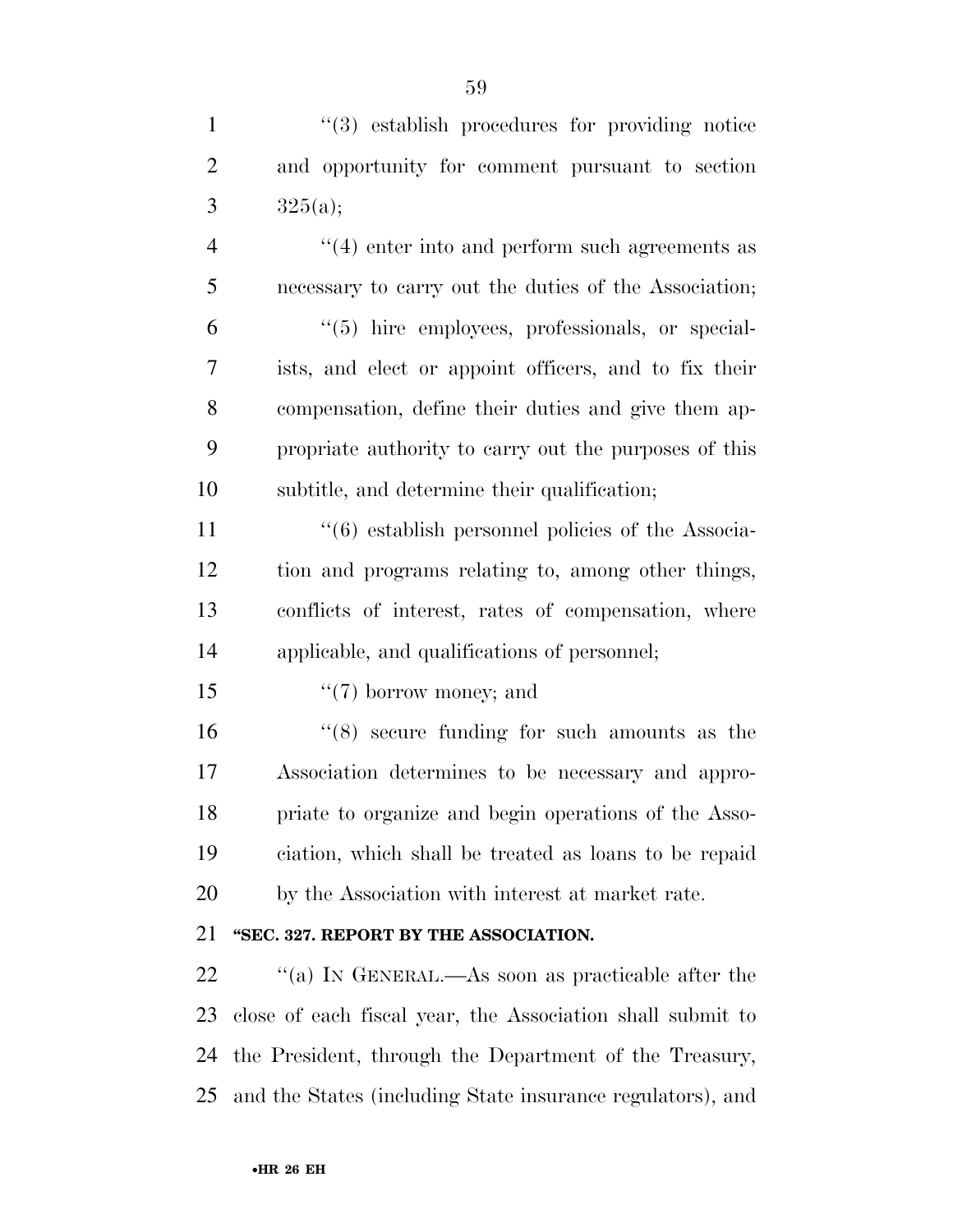shall publish on the website of the Association, a written report regarding the conduct of its business, and the exer- cise of the other rights and powers granted by this sub-title, during such fiscal year.

 ''(b) FINANCIAL STATEMENTS.—Each report sub- mitted under subsection (a) with respect to any fiscal year shall include audited financial statements setting forth the financial position of the Association at the end of such fiscal year and the results of its operations (including the source and application of its funds) for such fiscal year. **''SEC. 328. LIABILITY OF THE ASSOCIATION AND THE BOARD MEMBERS, OFFICERS, AND EMPLOY-EES OF THE ASSOCIATION.** 

 ''(a) IN GENERAL.—The Association shall not be deemed to be an insurer or insurance producer within the meaning of any State law, rule, regulation, or order regu- lating or taxing insurers, insurance producers, or other en- tities engaged in the business of insurance, including pro- visions imposing premium taxes, regulating insurer sol- vency or financial condition, establishing guaranty funds and levying assessments, or requiring claims settlement practices.

 ''(b) LIABILITY OF BOARD MEMBERS, OFFICERS, AND EMPLOYEES.—No Board member, officer, or em-ployee of the Association shall be personally liable to any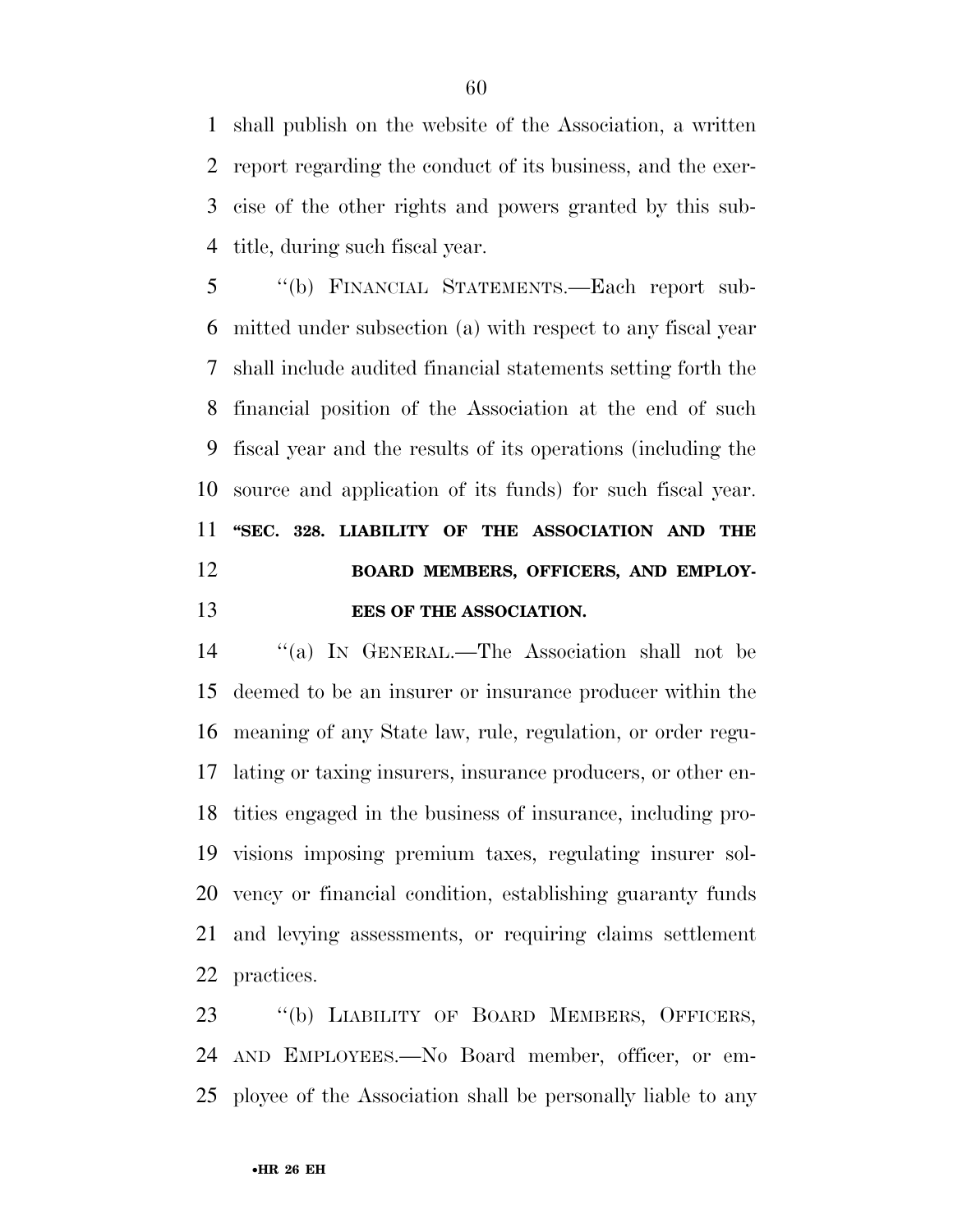person for any action taken or omitted in good faith in any matter within the scope of their responsibilities in con-nection with the Association.

#### **''SEC. 329. PRESIDENTIAL OVERSIGHT.**

 ''(a) REMOVAL OF BOARD.—If the President deter- mines that the Association is acting in a manner contrary to the interests of the public or the purposes of this sub- title or has failed to perform its duties under this subtitle, the President may remove the entire existing Board for the remainder of the term to which the Board members were appointed and appoint, in accordance with section 324 and with the advice and consent of the Senate, in accordance with the procedures established under Senate Resolution 116 of the 112th Congress, new Board mem- bers to fill the vacancies on the Board for the remainder of the terms.

 ''(b) REMOVAL OF BOARD MEMBER.—The President may remove a Board member only for neglect of duty or malfeasance in office.

20 <sup>''</sup>(c) SUSPENSION OF BYLAWS AND STANDARDS AND PROHIBITION OF ACTIONS.—Following notice to the Board, the President, or a person designated by the Presi- dent for such purpose, may suspend the effectiveness of any bylaw or standard, or prohibit any action, of the Asso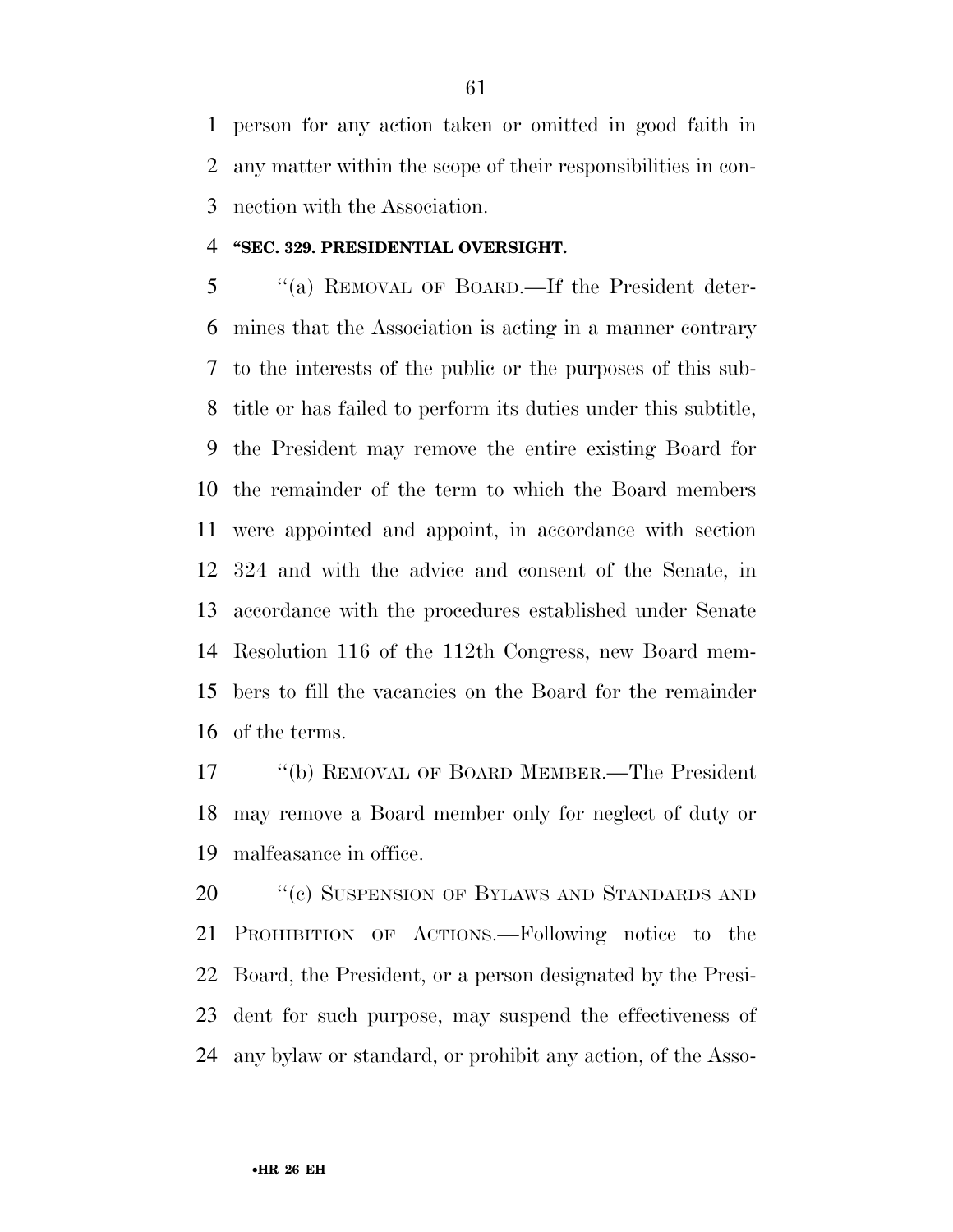ciation that the President or the designee determines is contrary to the purposes of this subtitle.

#### **''SEC. 330. RELATIONSHIP TO STATE LAW.**

 ''(a) PREEMPTION OF STATE LAWS.—State laws, regulations, provisions, or other actions purporting to reg- ulate insurance producers shall be preempted to the extent provided in subsection (b).

8 "(b) PROHIBITED ACTIONS.—

9  $\frac{4}{1}$  In GENERAL.—No State shall—

 $\langle (A) \rangle$  impede the activities of, take any ac- tion against, or apply any provision of law or regulation arbitrarily or discriminatorily to, any insurance producer because that insurance pro- ducer or any affiliate plans to become, has ap- plied to become, or is a member of the Associa-16 tion;

17 ''(B) impose any requirement upon a mem- ber of the Association that it pay fees different from those required to be paid to that State were it not a member of the Association; or

21  $\cdot$  (C) impose any continuing education re- quirements on any nonresident insurance pro-ducer that is a member of the Association.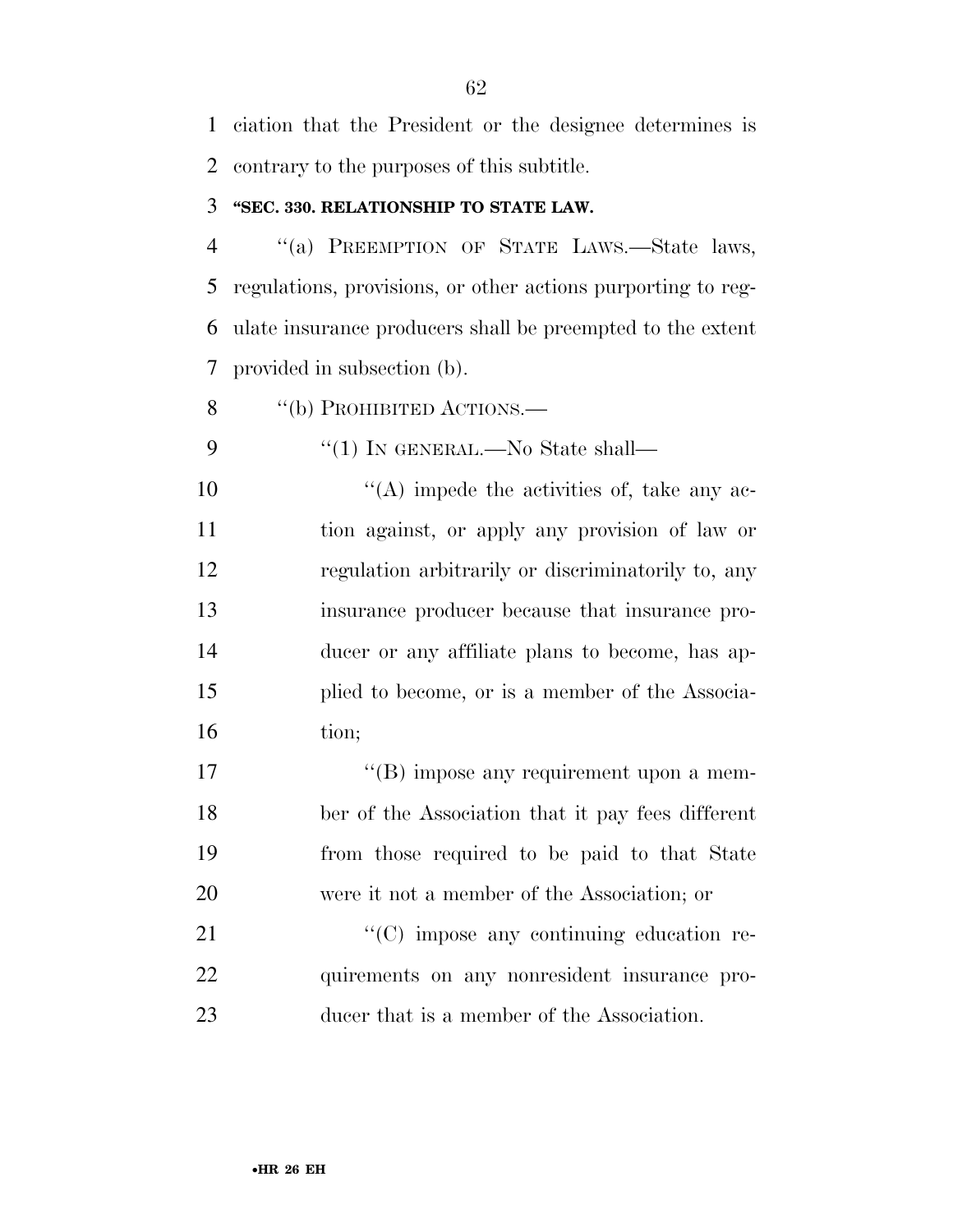| $\mathbf{1}$   | $``(2)$ STATES OTHER THAN A HOME STATE.             |
|----------------|-----------------------------------------------------|
| $\overline{2}$ | No State, other than the home State of a member     |
| 3              | of the Association, shall—                          |
| $\overline{4}$ | $\lq\lq$ impose any licensing, personal or cor-     |
| 5              | porate qualifications, education, training, expe-   |
| 6              | rience, residency, continuing education, or         |
| 7              | bonding requirement upon a member of the As-        |
| 8              | sociation that is different from the criteria for   |
| 9              | membership in the Association or renewal of         |
| 10             | such membership;                                    |
| 11             | $\lq\lq (B)$ impose any requirement upon a mem-     |
| 12             | ber of the Association that it be licensed, reg-    |
| 13             | istered, or otherwise qualified to do business or   |
| 14             | remain in good standing in the State, including     |
| 15             | any requirement that the insurance producer         |
| 16             | register as a foreign company with the sec-         |
| 17             | retary of state or equivalent State official;       |
| 18             | " $(C)$ require that a member of the Associa-       |
| 19             | tion submit to a criminal history record check      |
| 20             | as a condition of doing business in the State; or   |
| 21             | $\lq\lq$ (D) impose any licensing, registration, or |
| 22             | appointment requirements upon a member of           |
| 23             | the Association, or require a member of the As-     |
| 24             | sociation to be authorized to operate as an in-     |
| 25             | surance producer, in order to sell, solicit, or ne- |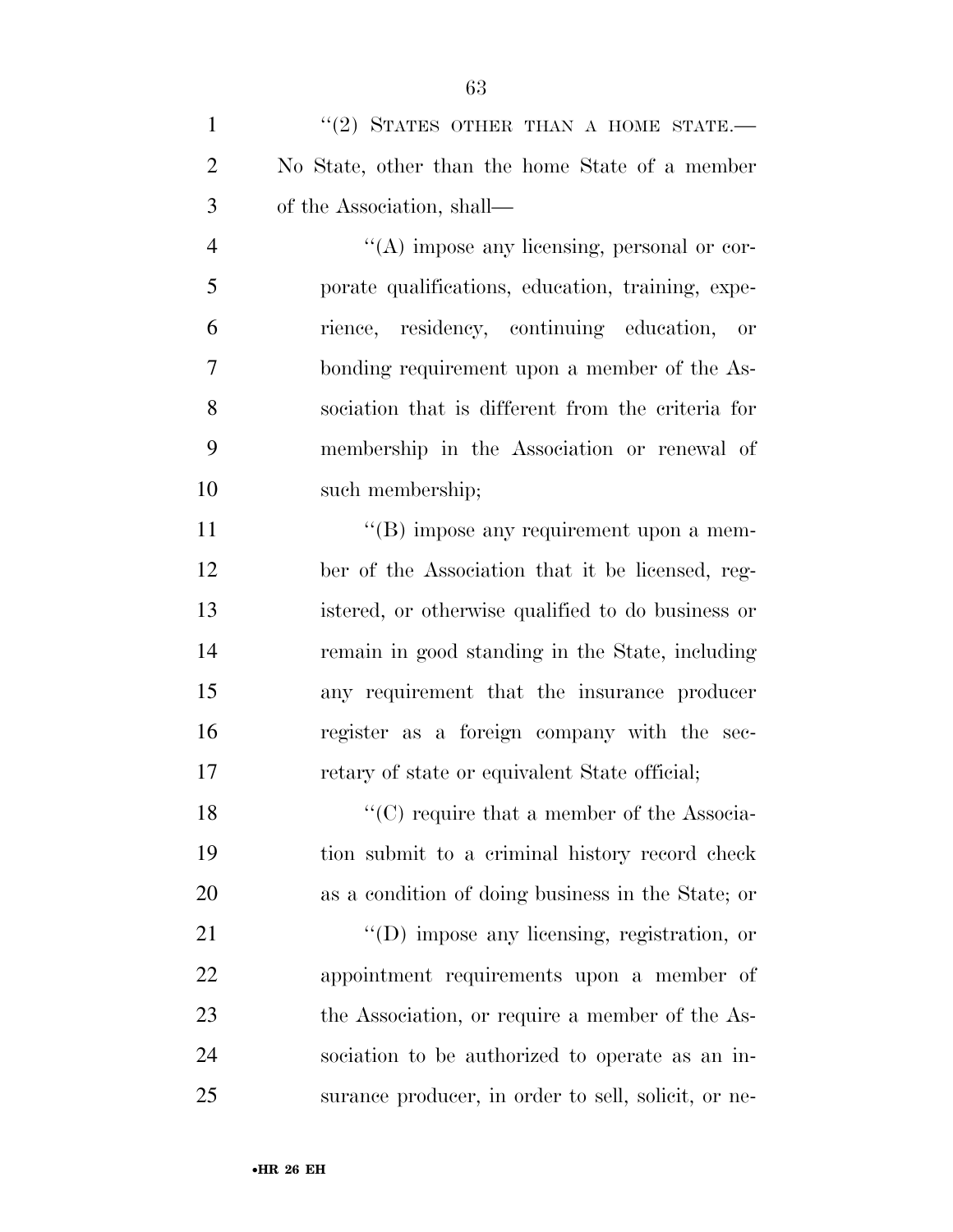gotiate insurance for commercial property and casualty risks to an insured with risks located in more than one State, if the member is li- censed or otherwise authorized to operate in the State where the insured maintains its principal place of business and the contract of insurance insures risks located in that State.

8 "(3) PRESERVATION OF STATE DISCIPLINARY AUTHORITY.—Nothing in this section may be con- strued to prohibit a State from investigating and taking appropriate disciplinary action, including sus- pension or revocation of authority of an insurance producer to do business in a State, in accordance with State law and that is not inconsistent with the provisions of this section, against a member of the Association as a result of a complaint or for any al- leged activity, regardless of whether the activity oc- curred before or after the insurance producer com- menced doing business in the State pursuant to As-sociation membership.

# **''SEC. 331. COORDINATION WITH FINANCIAL INDUSTRY REGULATORY AUTHORITY.**

 ''The Association shall coordinate with the Financial Industry Regulatory Authority in order to ease any admin-istrative burdens that fall on members of the Association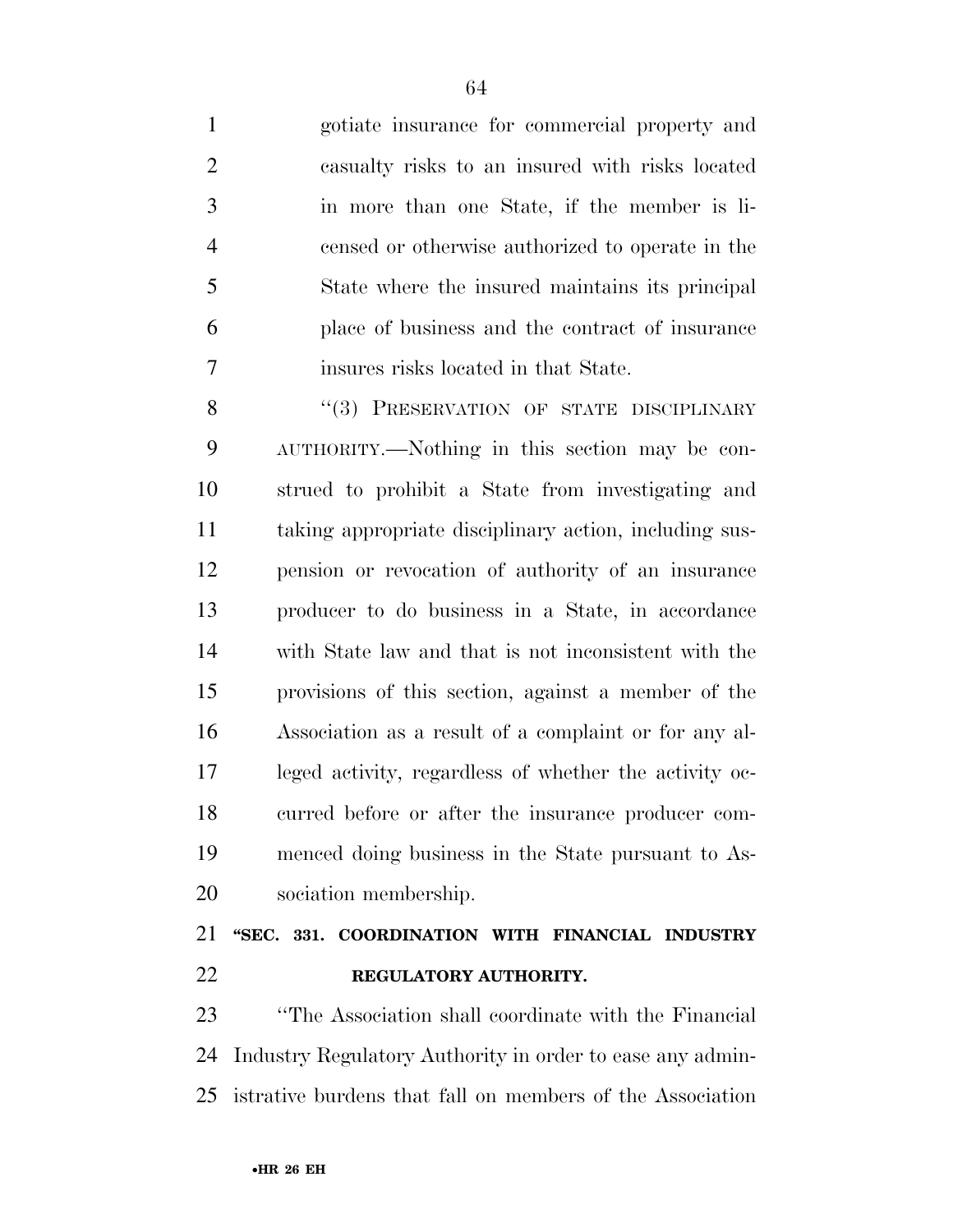that are subject to regulation by the Financial Industry Regulatory Authority, consistent with the requirements of this subtitle and the Federal securities laws.

#### **''SEC. 332. RIGHT OF ACTION.**

 ''(a) RIGHT OF ACTION.—Any person aggrieved by a decision or action of the Association may, after reason- ably exhausting available avenues for resolution within the Association, commence a civil action in an appropriate United States district court, and obtain all appropriate re-lief.

 ''(b) ASSOCIATION INTERPRETATIONS.—In any ac- tion under subsection (a), the court shall give appropriate weight to the interpretation of the Association of its by-laws and standards and this subtitle.

#### **''SEC. 333. FEDERAL FUNDING PROHIBITED.**

 ''The Association may not receive, accept, or borrow any amounts from the Federal Government to pay for, or reimburse, the Association for, the costs of establishing or operating the Association.

#### **''SEC. 334. DEFINITIONS.**

 ''For purposes of this subtitle, the following defini-tions shall apply:

23 "(1) BUSINESS ENTITY.—The term 'business entity' means a corporation, association, partnership,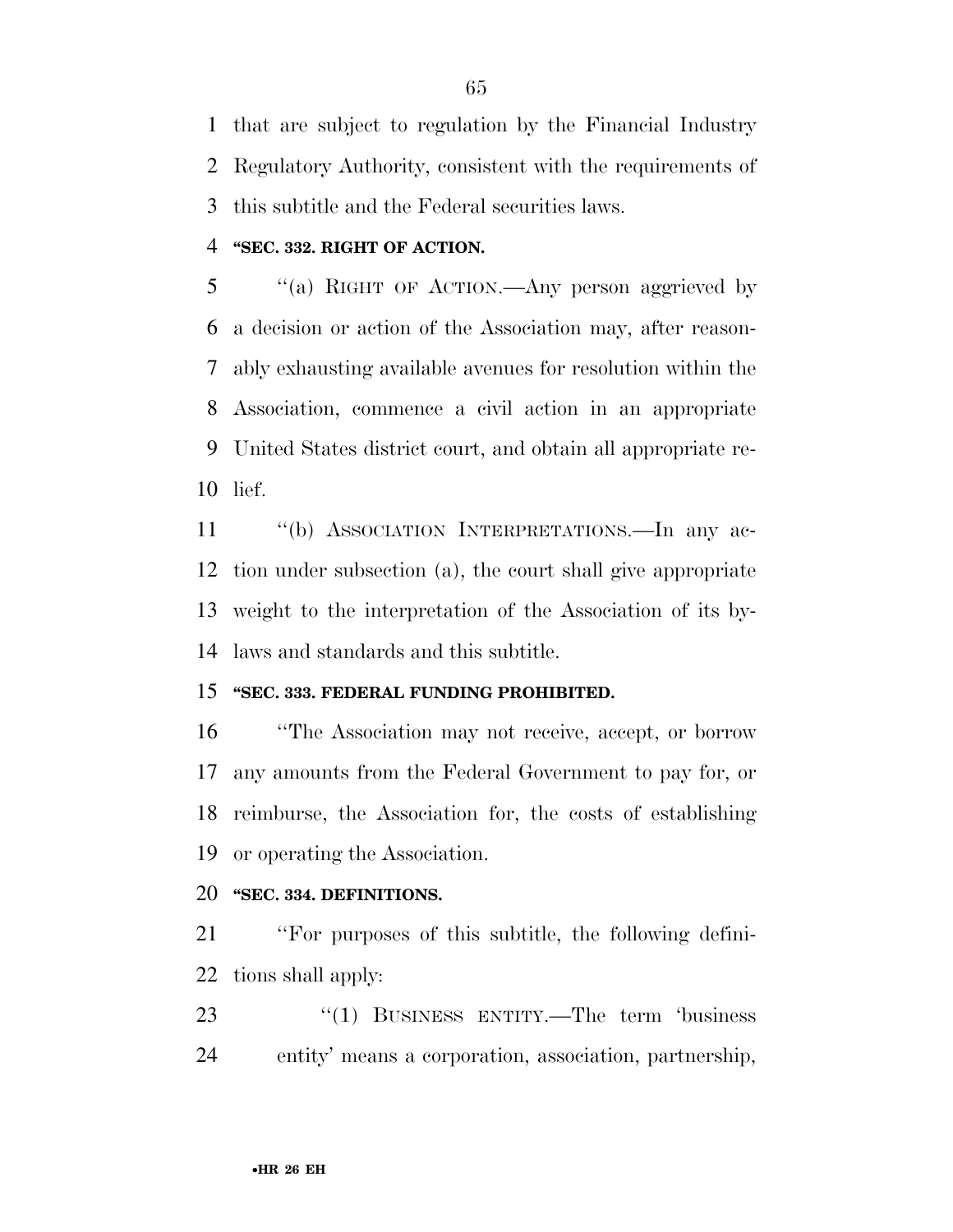| $\mathbf{1}$   | limited liability company, limited liability partner-    |
|----------------|----------------------------------------------------------|
| $\overline{2}$ | ship, or other legal entity.                             |
| 3              | "(2) DEPOSITORY INSTITUTION.—The term 'de-               |
| 4              | pository institution' has the meaning as in section 3    |
| 5              | of the Federal Deposit Insurance Act (12 U.S.C.          |
| 6              | 1813).                                                   |
| 7              | $\cdot$ (3) HOME STATE.—The term 'home State'            |
| 8              | means the State in which the insurance producer          |
| 9              | maintains its principal place of residence or business   |
| 10             | and is licensed to act as an insurance producer.         |
| 11             | $\cdot$ (4) INSURANCE.—The term 'insurance' means        |
| 12             | any product, other than title insurance or bail          |
| 13             | bonds, defined or regulated as insurance by the ap-      |
| 14             | propriate State insurance regulatory authority.          |
| 15             | $\cdot\cdot$ (5) INSURANCE PRODUCER.—The term 'insur-    |
| 16             | producer' means any insurance agent or<br>ance           |
| 17             | broker, excess or surplus lines broker or agent, in-     |
| 18             | surance consultant, limited insurance representative,    |
| 19             | and any other individual or entity that sells, solicits, |
| 20             | or negotiates policies of insurance or offers advice,    |
| 21             | counsel, opinions or services related to insurance.      |
| 22             | $\cdot\cdot$ (6) INSURER.—The term 'insurer' has the     |
| 23             | meaning as in section $313(e)(2)(B)$ of title 31,        |
| 24             | United States Code.                                      |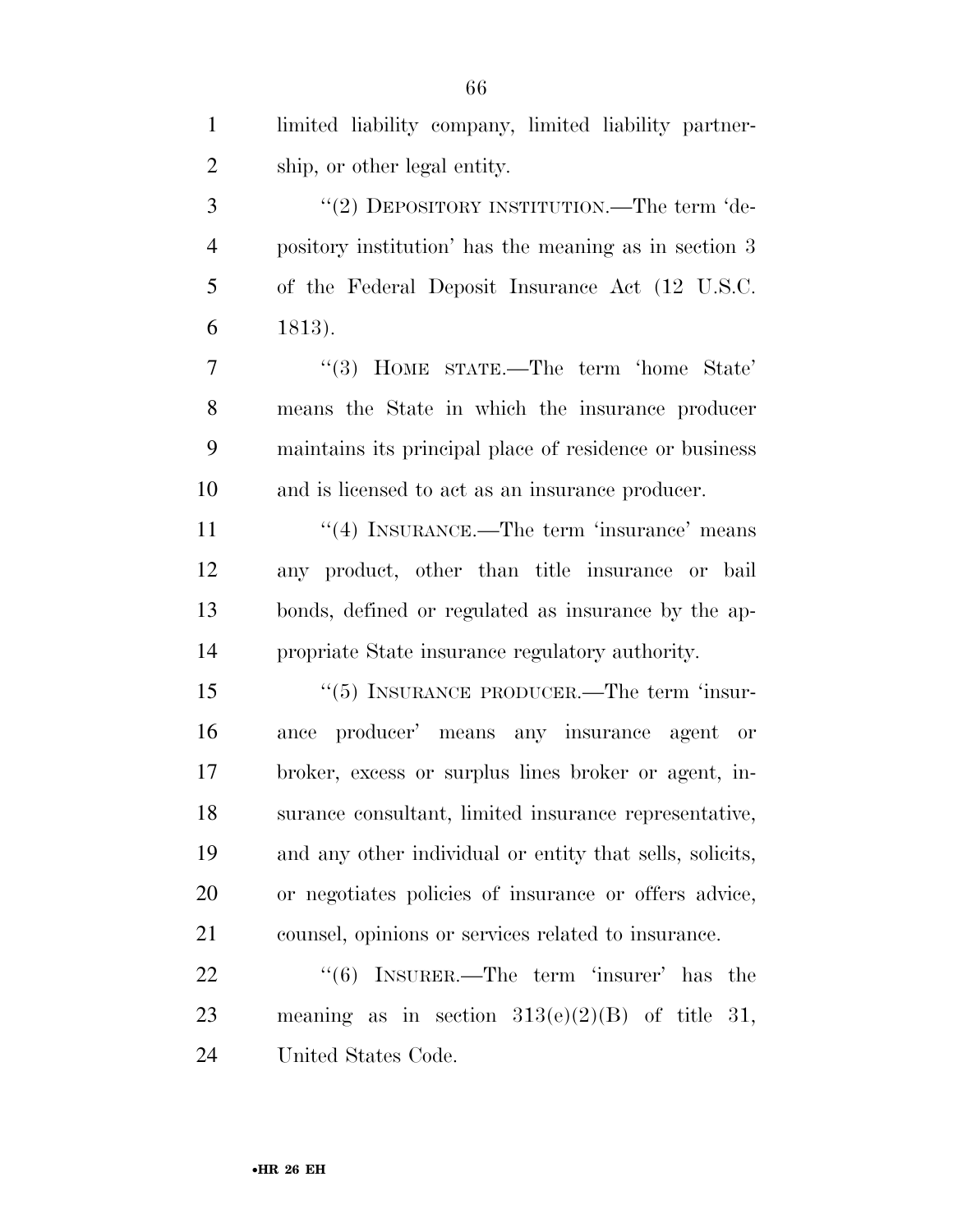| $\mathbf{1}$   | "(7) PRINCIPAL PLACE OF BUSINESS.—The                  |
|----------------|--------------------------------------------------------|
| $\overline{2}$ | term 'principal place of business' means the State in  |
| 3              | which an insurance producer maintains the head-        |
| $\overline{4}$ | quarters of the insurance producer and, in the case    |
| 5              | of a business entity, where high-level officers of the |
| 6              | entity direct, control, and coordinate the business    |
| 7              | activities of the business entity.                     |
| 8              | "(8) PRINCIPAL PLACE OF RESIDENCE.—The                 |
| 9              | term 'principal place of residence' means the State    |
| 10             | in which an insurance producer resides for the great-  |
| 11             | est number of days during a calendar year.             |
| 12             | "(9) STATE.—The term 'State' includes any              |
| 13             | State, the District of Columbia, any territory of the  |
| 14             | United States, and Puerto Rico, Guam, American         |
| 15             | Samoa, the Trust Territory of the Pacific Islands,     |
| 16             | the Virgin Islands, and the Northern Mariana Is-       |
| 17             | lands.                                                 |
| 18             | $``(10)$ STATE LAW.—                                   |
| 19             | "(A) IN GENERAL.—The term 'State law'                  |
| 20             | includes all laws, decisions, rules, regulations,      |
| 21             | or other State action having the effect of law,        |
| 22             | of any State.                                          |
| 23             | "(B) LAWS APPLICABLE IN THE DISTRICT                   |
| 24             | OF COLUMBIA.—A law of the United States ap-            |
| 25             | plicable only to or within the District of Colum-      |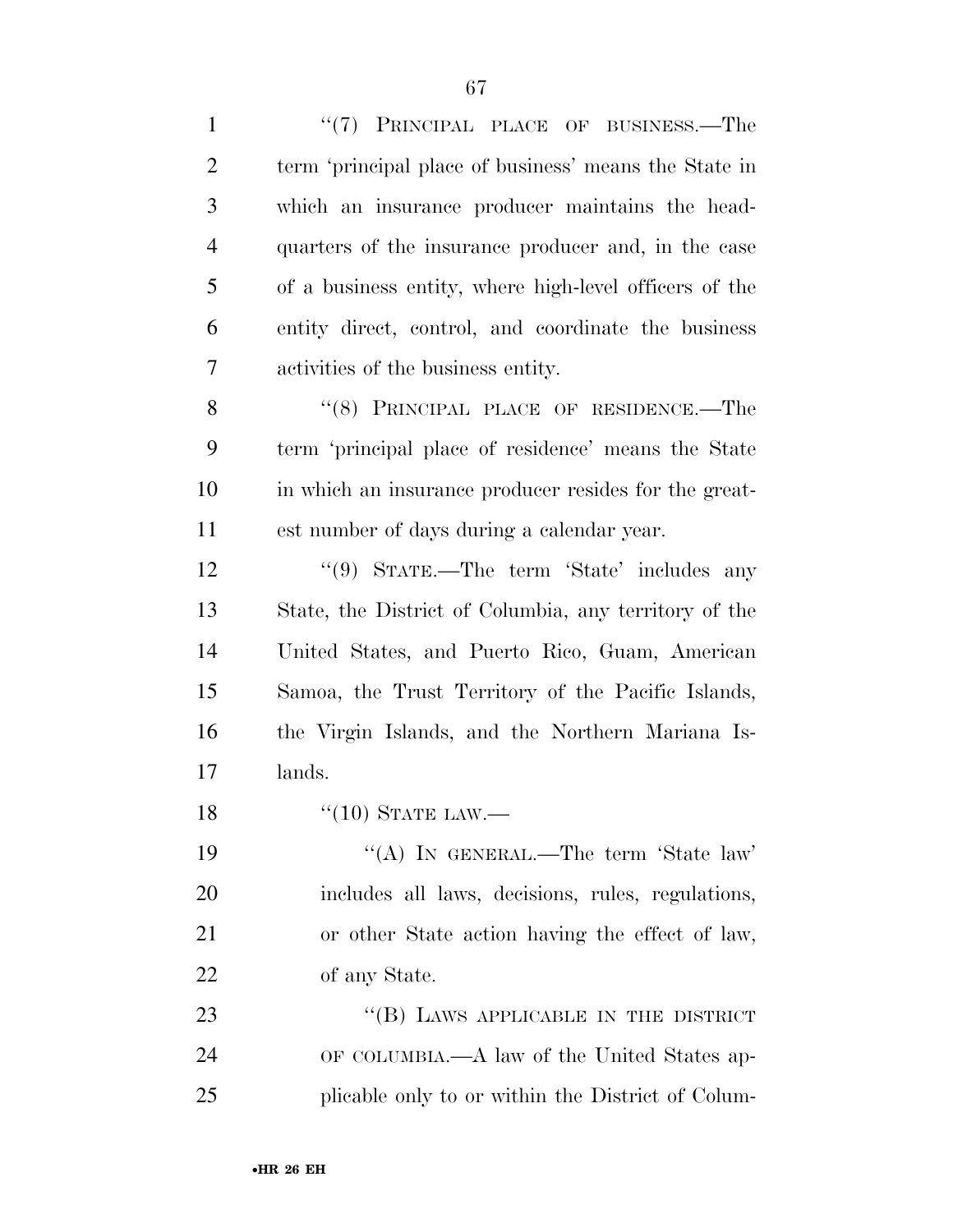- 1 bia shall be treated as a State law rather than 2 a law of the United States.".
- 3 (b) TECHNICAL AMENDMENT.—The table of contents
- 4 for the Gramm-Leach-Bliley Act is amended by striking
- 5 the items relating to subtitle C of title III and inserting

### 6 the following new items:

#### ''Subtitle C—National Association of Registered Agents and Brokers

''Sec. 321. National Association of Registered Agents and Brokers. ''Sec. 322. Purpose. ''Sec. 323. Membership. ''Sec. 324. Board of directors. ''Sec. 325. Bylaws, standards, and disciplinary actions. ''Sec. 326. Powers. ''Sec. 327. Report by the Association. ''Sec. 328. Liability of the Association and the Board members, officers, and employees of the Association. ''Sec. 329. Presidential oversight. ''Sec. 330. Relationship to State law. ''Sec. 331. Coordination with financial industry regulatory authority.

- 
- ''Sec. 332. Right of action.
- ''Sec. 333. Federal funding prohibited.
- ''Sec. 334. Definitions.''.

## 7 **TITLE III—BUSINESS RISK MITI-**

# 8 **GATION AND PRICE STA-**9 **BILIZATION**

## 10 **SEC. 301. SHORT TITLE.**

11 This title may be cited as the ''Business Risk Mitiga-

12 tion and Price Stabilization Act of 2015''.

## 13 **SEC. 302. MARGIN REQUIREMENTS.**

- 14 (a) COMMODITY EXCHANGE ACT AMENDMENT.—
- 15 Section 4s(e) of the Commodity Exchange Act (7 U.S.C.
- 16 6s(e)), as added by section 731 of the Dodd-Frank Wall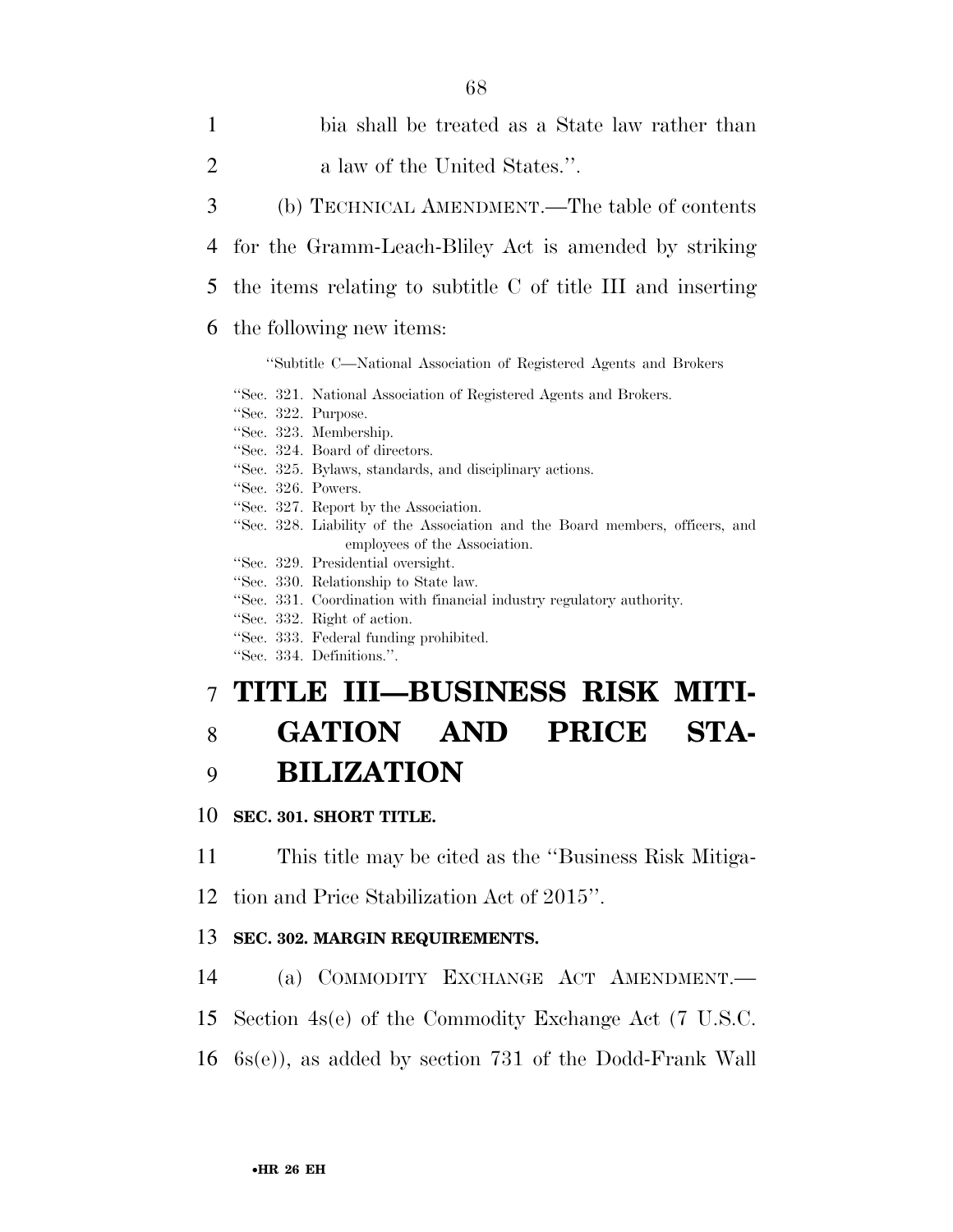1 Street Reform and Consumer Protection Act, is amended 2 by adding at the end the following new paragraph:

3 "(4) APPLICABILITY WITH RESPECT TO COUNTERPARTIES.—The requirements of paragraphs 5 (2)(A)(ii) and (2)(B)(ii), including the initial and variation margin requirements imposed by rules adopted pursuant to paragraphs (2)(A)(ii) and  $(2)(B)(ii)$ , shall not apply to a swap in which a counterparty qualifies for an exception under section  $10 \qquad 2(h)(7)(A)$ , or an exemption issued under section  $4(c)(1)$  from the requirements of section  $2(h)(1)(A)$  for cooperative entities as defined in such exemption, 13 or satisfies the criteria in section  $2(h)(7)(D)$ .".

 (b) SECURITIES EXCHANGE ACT AMENDMENT.— Section 15F(e) of the Securities Exchange Act of 1934 16 (15 U.S.C. 78 $o-10(e)$ ), as added by section 764(a) of the Dodd-Frank Wall Street Reform and Consumer Protec- tion Act, is amended by adding at the end the following new paragraph:

20 "(4) APPLICABILITY WITH RESPECT TO 21 COUNTERPARTIES.—The requirements of paragraphs 22  $(2)(A)(ii)$  and  $(2)(B)(ii)$  shall not apply to a secu-23 rity-based swap in which a counterparty qualifies for 24 an exception under section  $3C(g)(1)$  or satisfies the 25 criteria in section  $3C(g)(4)$ .".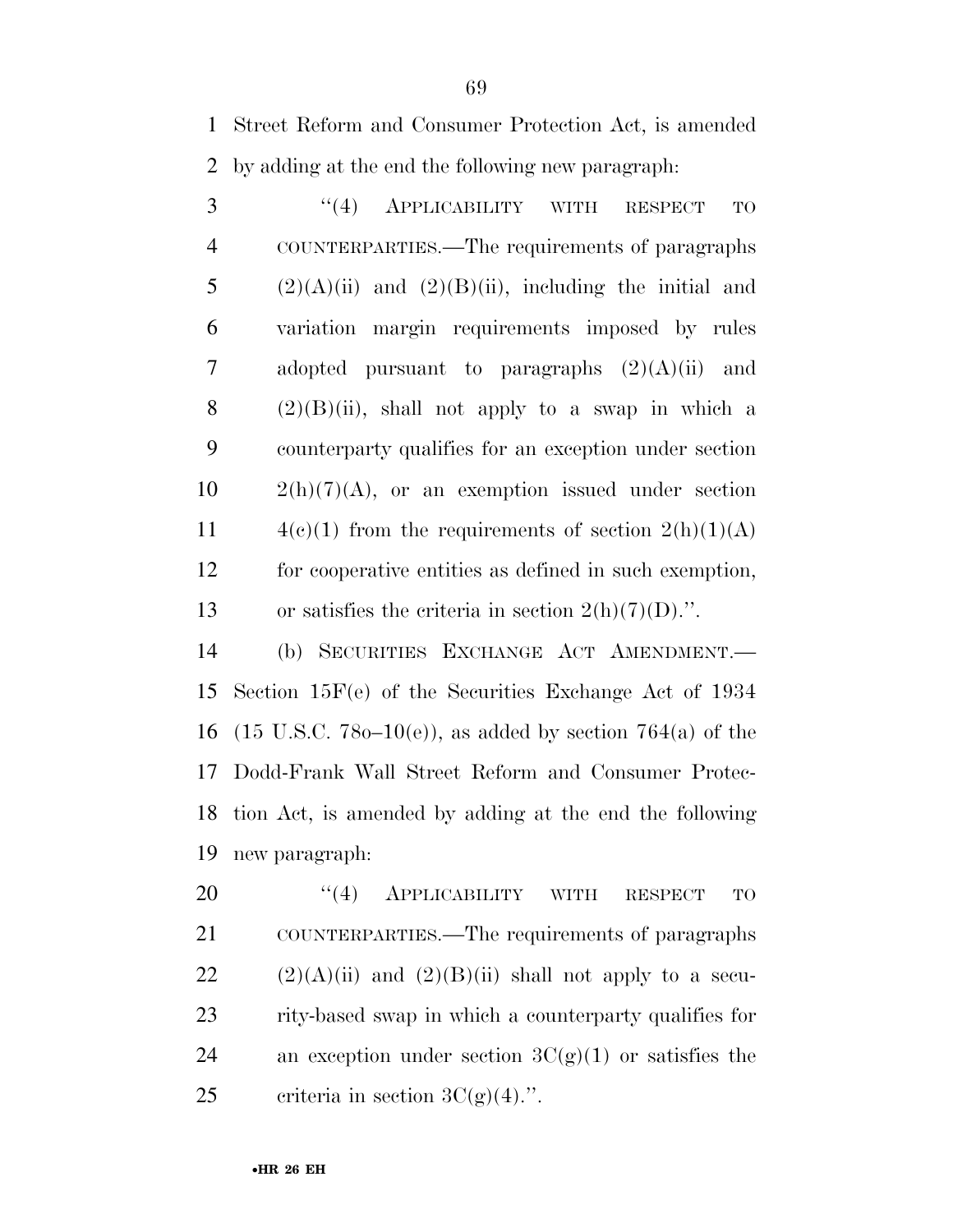| $\mathbf{1}$   | SEC. 303. IMPLEMENTATION.                            |
|----------------|------------------------------------------------------|
| $\overline{2}$ | The amendments made by this title to the Commodity   |
| 3              | Exchange Act shall be implemented—                   |
| $\overline{4}$ | $(1)$ without regard to-                             |
| 5              | $(A)$ chapter 35 of title 44, United States          |
| 6              | Code; and                                            |
| 7              | (B) the notice and comment provisions of             |
| 8              | section 553 of title 5, United States Code;          |
| 9              | (2) through the promulgation of an interim           |
| 10             | final rule, pursuant to which public comment will be |
| 11             | sought before a final rule is issued; and            |
| 12             | (3) such that paragraph (1) shall apply solely       |
| 13             | to changes to rules and regulations, or proposed     |
| 14             | rules and regulations, that are limited to and di-   |
| 15             | rectly a consequence of such amendments.             |
|                | Passed the House of Representatives January 7,       |
|                | 2015.                                                |

Attest:

*Clerk.*